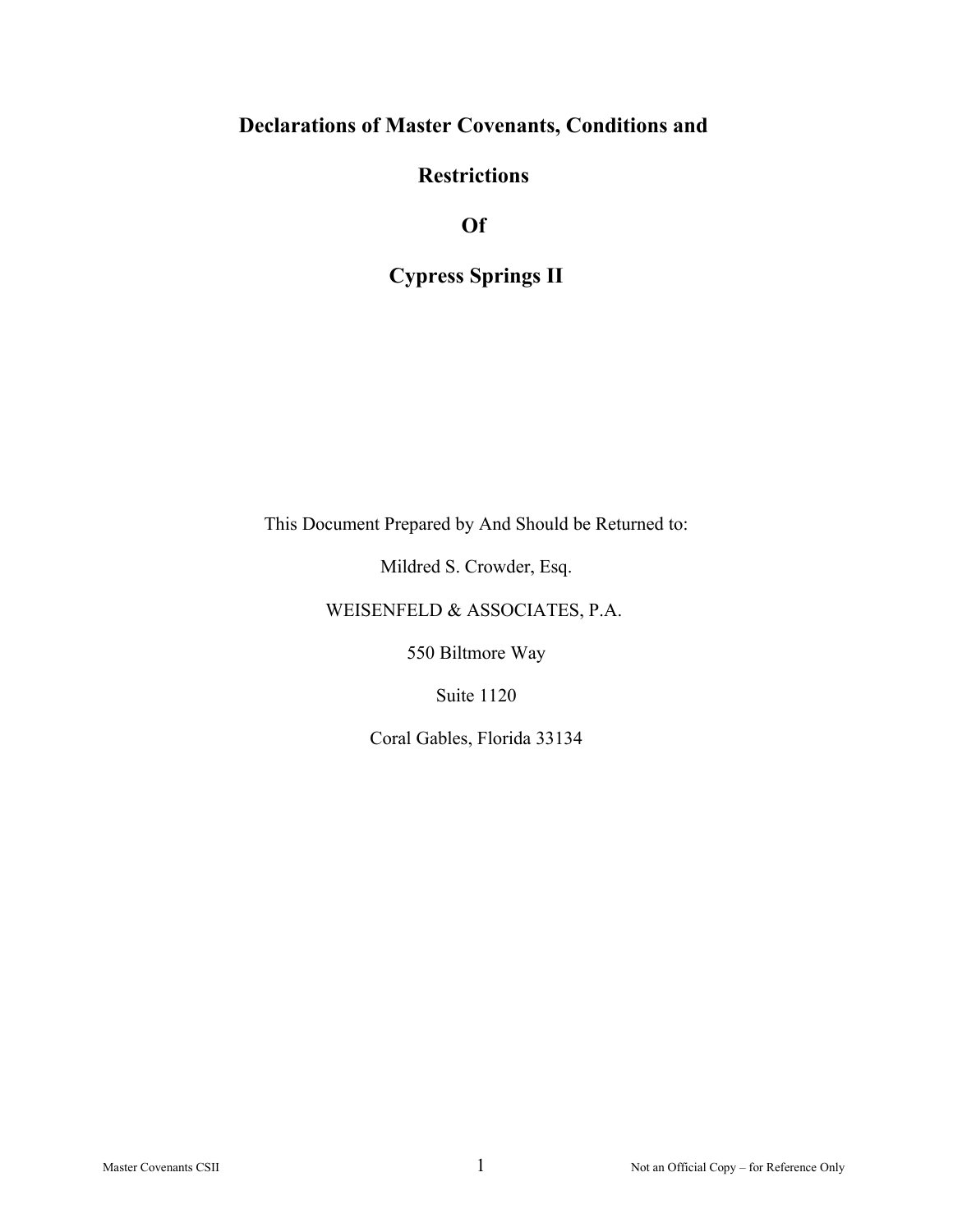| <b>ARTICLE I - DEFINITIONS</b>  |                                                              |                |
|---------------------------------|--------------------------------------------------------------|----------------|
|                                 | <b>ARTICLE II - PROPERTY SUBJECT TO DECLARATION</b>          | 6              |
| Section 1.                      | Property subject to this Declaration                         | 6              |
| Section 2.                      | <b>Restrictions and Amendments</b>                           | 6              |
| Section 3.                      | Annexation                                                   | $\overline{7}$ |
| Section 4.                      | Withdrawal                                                   | 8              |
| Section 5.                      | <b>Further Restrictive Covenants</b>                         | 8              |
|                                 | <b>ARTICLE III - MASTER ASSOCIATION</b>                      | 8              |
| Section 1.                      | Membership                                                   | $8\,$          |
| Section 2.                      | <b>Allocation of Voting Rights</b>                           | 9              |
| Section 3.                      | Change of Membership                                         | 10             |
|                                 | <b>ARTICLE IV - FUNCTIOINS OF MASTER ASSOCIATION</b>         | 11             |
| Section 1.                      | Area of Common Responsibility                                | 11             |
| Section 2.                      | Personal Property and Real Property for Common Use           | 11             |
| Section 3.                      | Services                                                     | 11             |
| Section 4.                      | Mortgage and Pledge                                          | 13             |
| Section 5.                      | Conveyance to Association                                    | 13             |
| Section 6.                      | Conveyance by Association                                    | 13             |
| Section 7.                      | <b>Contracts with Another Master Association</b>             | 14             |
| <b>ARTICLE V - EASEMENTS</b>    |                                                              | 14             |
| Section 1.                      | Owners' Easements of Access and Enjoyment                    | 14             |
| Section 2.                      | Declaration of Use                                           | 14             |
| Section 3.                      | <b>Utility Easements</b>                                     | 15             |
| Section 4.                      | <b>Declarant Easements</b>                                   | 15             |
| Section 5.                      | <b>Service Easements</b>                                     | 15             |
| Section 6.                      | <b>Right of Entry</b>                                        | 15             |
| Section 7.                      | <b>Drainage Easements</b>                                    | 16             |
| Section 8.                      | <b>Extent of Easements</b>                                   | 16             |
| <b>ARTICLE VI - ASSESSMENTS</b> |                                                              |                |
| Section 1.                      | Creation of the Lien and Personal Obligations of Assessments | 17             |
| Section 2.                      | <b>Purpose of Annual Assessments</b>                         | 17             |
| Section 3.                      | Duty of the Board                                            | 18             |
| Section 4.                      | Declarant's Guaranty                                         | 18             |
| Section 5.                      | <b>Builder Assessments</b>                                   | 18             |
| Section 6.                      | Maximum Annual Assessment.                                   | 19             |
| Section 7.                      | <b>Special Assessments</b>                                   | 19             |
| Section 8.                      | <b>Assessments for Reserves</b>                              | 19             |
| Section 9.                      | Neighborhood Assessments                                     | 20             |
| Section 10.                     | Notice and Quorum Requirements                               | 21             |
| Section 11.                     | Date of Commencement of Annual Assessments: Due Dates        | 21             |
|                                 |                                                              |                |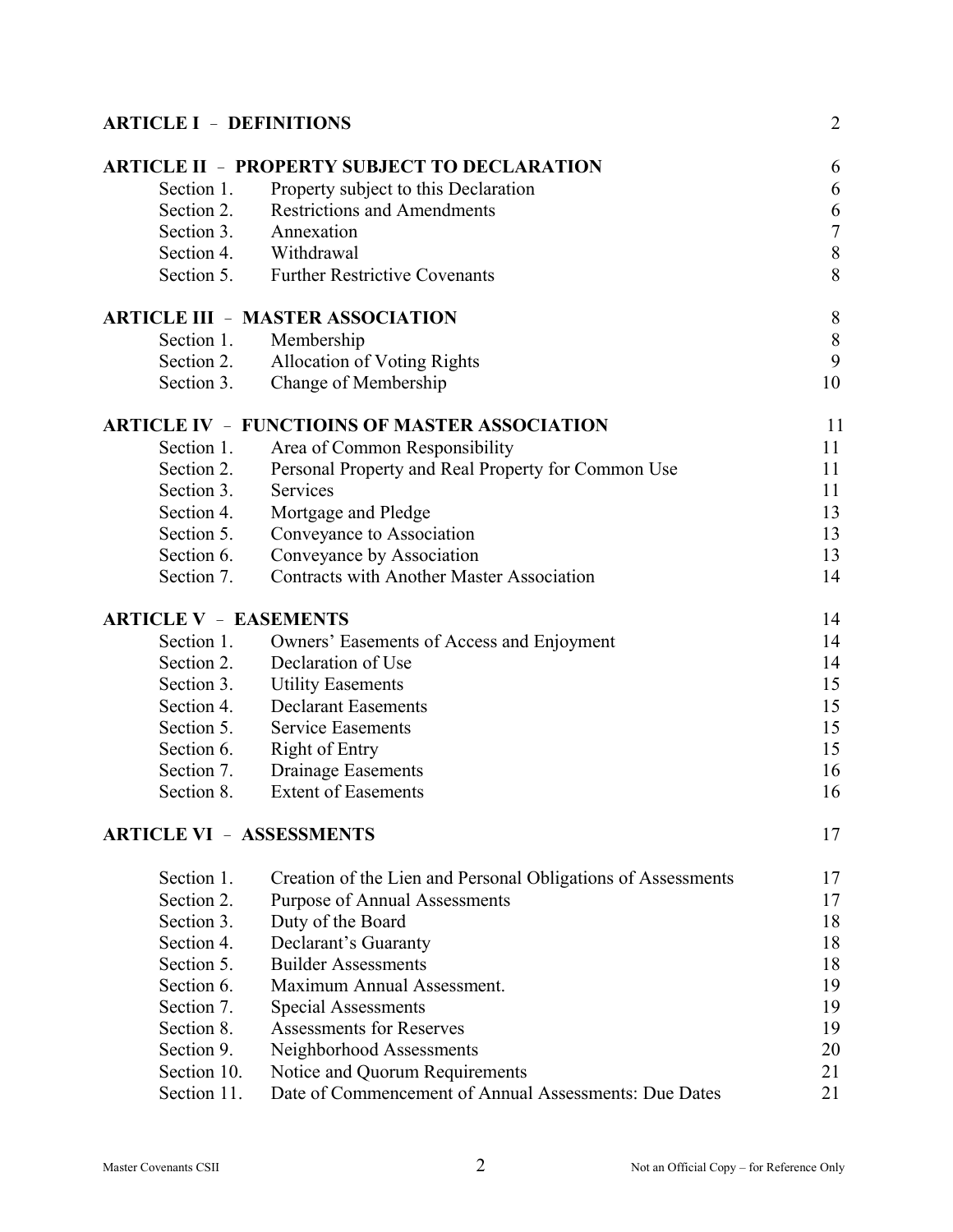| Section 12. | Effect of Non-Payment of Assessment: The Personal Obligation<br>Of the Neighborhood Association and Owner: The Lien: |        |
|-------------|----------------------------------------------------------------------------------------------------------------------|--------|
|             | Remedies of Association                                                                                              | 21     |
| Section 13. | Subordination of the Lien to the Mortgages: Mortgagees' Rights                                                       | 22     |
| Section 14. | Damage to Common Areas by Owners                                                                                     | 23     |
| Section 15. | <b>Exempt Property</b>                                                                                               | 23     |
|             | <b>ARTICLE VII - NEIGHBORHOODS</b>                                                                                   | 23     |
| Section 1.  | Neighborhood Association                                                                                             | 23     |
| Section 2.  | Neighborhood Rules and Regulations                                                                                   | 23     |
| Section 3.  | Voting Member                                                                                                        | 23     |
|             | <b>ARTICLE VIII - SPECIAL PROVISIONS</b>                                                                             | 23     |
| Section 1.  | <b>Residential Use</b>                                                                                               | 24     |
| Section 2.  | <b>Temporary Buildings</b>                                                                                           | 24     |
| Section 3.  | Trash and Garbage                                                                                                    | 24     |
| Section 4.  | Burial of Pipe and Tanks                                                                                             | 24     |
| Section 5.  | Nuisance                                                                                                             | 24     |
| Section 6.  | Weeds and Underbrush                                                                                                 | 24     |
| Section 7.  | Vehicle Parking                                                                                                      | 24     |
| Section 8.  | Clothes Drying Area                                                                                                  | 25     |
| Section 9.  | Guns                                                                                                                 | 25     |
| Section 10. | <b>Shuttles and Aerials</b>                                                                                          | 25     |
| Section 11. | Drainage                                                                                                             | 26     |
| Section 12. | <b>Underground Wires</b>                                                                                             | 26     |
| Section 13. | Animals                                                                                                              | 26     |
| Section 14. | <b>Business</b>                                                                                                      | 26     |
| Section 15. | Maintenance of Parking Areas etc.                                                                                    | 26     |
| Section 16. | Maintenance of Landscaped Areas                                                                                      | 26     |
| Section 17. | Use and Maintenance of Water bodies                                                                                  | 27     |
| Section 18. | Maintenance of Landscaping to Public Right of Way or Water's Edge                                                    | 27     |
| Section 19. | Fences                                                                                                               | 27     |
| Section 20. | <b>Trees</b>                                                                                                         | 27     |
| Section 21. | Air Conditioners                                                                                                     | 27     |
| Section 22. | Signs                                                                                                                | 27     |
| Section 23. | Lighting                                                                                                             | 27     |
| Section 24. | Stormwater                                                                                                           | 27     |
| Section 25. | Swimming Pools and Tennis Courts                                                                                     | 28     |
| Section 26. | Time Shares                                                                                                          | 28     |
| Section 27. | Pollutants                                                                                                           | $28\,$ |
| Section 28. | <b>Further Restrictions</b>                                                                                          | 28     |
| Section 29. | Non-Waiver                                                                                                           | 28     |
| Section 30. | Enforcement                                                                                                          | 29     |
| Section 31. | Fines                                                                                                                | 29     |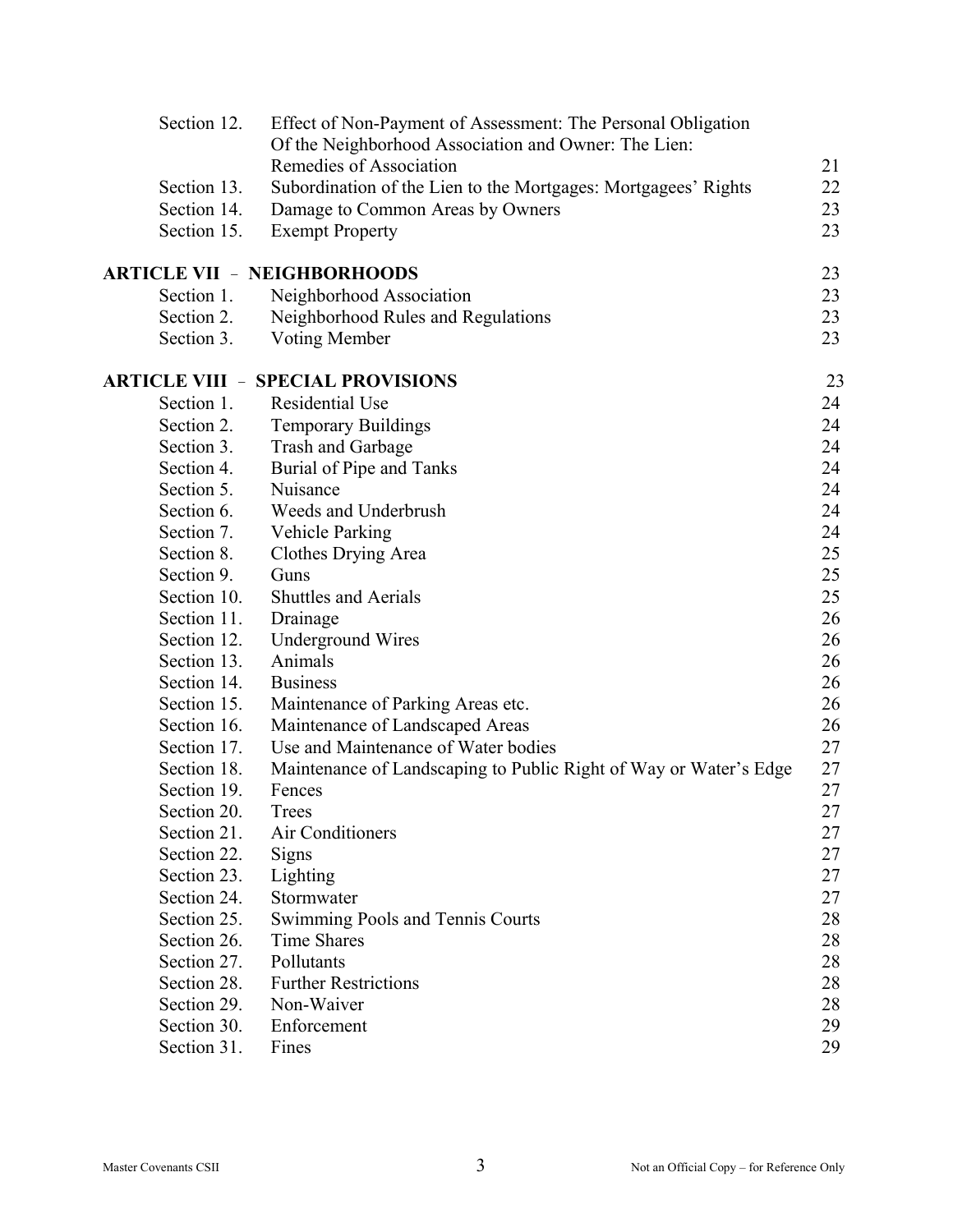| <b>ARTICLE IX - TURNOVER</b>     |                                                  | 30 |
|----------------------------------|--------------------------------------------------|----|
| Section 1.                       | Time of Turnover                                 | 30 |
| Section 2.                       | Procedure of Calling Turnover Meeting            | 30 |
| Section 3.                       | Procedure for Meeting                            | 31 |
| Section 4.                       | Delivery of Documents to Association at Turnover | 31 |
| Section 5.                       | <b>Financial Statements</b>                      | 32 |
| Section 6.                       | After Turnover                                   | 32 |
|                                  | <b>ARTICLE X - INSURANCE AND CASUALTY LOSSES</b> | 32 |
| Section 1.                       | Insurance                                        | 32 |
| Section 2.                       | Individual Insurance                             | 35 |
| Section 3.                       | Damage and Destruction                           | 35 |
| Section 4.                       | Disbursement of Proceeds                         | 36 |
| Section 5.                       | Repair and Reconstruction                        | 36 |
| <b>ARTICLE XI - NO PARTITION</b> |                                                  | 37 |
|                                  | <b>ARTICLE XII - CONDEMNATION</b>                | 37 |
|                                  | <b>ARTICLE XIII - GENERAL PROVISIONS</b>         | 37 |
| Section 1.                       | Duration                                         | 37 |
| Section 2.                       | <b>Termination of Declaration</b>                | 38 |
| Section 3.                       | Amendments by Members                            | 38 |
| Section 4.                       | Amendments by Declarant                          | 39 |
| Section 5.                       | Assignment of Rights and Duties                  | 39 |
| Section 6.                       | HUD/VA Approval                                  | 39 |
| Section 7.                       | <b>Density Transfers</b>                         | 40 |
| Section 8.                       | Special Exceptions and Variations                | 40 |
| Section 9.                       | Municipal Service Taxing Units                   | 40 |
| Section 10.                      | Severability                                     | 40 |
| Section 11.                      | Interpretation                                   | 40 |
| Section 12.                      | <b>Authorized Action</b>                         | 41 |
| Section 13.                      | <b>Execution of Documents</b>                    | 41 |
| Section 14.                      | Indemnification                                  | 41 |
| Section 15.                      | <b>Prohibited Actions</b>                        | 41 |
| Section 16.                      | Singular, Plural and Gender                      | 41 |
| Section 17.                      | Construction                                     | 41 |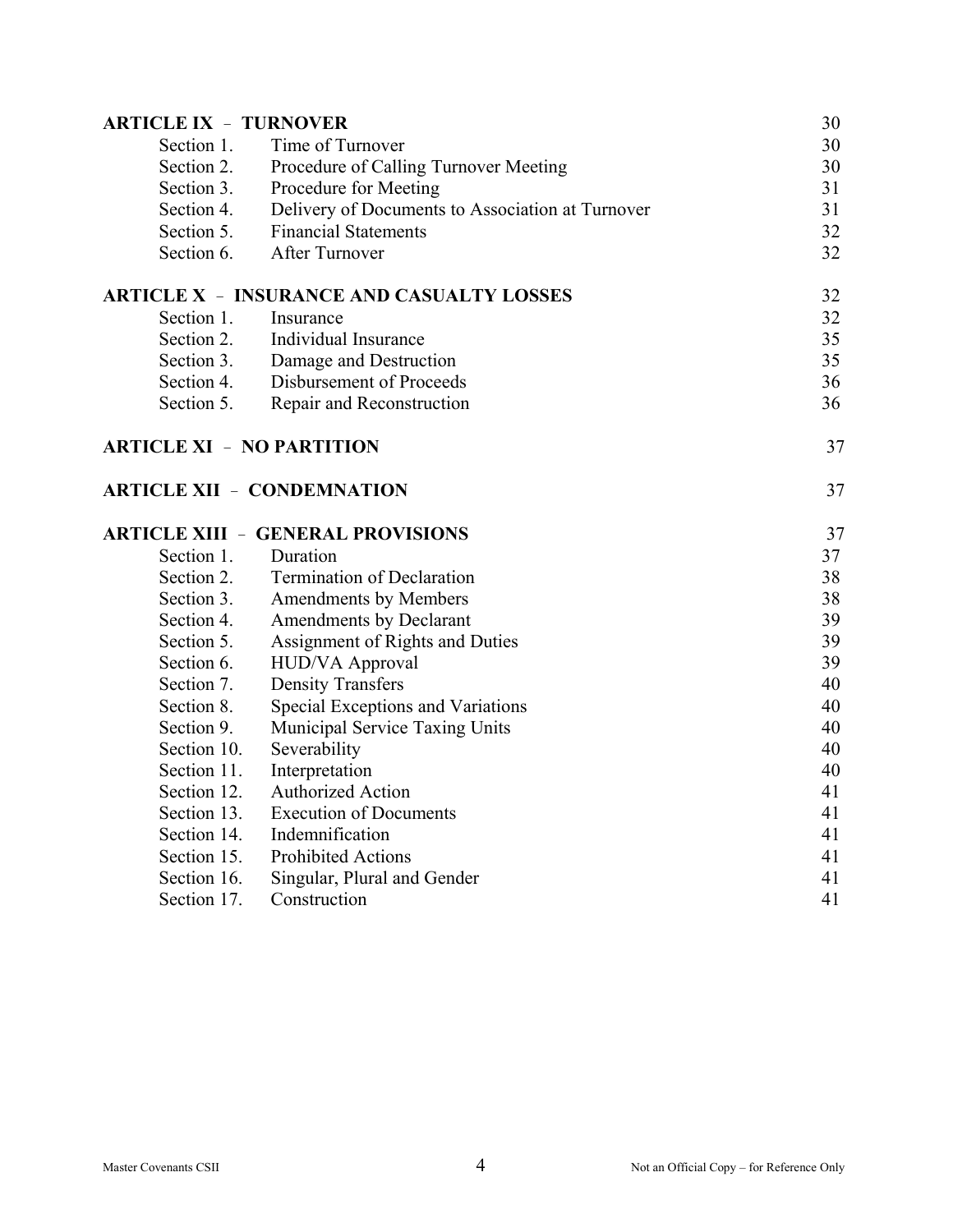#### **DECLARATION OF MASTER COVENANTS, CONDITIONS AND RESTRICTIONS OF CYPRESS SPRINGS II**

This Declaration of Master Covenants, Conditions and Restrictions ("Declaration") of Cypress Springs II is made as of December 8, 1998 by LANDSTAR CYPRESS SPRINGS, LTD., a Florida limited partnership, hereinafter referred to as "Declarant".

#### **WITNESSETH**

WHEREAS, Declarant is the owner of the property more particularly described on Exhibit "A" attached hereto and incorporated herein by this reference (the "Property"); and

WHEREAS, Declarant desires to create on the Property a community of residential homes and Common Property for the benefit of the owners of the Property; and

WHEREAS, Declarant desires to provide for the preservation and enhancement of the Property and to this end desires to subject the Property to the covenants, restrictions, easements, charges and liens hereafter set forth, all of which are for the benefit of the Property and each Owner, as hereafter defined, thereof; and

WHEREAS, to achieve these purposes, Declarant deems it desirable to create an agency to which shall be delegated and assigned the powers of owning, maintaining and administering Common Properties and facilities as well as administering and enforcing these covenants and restrictions and collecting and disbursing the assessments and charges hereafter created; and

WHEREAS, Declarant has incorporated under the laws of the State of Florida the Cypress Springs II Homeowners' Association, Inc. as a corporation not for profit, for the purpose of exercising all of the functions stated herein.

NOW, THEREFORE, Declarant hereby declares that all of the Property, as hereafter defined, is and shall be held, sold, conveyed, leased, mortgaged and otherwise dealt with subject to the easements, covenants, conditions, restrictions, reservations, liens and charges as hereinafter set forth, all of which are for the purpose of enhancing and protecting the value, desirability and attractiveness of the Property. Said easements, covenants, conditions, restrictions, reservations, liens and charges shall run with the Property, shall be binding upon all parties having or acquiring any right, title or interest in the Property or in any part thereof, and shall inure to the benefit of each person or entity, from time to time, owning or holding an interest in the Property.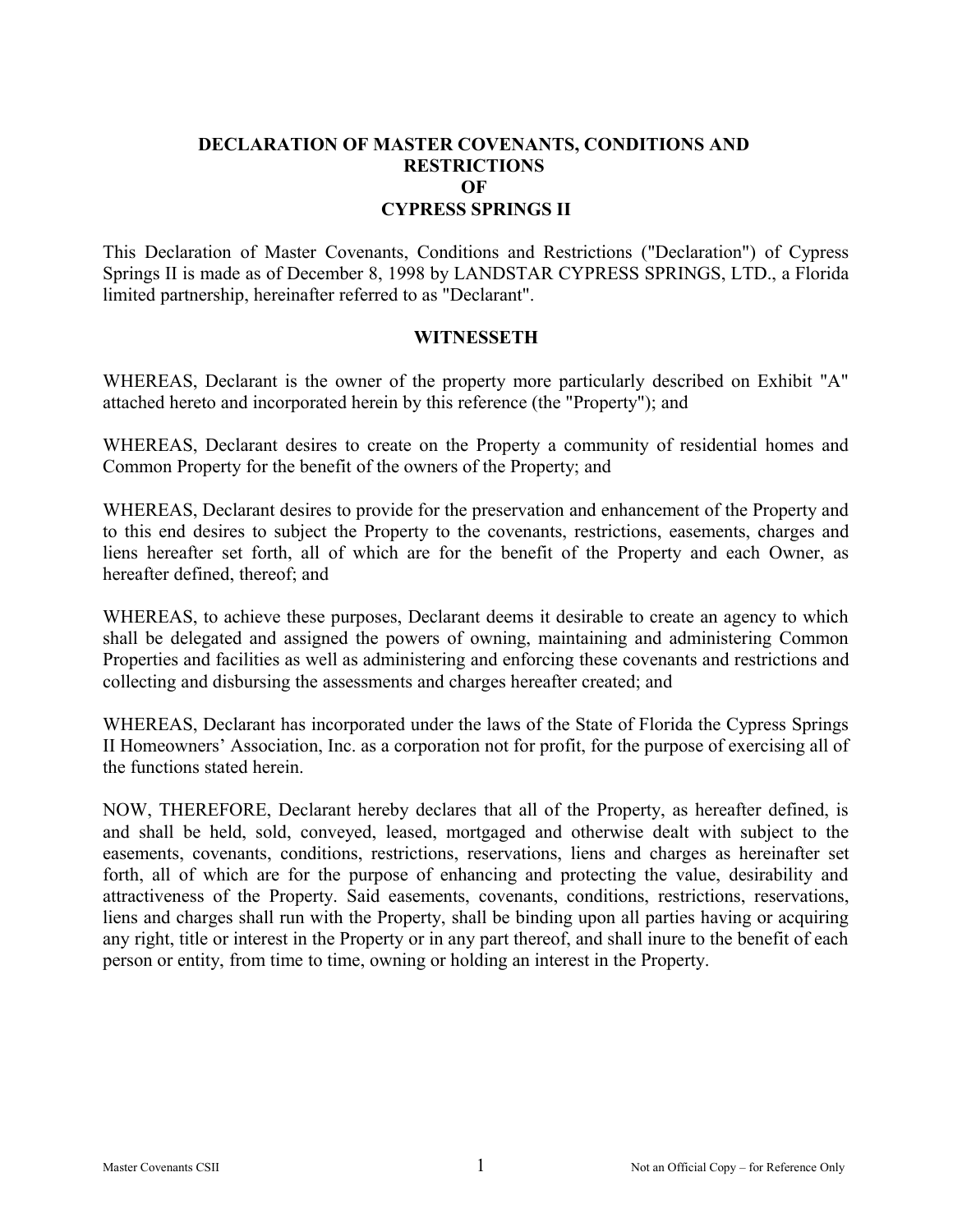## **ARTICLE I**

#### **DEFFINITIONS**

The following words and terms when used in this Declaration or any Supplemental Declaration hereto (unless the context shall clearly indicate otherwise) shall have the following meanings:

A. **"Area of Common Responsibility"** shall mean the Common Property, together with those areas, if any, which by the terms of this Declaration or by contract or agreement with any Neighborhood Association or governmental agency become the responsibility of the Association.

B. **"Architectural Review Committee" or "ARC"** shall refer to the committee established by the Board of Directors of each Neighborhood Association for the purpose of reviewing and approving or vetoing all architectural, engineering, planning and landscaping aspects of any improvement or development of individual units or buildings in the Neighborhood.

C. "**Articles" and "Bylaws"** shall mean the Articles of Incorporation and the Bylaws of the Association as they may exist from time to time, copies of which are attached hereto as Exhibits "B" and "C" respectively.

D. **"Association"** shall mean the Cypress Springs II Homeowners' Association, Inc., a Florida not for profit corporation, its successors and assigns, and shall be a homeowner association, not a condominium formed pursuant to Chapter 718 of the Florida Statutes.

E. **"Board"** shall mean the Board of Directors of the Association, appointed or elected in accordance with the Bylaws of the Association.

F. **"Builder"** shall mean any purchaser of one or more Lots from Declarant for the construction and resale of Units.

G. **"Common Expenses"** shall mean the actual and estimated expenditures, including reasonable reserves, for maintenance, operation and other services required or authorized to be performed by the Association with respect to Areas of Common Responsibility, Common Property, Open Spaces, Surface Water Management Systems, Lakes or Public Areas, all as may be found to be reasonably necessary by the Board pursuant to this Declaration, the Bylaws, and the Articles of Incorporation of the Association. .

H. **"Common Property" or "Common Area"** shall mean and refer to a recreation parcel and those tracts of land reserved for landscape use along roadways, lakes, and an entry feature on the east and west boundary of the Property, together with any improvements thereon, which are actually and specifically dedicated, deeded or leased to the Association for the use and enjoyment of all Owners and designated in said dedication, deed or lease as "Common Property," or tracts of land identified as "Common Property" on a final development plan prepared by the Declarant. The term "Common Property" shall also include any personal property acquired by the Association if said property is designated as "Common Property" by the Association. Common Property is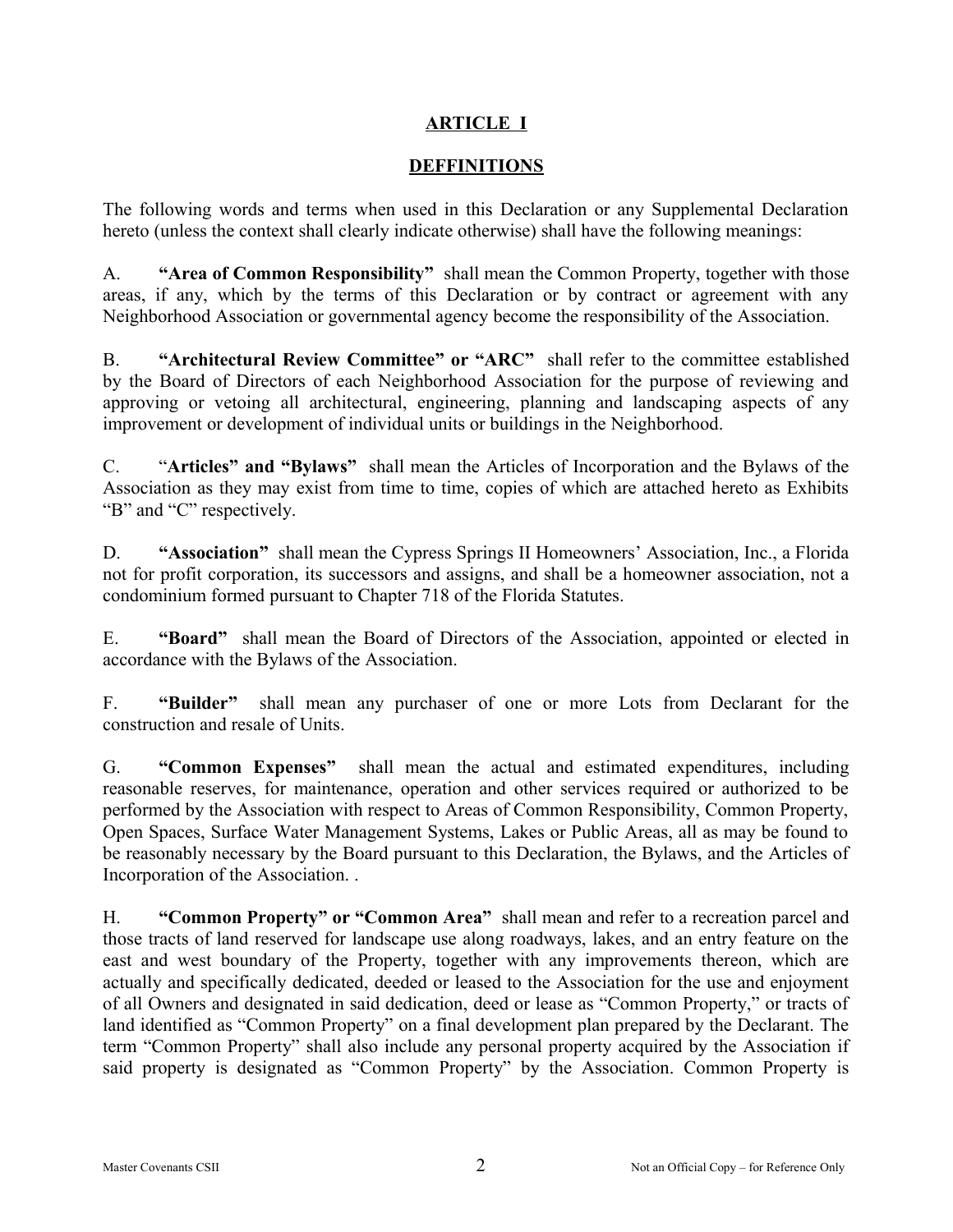specifically reserved for the use and benefit of Members, and is an integral appurtenant part of each Unit.

I. **"Community Wide Standard"** shall mean the standard of conduct, maintenance, or other activity generally prevailing throughout the Properties. Such standard may be more specifically determined by the Board and the Architectural Review Committee.

J. **"Declarant"** shall mean Landstar Cypress Springs, Ltd., a Florida limited partnership, and its successors and assigns who take title to any portion of the Properties for the purpose of development and sale and are designated as the Declarant hereunder in a recorded instrument executed by the immediately preceding Declarant.

K. **"Exclusive Common Area"** shall mean and refer to the common property within a Neighborhood that is reserved for the exclusive use and enjoyment of Owners of Units within the Neighborhood.

L. **"First Union Mortgage"** shall mean and refer to the mortgage between Landstar Cypress Springs, Ltd. and First Union National Bank, a national banking association, recorded on June 1, 1998 in Official Records Book 5493, at Page 47, Public Records of Orange County, Florida

M. **"Institutional Lender"** shall mean and refer to the owner and holder of a Mortgage encumbering a Unit or Lot, which owner and holder of said Mortgage may be a bank, savings bank, mortgage company, life insurance company, federal or state savings and loan association, an agency of the United States government, private or public pension fund, Veteran's Administration, the Federal National Mortgage Association, the Federal Home Loan Mortgage Corporation, a credit union, real estate or mortgage investment trust or a lender generally recognized in the community as an institutional lender.

N. **"Lakes"** shall mean natural or artificial water bodies identified as Lakes on the Master Plan of Cypress Springs II, as amended from time to time. The Lakes may be conveyed to Orange County or to the Association as Common Property, but subject to the Surface Water Management System.

O. **"Lot"** shall mean any parcel of land shown upon any recorded subdivision map or plat of the Properties upon which in the future will be located an attached or detached single-family residential dwelling.

P. **"Master Plan"** shall mean the plan of development for Cypress Springs II as amended from time to time in accordance with approvals obtained from Orange County, Florida.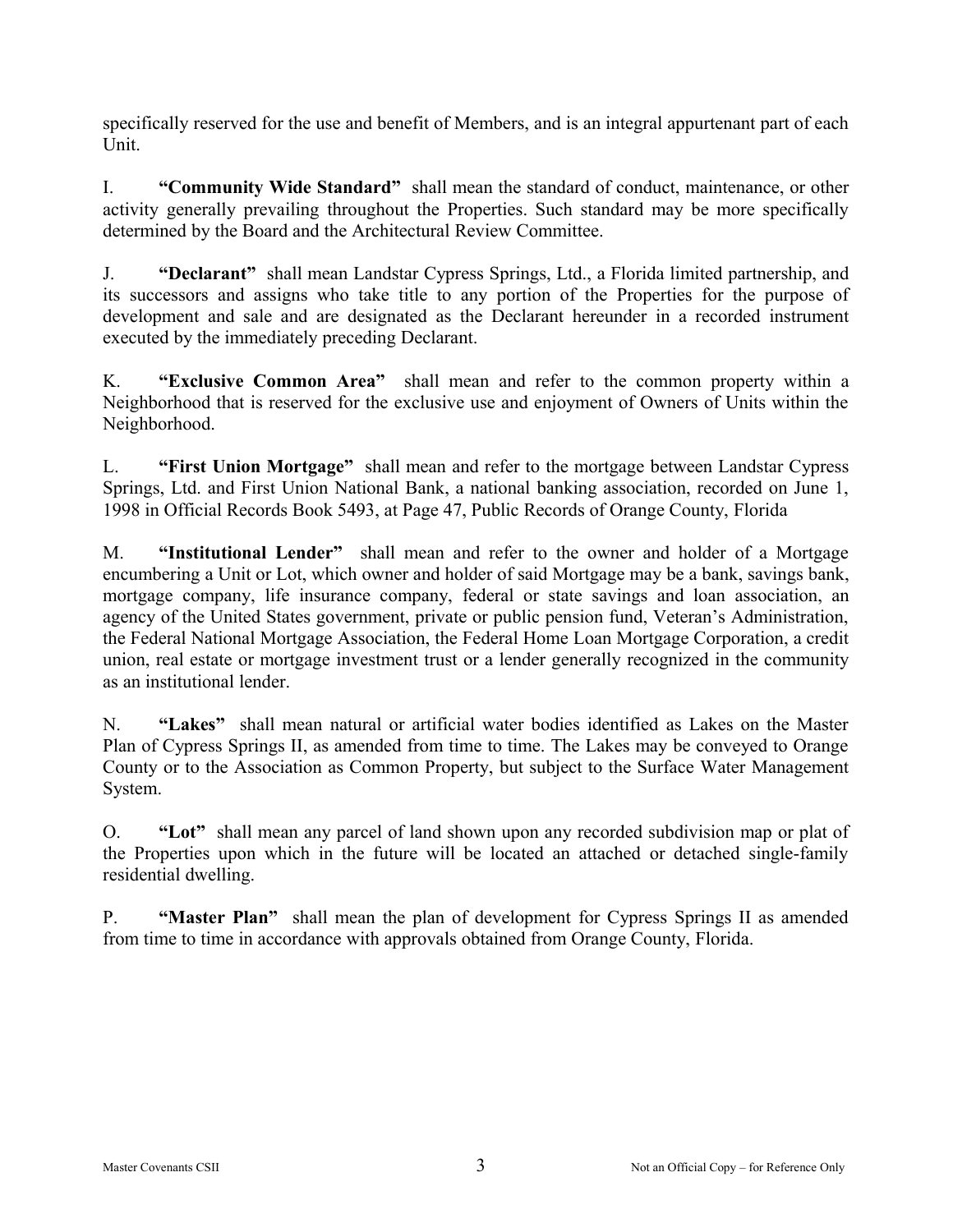Q. **"Member"** shall mean and refer to all those who are Members of the Association as provided herein and, unless the context clearly indicates otherwise, shall include Owners of Units whose membership in the Association is represented by a Neighborhood Association.

R. **"Mortgage"** shall mean a permanent or construction mortgage, a deed of trust, a deed to secure debt, or any other form of security deed, including any collateral security documents executed in connection therewith.

T. **"Neighborhood"** shall mean each separately developed and denominated residential area within the Property which is represented in the Association by a Neighborhood Association.

U. **"Neighborhood Association"** shall mean a condominium, cooperative or homeowners association formed to operate and maintain a number of Units and property common to such Units. Each Neighborhood Association shall be responsible for establishing and operating an Architectural Review Committee to require, among other requirements, that each Neighborhood conforms to the plans and specifications approved by the Declarant.

V. **"Neighborhood Expenses"** shall mean the actual and estimated expenses incurred by the Association for the benefit of Owners of Units within a particular Neighborhood, which may include a reasonable reserve for capital repairs and replacements, all as may be specifically authorized from time to time by the Board and as more particularly authorized herein.

X. **"Neighborhood Representative"** shall mean the senior elected officer (e.g., Neighborhood Association president) from each Neighborhood who shall be the person responsible for casting all votes attributable to Units in the Neighborhood. The next senior officer of each Neighborhood Association shall be the alternate Neighborhood Representative.

Y. **"Notice"** shall mean delivery of any document by mail with postage prepaid to the last known address according to the records of the Association of the person or entity who appears as Owner in the records of the Association. If available from the records of the Association, notices to an Owner will be sent to a tenant of Owner occupying the Unit. Notice to one of two or more coowners shall constitute notice to all Owners.

Z. **"Open Space"** shall mean an exterior open area from the ground upward devoid of residential and commercial buildings, accessory structures and impervious areas; however, those buildings and structures or areas used exclusively for recreational purposes may be included in the Open Space.

AA. **"Original Property"** shall mean the real property described in Exhibit "A" attached to this Declaration.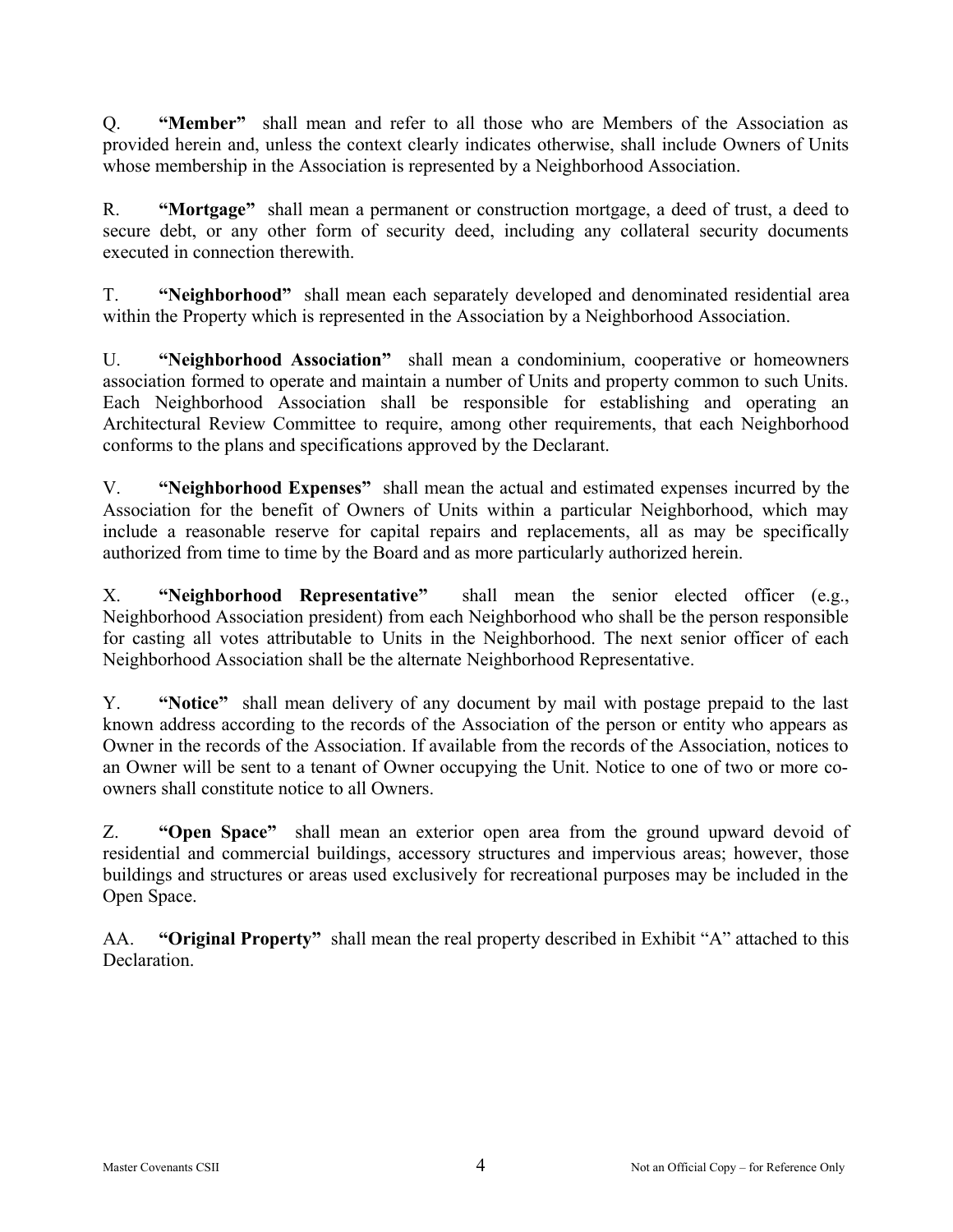BB. **"Owner"** shall mean and refer to the owner as shown by the records of the Association (whether it be the Declarant, one or more persons, firms or legal entities) of fee simple title to any Lot or Unit located within the Properties. Owner shall not mean or refer to the holder of a Mortgage or security deed its successors or assigns, unless and until such holder has acquired title pursuant to foreclosure or a proceeding or deed in lieu of foreclosure; nor shall the term "Owner" mean or refer to any lessee or tenant of an Owner.

CC. **"Parks"** shall mean lands so designated on the Master Plan, which may or may not be further designated as Common Property.

DD. **"Properties" or "Property"** shall mean and include the Original Property and all real property located in the Undeveloped Parcel when annexed in accordance with the terms and conditions of Article II hereof.

EE. **"Public Areas"** shall mean all lands owned by the State of Florida, Orange County, Florida, any city, district or municipality which, to the extent allowed by governmental authority, are to be maintained by the Association.

FF. **"Recreation Parcel"** shall mean those parcels of Common Area which are shown as recreational areas on the Master Plan. The Recreation Parcel shall be owned by the Association and shall be used for the common benefit and enjoyment of the Members of the Association, their invitees and guests and shall not be open to the general public.

GG. **"Rental Apartment Building"** shall mean any residential building containing more than one Unit in which the individual Units therein are not owned in fee simple by the occupants.

HH. **"Subdivision Wall"** shall mean the wall that each Builder will be responsible for constructing within the landscape tract along Cypress Springs Parkway. The walls shall be uniform. throughout and the plans and specifications for the Subdivision Wall shall be approved by the Declarant prior to construction thereof.

II. **"Supplemental Declaration"** shall mean any supplement, amendment or modification to this Declaration.

JJ. **"Surface Water Management System"** shall mean and refer to a system which is designed and constructed to control the discharge of water caused by rainfall, and which shall incorporate methods to collect, convey, store, absorb, inhibit, treat, use or reuse water to prevent or reduce flooding, overdrainage, environmental degradation, and water pollution which would otherwise affect the quantity and quality of discharges of water from the system. Declarant hereby reserves for itself and the Association the right to grant easements for drainage as required by the Surface Water or Storm Water Management System for Cypress Springs II.

KK. **"Turnover"** shall mean the transfer of operation of the Association by the Declarant as described herein.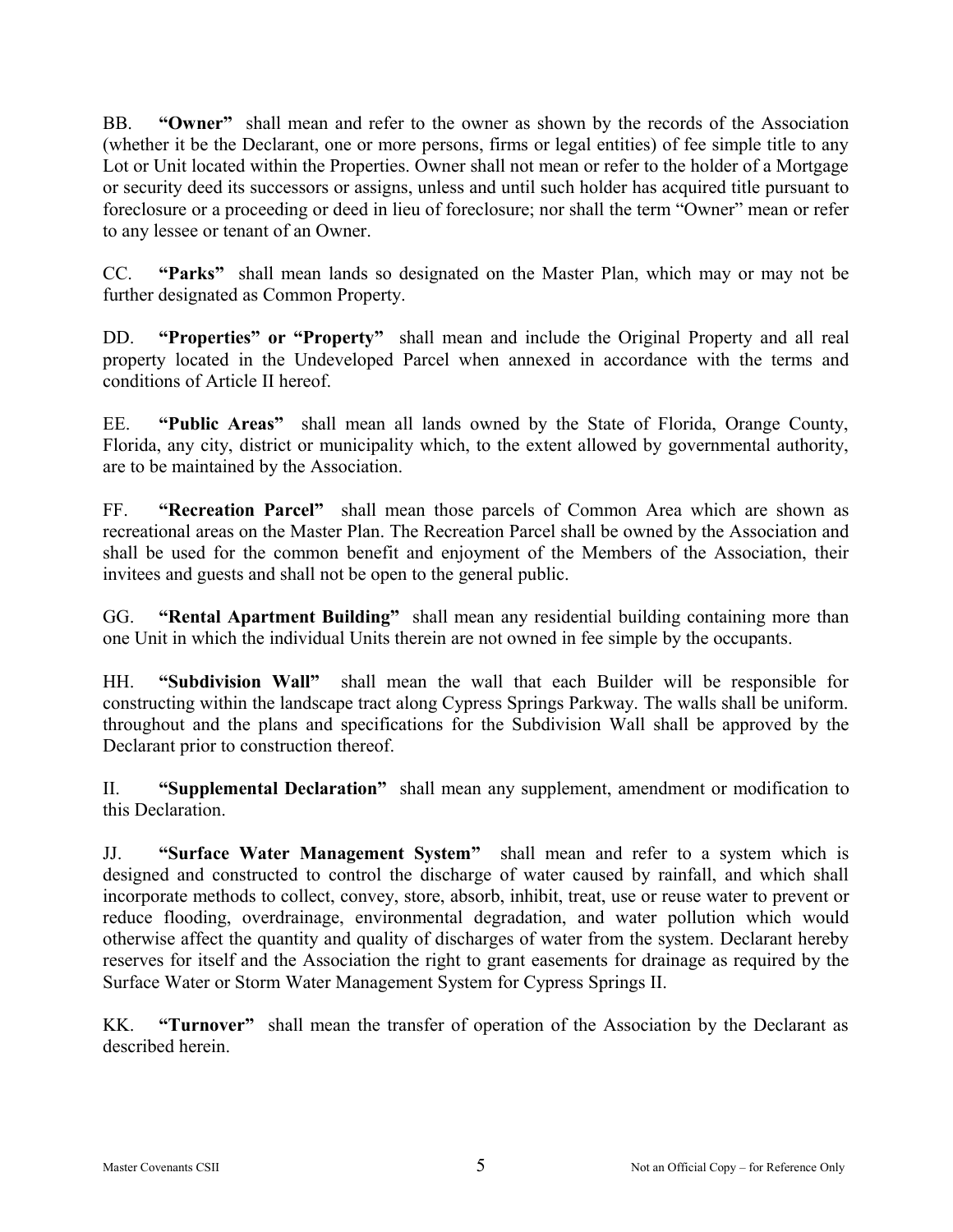LL. **"Undeveloped Parcel"** shall mean that portion of Cypress Springs II described in Exhibit "D" attached hereto and incorporated herein by this reference.

MM. **"Unit"** shall mean a portion of the Properties, whether developed or undeveloped, intended for development, use and occupancy as an attached or detached residence for a single family, and shall, unless otherwise specified, include within its meaning (by way of illustration but not limitation) condominium units, townhouse units, cluster homes, patio or zero lot line homes, and single family detached houses on separately platted Lots, as well as vacant land intended for development as such, all as may be developed, used, and defined as herein provided or as provided in Supplemental Declarations covering all or part of the Properties. The term shall include all portions of the Lot owned including any structure thereon. In the case of a Rental Apartment Building or other structure which contains multiple dwellings, each dwelling shall be deemed to be a separate Unit. In the case of a parcel of vacant land or land in which improvements are under construction, the parcels shall be deemed to contain the number of Units designated for such parcel on the Master Plan or site plan approved by Declarant, whichever is more recent, until such time as a certificate of occupancy is issued on all or a portion thereof by a local government entity having jurisdiction, after which the portion designated in the certificate of occupancy shall constitute a separate Unit or Units as determined above, and the number of Units in the remaining land, if any, shall continue to be determined in accordance with this paragraph.

NN. **"Voting Member"** shall mean the Declarant as to votes allocated to the Class B member, any Builder as to votes allocated to a Class C member, and the Neighborhood Representative as to all the votes allocated to Class A Members.

# **ARTICLE II**

### **PROPERTY SUBJECT TO DECLARATION**

**Section 1. Property subject to this Declaration.** From and after the time that this Declaration is recorded in the Public Records of Orange County, Florida, the Original Property shall be subject to the terms and conditions of this Declaration. The Property shall be held, sold and conveyed subject to the easements, restrictions, covenants and conditions contained in this Declaration, which shall run with the land and be binding on all parties having any right, title or interest in the Property or any part thereof, their heirs, successors or assigns and shall inure to the benefit of each' Owner thereof.

**Section 2. Restrictions and Amendments.** The Declarant shall be entitled, at any time and from time to time, to plat, replat, submit to condominium or to file a declaration forming a Neighborhood Association, for all or any part of Cypress Springs II and to file restrictions and amendments thereto with respect to any portion or portions of Cypress Springs II.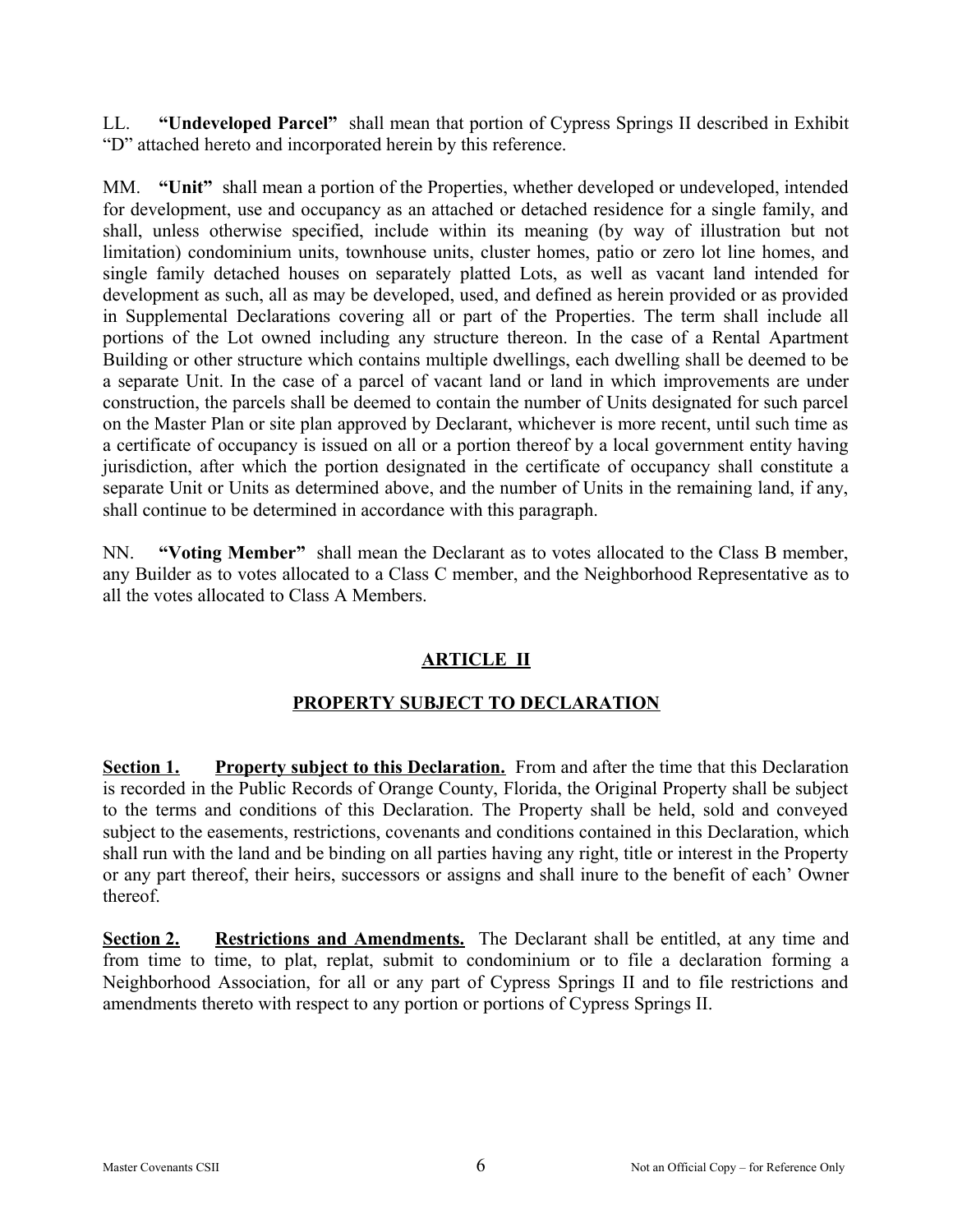#### **Section 3. Annexation**

A. Within twenty (20) years from the date of recording of the Declaration, the Declarant may, without the consent or joinder of the Owners or any other person or entity, annex additional real property (including Common Property) within the Undeveloped Parcel to the Properties. Annexations under this subparagraph shall be accomplished by filing a Supplemental Declaration describing the real property to be annexed and shall become effective when such Supplemental Declaration is filed among the Public Records of Orange County, Florida, unless otherwise provided therein. Declarant shall have the unilateral right to transfer to any other person or entity the right, privilege, and option to annex additional property which is herein reserved to Declarant, provided that such transferee or assignee shall be the developer of at least a portion of the Properties and that such transfer is memorialized in a written, recorded instrument executed by the Declarant.

B. Subject to the consent of the owner thereof, the Association may annex real property, other than property within the Undeveloped Parcel, to the provisions of this Declaration and the jurisdiction of the Association. Such annexation shall require the affirmative vote of Voting Members representing two-thirds (2/3) of the votes of each class of Members of the Association. The annexation of land under this subparagraph shall be accomplished by the recordation in the Public Records of Orange County, Florida, of a Supplemental Declaration describing the property being annexed and signed by the President and Secretary of the Association and by the owner of the property being annexed. Any such annexation shall be effective upon filing unless otherwise provided therein.

C. No provision of this Declaration shall be construed to require Declarant or any other person or entity to annex any real property to this Declaration. Further, the Declarant is not obligated to bring all or any part of the remaining real estate in the Undeveloped Parcel into the Association.

D. The Declarant intends to develop the Property and its adjoining lands in accordance with the Master Plan, but hereby reserves the right to modify the Master Plan (with respect to the Property and other lands included in the Master Plan) from time to time in its sole discretion and at its option but always in accordance with applicable regulatory requirements. The Declarant shall not be required to follow any predetermined order of improvement and development within the Master Plan or Properties and it may annex additional lands and develop them before completing the development of the Properties.

E. Covenants and restrictions applicable to annexations to the Properties shall be compatible with, but need not be identical to, the covenants and restrictions set forth in this Declaration. Furthermore, the Declarant shall have the unilateral right until the Turnover Meeting to waive compliance with any provision of this Declaration for any Owner provided such waiver does not result in a condition or arrangement which is materially inconsistent with or detrimental to the overall development plan for the Property or to the rights of existing Members of the Association; however, this waiver right shall not include the right to waive or alter the assessment or voting provisions of this Declaration with respect to any Owner. Such a condition is retained by Declarant in recognition that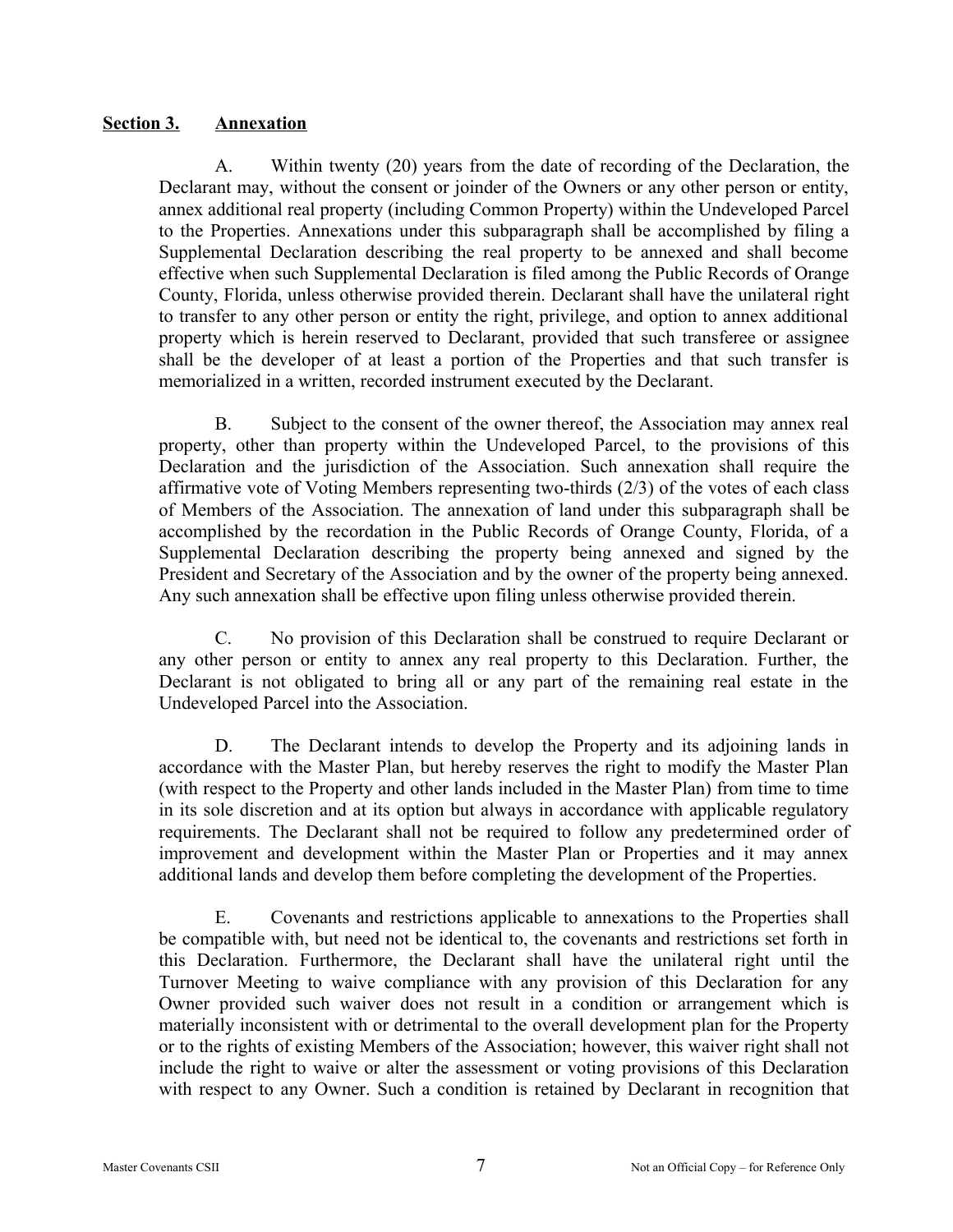within Cypress Springs II there will be a variety of land uses and housing types, thereby necessitating differing restrictive covenants.

F. In the event that either the Federal Housing Administration or the Veterans Administration insures or guarantees any mortgage encumbering a Lot, and the regulations or procedures of such agency require under such circumstances approval or annexation by such agency or determination by such agency that such annexation is consistent with the general plan of development for Cypress Springs II, then such approval or determination shall be a prerequisite to such annexation.

**Section 4. Withdrawal.** Within twenty (20) years from the date of recording of the Original Declaration, the Declarant may, when necessary or desirable to accommodate changes in the Master Plan, withdraw from the provisions of this Declaration any of the Property that continues to be owned by the Declarant, and its successors or assigns, and which has not been dedicated or designated as Common Property or an Exclusive Common Area Withdrawals under this Section shall be accomplished by filing a Supplemental Declaration describing the real property to be withdrawn and shall become effective when such Supplemental Declaration has been recorded in the Public Records of Orange County, Florida, unless otherwise provided therein. Declarant shall have the unilateral right to transfer to any other person or entity the right, privilege, and option to withdraw property which is herein reserved to Declarant, provided that such transferee or assignee shall be the developer of at least a portion of the Properties and that such transfer is memorialized in a written, recorded instrument executed by the Declarant.

**Section 5. Further Restrictive Covenants.** The Declarant or a Builder may record further restrictive covenants, Declarations of Condominium or Cooperative, or Declaration of Covenants, Conditions and Restrictions pertaining to homeowners' associations, or plats as to any of the Properties owned by the Builder. The Declarant (as long as it owns any land in the Undeveloped Parcel) shall have the right of written approval of all such document and shall require the formation of a Neighborhood Association to serve such Lots or, if appropriate, the annexation of such Lots into an existing Neighborhood Association.

### **ARTICLE III**

### **MASTER ASSOCIAITION**

**Section 1. Membership.** Every Owner of a Unit within a Neighborhood, every Builder, every owner of a Rental Apartment Building, and the Declarant shall be Members of the Association. Memberships in the Association shall not be assignable except to the successor-in-interest of the Member. Each Neighborhood Association shall represent the interests of all of its members. In the event a Rental Apartment Building is converted to a condominium, the Owner's membership shall immediately terminate and the Owners of condominium Units shall automatically become Members of the Association upon the recording of the Declaration of Condominium. By acceptance of a deed or other instrument evidencing ownership interest, each Owner accepts a direct or representative membership in the Association, acknowledges the authority of the Association as herein stated, and agrees to abide by and be bound by the provisions of this Declaration, the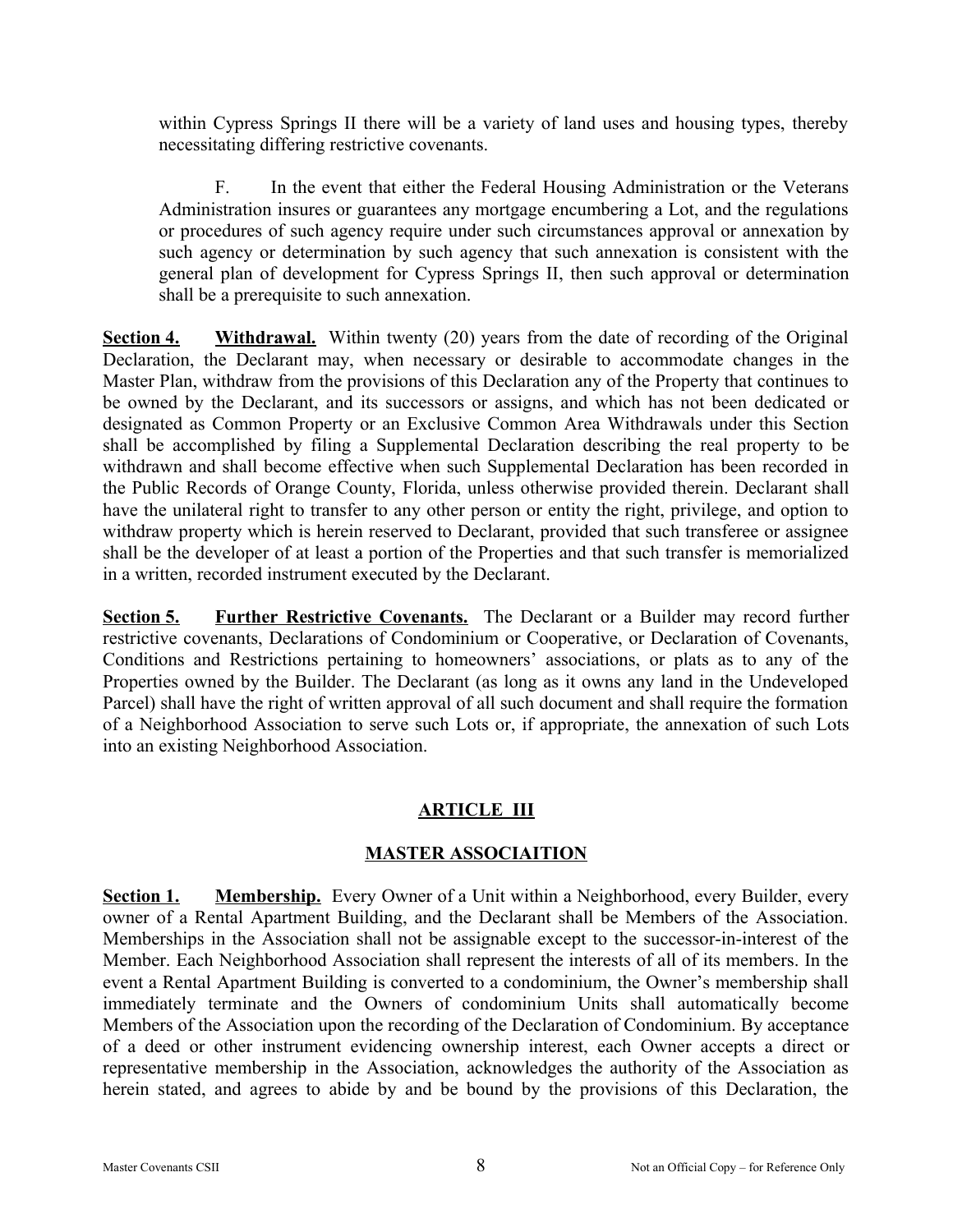Articles of Incorporation, the Bylaws and other rules and regulations of the Association. In addition to the foregoing, the family guests, invitees and tenants of said Owners shall, while in or on the Property, abide and be bound by the provisions of this Declaration, the Articles of Incorporation, the Bylaws and other rules and regulations of the Association.

#### **Section 2. Allocation of Voting Rights**

A. Members of the Association shall be allocated votes as follows:

Class A. Class A Members shall be all of the Neighborhood Associations administering condominiums and other Neighborhoods within the Property and the Owner of any Rental Apartment Building. A Neighborhood Association shall automatically become a Class A Member upon the recording of a declaration of condominium or other declaration authorizing the establishment of a Neighborhood Association. The Owner of a Rental Apartment Building shall become a member upon the recording of a deed conveying the Rental Apartment Building to such Owner. Each Neighborhood Association shall be represented by a Neighborhood Representative. The Neighborhood Representative shall act for, and on behalf of the Association it represents and the members thereof, in connection with any and all Association business. Class A Members shall be allocated one vote for each Unit owned by a member thereof, other than the Declarant or a Builder, so long as said Unit is within the Neighborhood administered by the Neighborhood Association. Each Owner of a Rental Apartment Building shall have one vote for each Unit in the Rental Apartment Building subject to assessment by the Association. In no event shall more than one vote be cast with respect to any Unit.

Class B. The Class B Member shall be the Declarant, or its specifically designated (in writing) successor. The Class B Member shall be allocated three (3) votes for each Lot or Unit owned by it in Cypress Springs II, which is subject to assessment by this Association; provided that the class B member shall cease and become converted to Class A membership upon Turnover of the Association as set forth herein. Upon conversion to Class A membership, the Declarant shall have one vote for each Unit or Lot owned by it in Cypress Springs II so long as said Unit or Lot is subject to assessment by this Association.

Class C. Class C Members shall be all Builders. Each Builder shall remain a Member so long as it owns a Lot or Unit. Class C Members shall be allocated one vote for each Lot or Unit owned by the Class C Member. Upon the transfer of title of any Lot or Unit which is held for resale by a Builder, the Class C membership interest appurtenant to such Lot or Unit shall automatically be converted to a Class A Membership interest unless the Lot or Unit is resold to Declarant, in which case the membership shall automatically be converted to a Class B membership interest or unless the Lot, with no Unit built thereon, is sold to another Builder, with the consent of Declarant, in which case the membership shall not convert.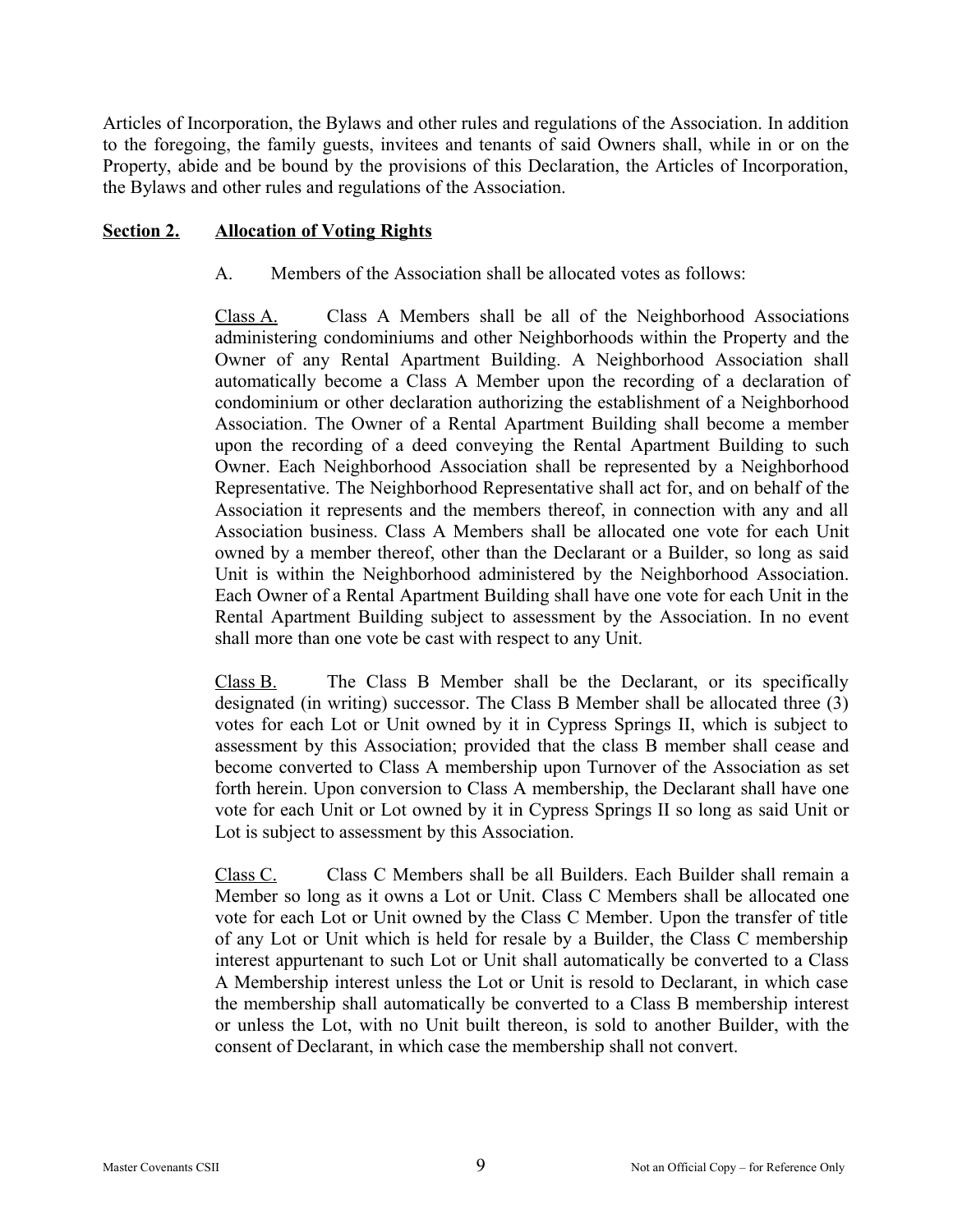B. When any Unit or Lot is owned of record in the name of two or more persons or entities, whether fiduciaries, joint tenants, tenants in common, tenants in partnership, timeshare or interval ownership, or if two or more persons or entities have the same fiduciary relationship respecting the same property, then unless the instrument or order appointing them or creating the tenancy otherwise directs and it or a copy thereof is filed with the secretary of the Association (and in all event for time share or interval ownership), such Owner shall select one official representative to qualify for voting in the condominium or homeowners' association and shall notify in writing the Secretary of such association of the name of such individual. The vote of each official representative shall be considered to represent the will of all the Owners of that property. If the Owners fail to designate their official representative, then the association may accept the person asserting the right to vote as the voting Owner until notified to the contrary by the other Owner(s). Upon such notification the Owner may not vote until the Owner(s) appoint their official representative pursuant to this paragraph.

C. Notwithstanding anything to the contrary hereinabove, the Declarant and each Builder shall be entitled to attend Association meetings and to exercise the voting rights attached to any Class A membership they may own.

#### **Section 3. Change of Membership**

A. Change of membership in the Association, or in a Neighborhood Association in the case of Class A Members, shall be established by recording in the Public Records of Orange County, Florida, a deed or other instrument conveying record fee title to any Lot or Unit, and by the delivery to the Association of a copy of such recorded instrument. The Owner designated by such instrument shall, by acceptance of such instrument, become a Member of the Association, and the membership of the Prior Owner shall be terminated. In the event that a copy of said instrument is not delivered to the Association, said Owner shall become a direct or indirect Member, but shall not be entitled to voting privileges enjoyed by its predecessor in interest until delivery of a copy of the conveyance instrument to the Association. The foregoing shall not, however, limit the Association's powers or privileges and the new Owner shall be liable for accrued and unpaid fees and assessments attributable to the Lot or Unit acquired; provided, however, that an Owner of a Rental Apartment Building shall become liable for and shall pay all fees and assessments attributable to such the Units in such Building on the date of receipt of the certificate of occupancy therefor.

B. The interest, if any, of a Member in the funds and assets of the Association shall not be assigned, hypothecated or transferred in any manner except as an appurtenance to the Owner's real property. Membership in the Association by all Owners shall be compulsory and shall continue, as to each Owner, until such time as such Owner of record transfers or conveys his interest in the real property upon which his membership is based or until said interest is transferred or conveyed by operation of law, at which time the membership shall automatically be conferred upon the transferee. Membership shall be appurtenant to, run with, and shall not be separated from the real property interest upon which membership is based.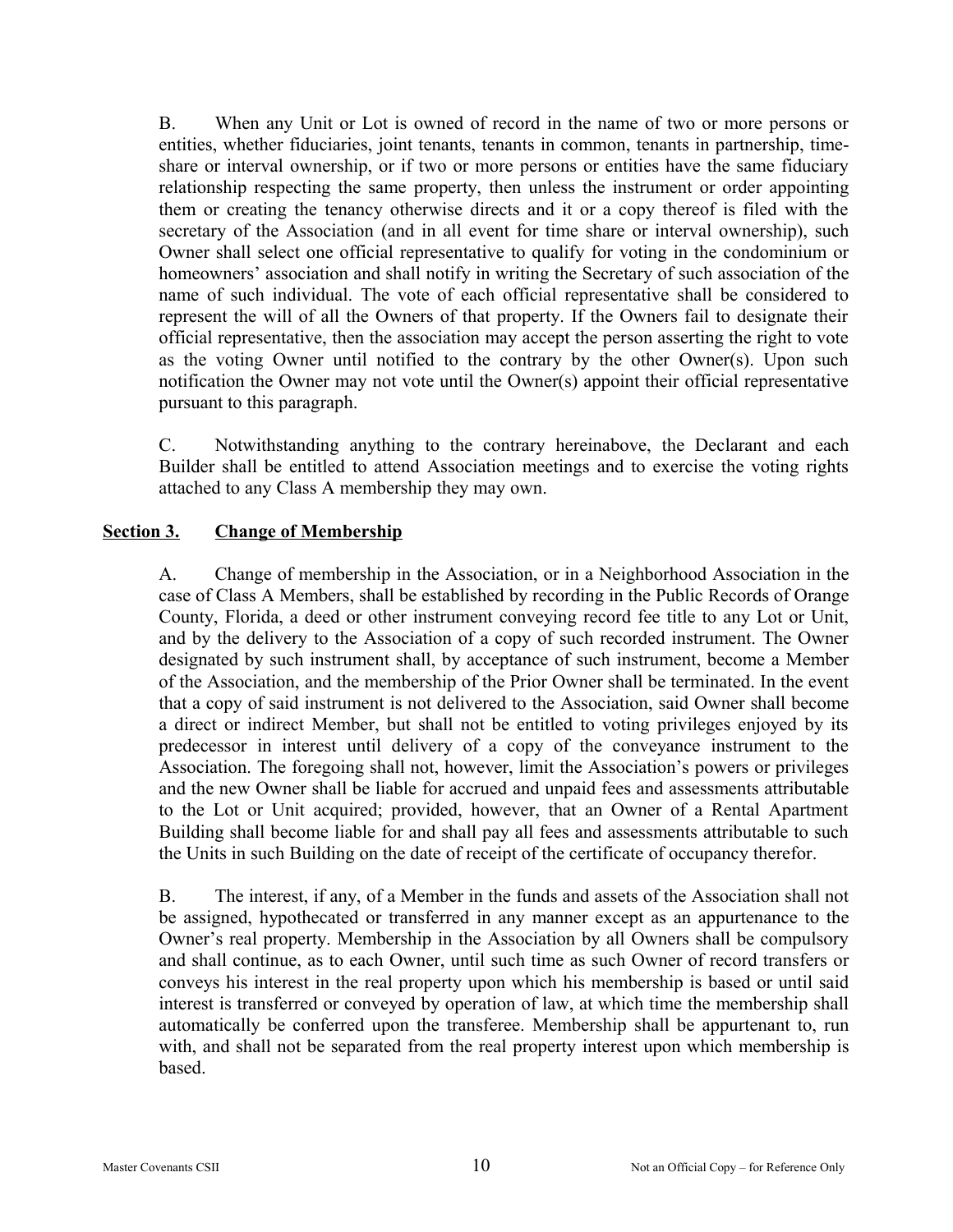#### **ARTICLE IV**

#### **FUNCTIONS OF MASTER ASSOCIATION**

**Section 1. Area of Common Responsibility.** The Association, subject to the rights of the Owners set forth in this Declaration, shall be responsible for the exclusive management and control of the Area of Common Responsibility and all improvements thereon (including, without limitation, furnishings and equipment related thereto and common landscaped areas), and shall keep the Area of Common Responsibility in good, clean, attractive, and· sanitary condition, order and repair, pursuant to the terms and conditions hereof and any agreement with another association or governmental agency and consistent with the Community Wide Standard.

**Section 2. Personal Property and Real Property for Common Use.** The Association, through action of its Board, may acquire, hold and dispose of tangible and intangible personal property and real property. The Board, acting on behalf of the Association, shall accept any real or personal property, leasehold, or other property interests within the Properties conveyed to it by the Declarant.

**Section 3. Services.** The Association shall have the following powers:

A. Maintenance of Areas of Common Responsibility, Parks, Lakes, Open Space, Surface Water Management Systems, Recreation Parcels, landscaping, irrigation systems, lands covered by the Master Plan and all city, County, district or municipal properties and rights of way (to the extent permitted by any governmental authority) which are located within or in a reasonable proximity to the Properties where deterioration of any of the described items would adversely affect the Properties or the operation of systems appurtenant to Cypress Springs II. The Association shall adopt standards of maintenance and operation required by this and other subsections within this Section which are consistent with the Community Wide Standard.

B. Maintenance of any real property located within Cypress Springs II upon which the Association has accepted an easement for said maintenance.

C. Maintenance of beaches, lakes and canals owned by or dedicated for the use of the Association within the Properties, as well as maintenance of waterbodies not owned by the Association within the Properties if and to the extent permitted or required by any contract or by any governmental authority having jurisdiction thereof. Maintenance shall include, but not be limited to, the preservation of any shorelines or beaches (together with lakes and bodies of water), in an ecologically sound condition so that they can be used for such water activities as may be determined and allowed from time to time by the Association.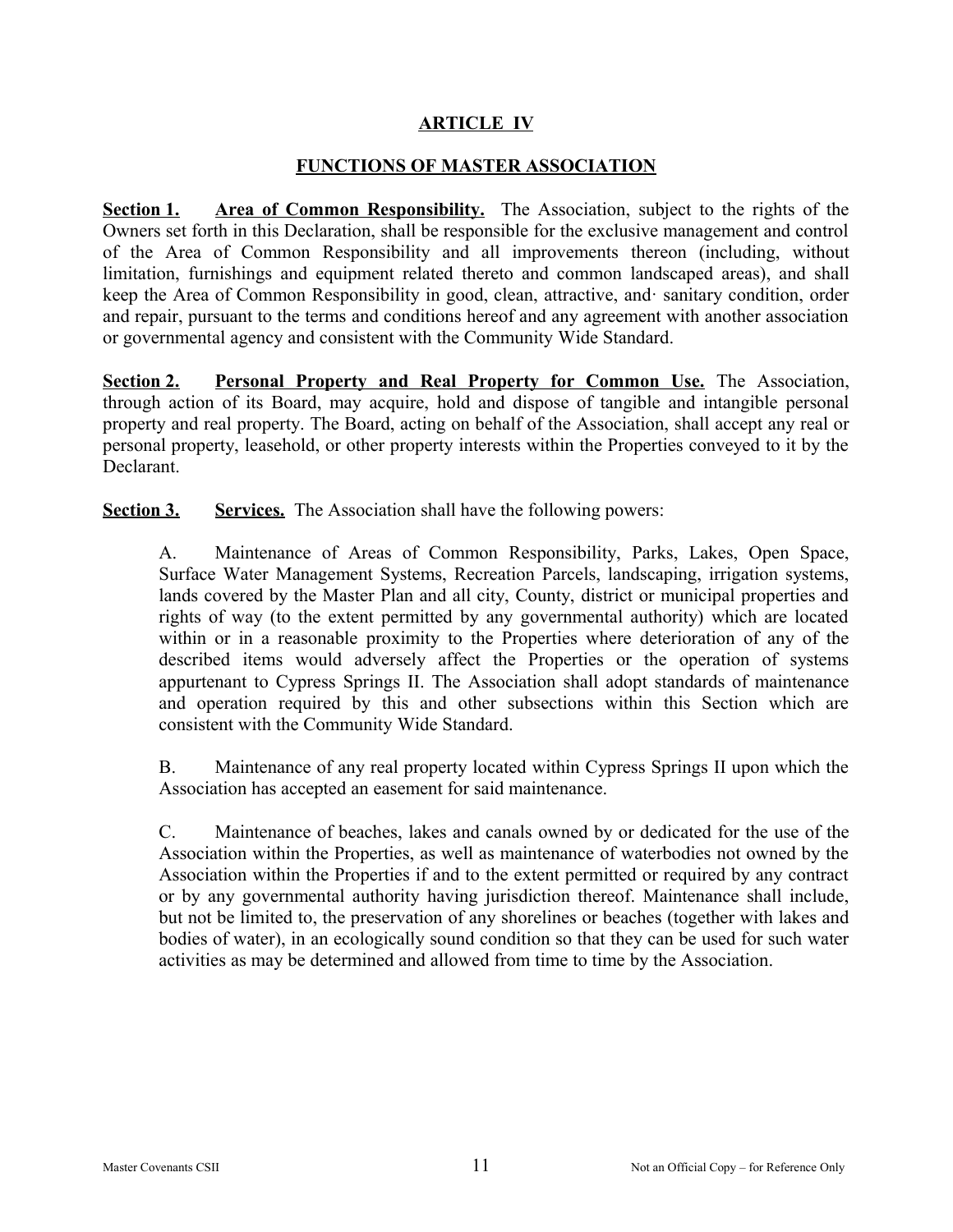D. Insect, pest and aquatic control where necessary or desirable in the judgment of the Association to supplement the service provided by the state and local governments. The Association reserves a perpetual right on, over and under all Properties to dispense pesticides and take other action which in the opinion of the Association is necessary or desirable to control insects and vermin; provided, however, the Association shall not dispense herbicides or pesticides in designated conservation areas within the Property except as reasonably necessary to maintain health and safety conditions for residents of the Property and, in such event, shall use only herbicides or pesticides used or approved by state and local governments for controlling such problems in conservation areas. The provisions of this paragraph shall not be construed as an obligation on the part of the Association to provide such services.

E. Taking any and all actions necessary to enforce all covenants, conditions and restrictions affecting the Properties and to perform any of the functions or services delegated to the Association in any covenants, conditions, or restrictions applicable to the Properties or in the Articles or Bylaws.

F. Conducting business of the Association, including but not limited to administrative services such as legal, accounting and financial, and communication services informing Members of activities, Notice of Meetings, and other important events. The Association shall have the right to enter into management agreements with companies affiliated with the Declarant in order to provide its services, arid perform its functions.

G. Adopting, publishing and enforcing such Rules and Regulations as the Board deems necessary.

H. Lighting of roads, sidewalks, walking and bike paths throughout the Properties as deemed necessary by the Board.

I. At the sole option and discretion of the Board, conducting recreation, sport craft, and cultural programs of interest to Members, their families, tenants and guests and charging admission fees for the operation thereof.

J. Constructing improvements on Common Property and easements as may be required to provide the services as authorized in this Article.

K. The Association may also provide exterior maintenance upon any Unit or upon any structure containing Units which, in the Association's opinion, requires such maintenance because said Unit or structure is being maintained in a manner inconsistent with the Community Wide Standard. The Association shall notify the Owner of said Unit or structure in writing, specifying the nature of the condition to be corrected, and if the Owner has not corrected the condition within fifteen (15) days after date of said notice, the Association (after approval of a majority of the Board) may correct such condition. Said maintenance shall include but not be limited to painting, repairs, replacement and maintenance of roofs, gutters, downspouts, exterior building surfaces, trees, shrubs, grass, walks and other exterior improvements. For the purpose of performing the exterior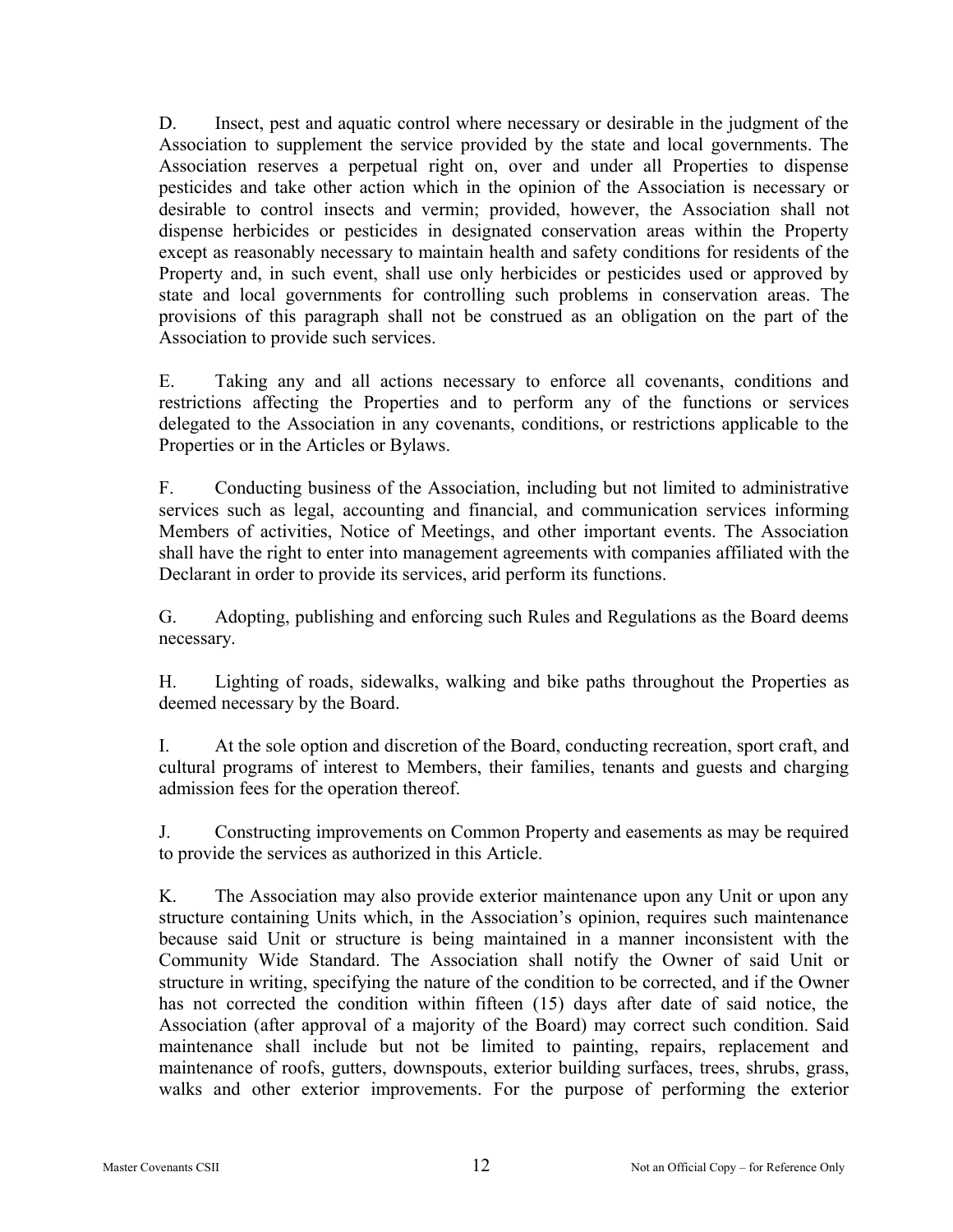maintenance authorized by this Article, the Association, through its duly authorized agents or employees, shall have the right, after reasonable notice to the Owner, to enter upon any Unit or exterior of any Unit or other structures or improvements located in Cypress Springs II at reasonable hours on any day, except Saturday and Sunday; however, the Association shall have the right of entry without notice if necessary to correct an emergency situation. The cost of such maintenance shall be assessed against the Unit upon which such maintenance is performed as a Special Assessment as provided herein.

L. Establish use fees and promulgate rules and regulations respecting the use of Common Property and Association facilities by Members and persons other than Members.

M. Engage in any activities reasonably necessary to remove from the Areas of Common Responsibility, Common Property, Lakes, Surface Water Management System and Open Space any pollutants, hazardous waste or toxic materials, and by Special Assessment, recover costs incurred from the Owner(s) causing or upon whose property such materials were located or generated.

The functions and services allowed in this Section to be carried out or offered by the Association at any particular time shall be determined by the Board taking into consideration proceeds of assessments and the needs of the Members of the Association. The functions and services which the Association is authorized to carry out or to provide, may be added to or reduced at any time upon the affirmative vote of a majority of the Board; however, the Board may not vote to reduce or abrogate the Association's responsibility to maintain Areas of Common Responsibility. The Association may provide the permitted services by contract with third parties, including agreements with applicable governmental agencies.

**Section 4. Mortgage and Pledge.** The Board shall have the power and authority subject to the requirements contained elsewhere in this Declaration, to mortgage the property of the Association and to pledge the revenues of the Association as security for loans made to the Association which are to be used by the Association in performing its functions.

**Section 5. Conveyance to Association.** The Association shall be obligated to accept any and all conveyances to it by Declarant of fee simple title, easements or leases to Open Space, Parks, Lakes, Recreation Parcels, Surface Water Management Systems or Common Property.

**Section 6. Conveyance by Association.** The Association may conveyor dedicate lands or easements to Orange County, Florida. The Association may also convey lands or easements to the Declarant in connection with any replatting of any portion of the Property.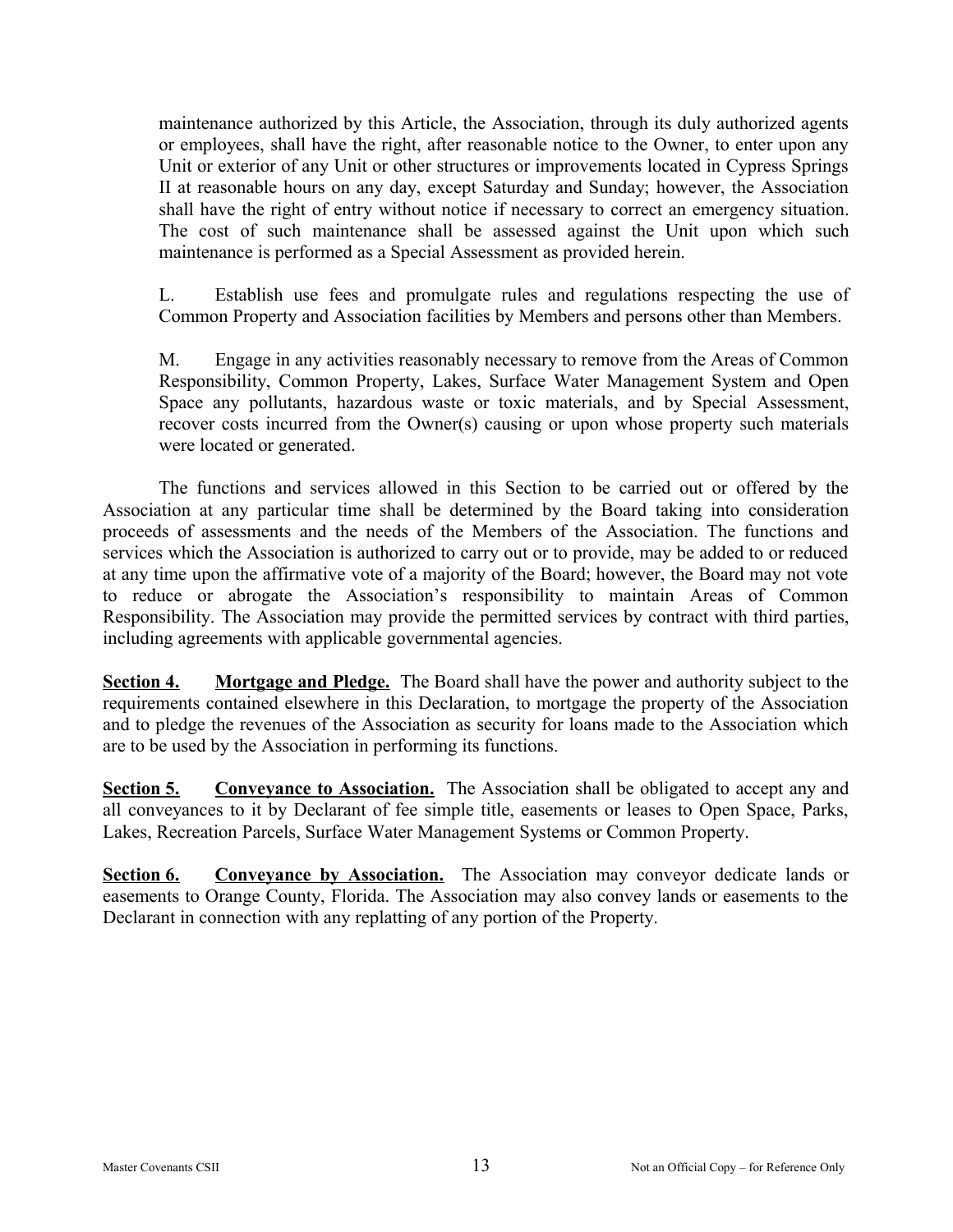**Section 7. Contracts with Another Master Association.** The Association is authorized to enter into any contracts or easement arrangements with another master association that has been or may subsequently be formed for portions of the Cypress Springs II property that are not annexed hereto and made subject to this Declaration provided that such contracts or easements are necessary or beneficial for the operation of the Association or the maintenance of the Properties; provided that the costs or expenses of operating, performing, or maintaining such contracts or easements shall be allocated between this Association and such other master association in accordance with the cost incurred or benefit received by each association. Any such contracts or easements shall be approved by the vote or written consent of a majority of the Board of the Association.

# **ARTICLE V**

## **EASEMENTS**

**Section 1. Owners' Easements of Access and Enjoyment.** Subject to the provisions below, every Owner shall have a right to use and an easement of enjoyment in and to the Common Areas (other than Exclusive Common Areas whose use may be restricted to Owners of particular Neighborhood Units by rule or regulation adopted by the Neighborhood Association having the responsibility for such Exclusive Common Areas), together with an easement of access to and from the Common Areas (other than Exclusive Common Areas which are so restricted) which shall be appurtenant to and shall pass with the title to the Lot or Unit owned by such Owner, subject to the following:

A. The right of the Association to take such steps as are reasonably necessary to protect the Common Areas against foreclosure;

B. All provisions of this Declaration and the Articles and Bylaws of the Association;

C. Rules and regulations governing the use and enjoyment of the Common Areas adopted by the Association; however, the Association may not restrict the persons described in this Article from the reasonable use of the Common Areas in connection with the construction and sale of Units and other improvements upon the Property.

D. Restrictions contained on any and all plats of all or any part of the Common Areas or filed separately with respect to all or any part or parts of the Common Areas.

**Section 2. Declaration of Use.** Any Owner may delegate, in accordance with the appropriate Bylaws, his right of ingress and egress over and across the Common Areas and right of use and enjoyment of the Common Areas to his guests, invitees and family members, and to tenants and contract purchasers of his Unit, and their respective guests, invitees and family members.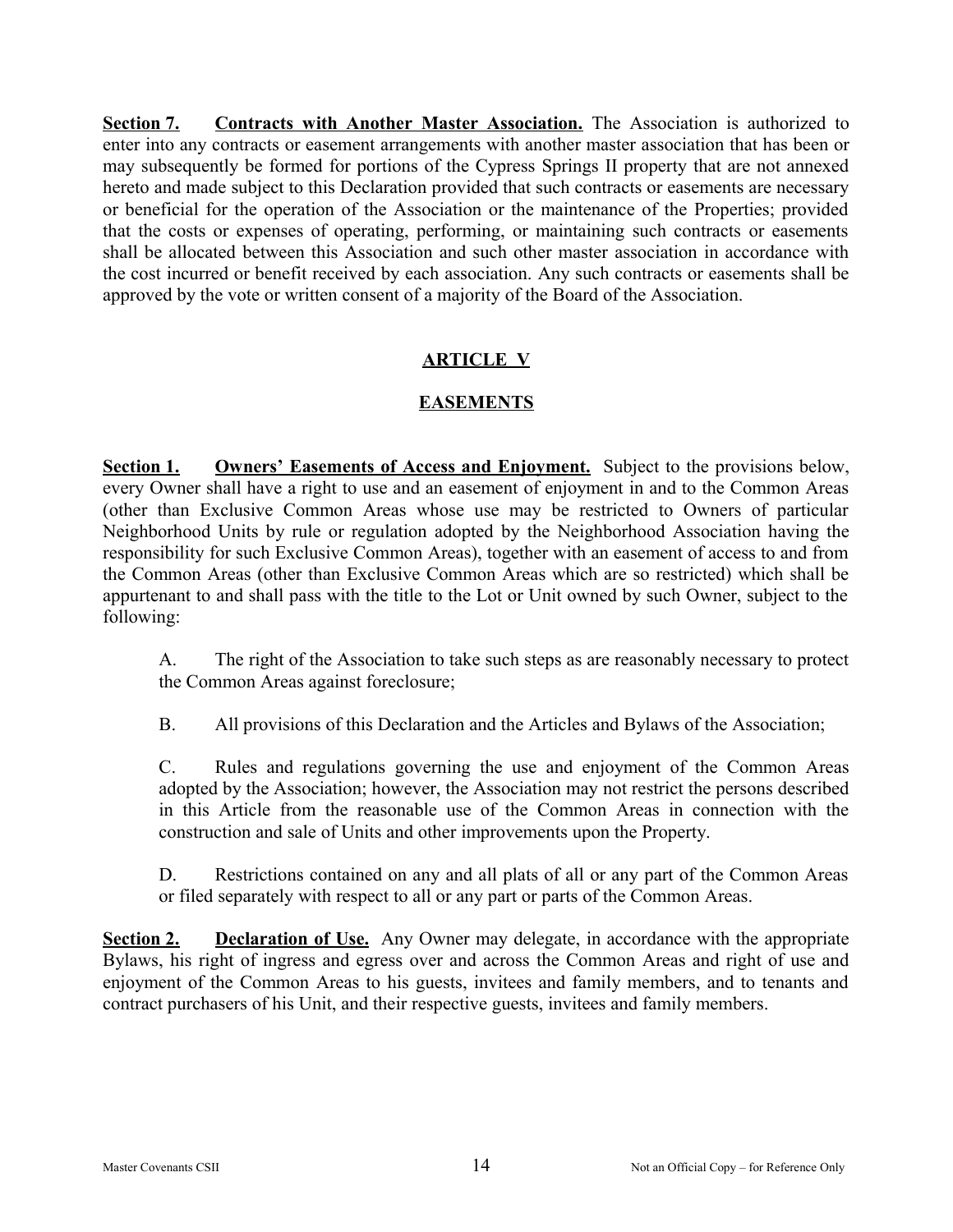**Section 3. Utility Easements.** The Declarant reserves to itself (and its successors or assigns) for so long as the Declarant owns any of the Properties, and the Association thereafter, the right to grant easements to any private company, public or private utility or governmental authority providing utility and other services within the Properties and the Common Property upon, over, under and across the Properties. Said easements shall only be given for the purpose of maintaining, installing, repairing, altering and operating sewer lines, irrigation lines, water lines, waterworks, sewer works, force mains, lift stations, water mains, sewer mains, water distribution systems, sewage disposal systems, eflluent disposal lines and systems, pipes, wires, fiber optics lines, power lines, telephone service, gas lines, syphons, valves, gates, pipelines, cable television service, alarm systems and all machinery and apparatus appurtenant thereto to all of the foregoing as may be necessary or desirable for the installation and maintenance of utilities and providing services to Owners, the Properties and Common Property. All such easements to be of a size, width and location as Declarant, or the Association after Turnover, in its discretion, deems best but selected in a location so as to not unreasonably interfere with the use of any improvements which are now, or will be, located upon the Properties.

**Section 4. Declarant Easements.** The Declarant hereby reserves to itself, its successors and assigns, and to such other persons as Declarant may from time to time designate in writing, a perpetual easement, privilege and right in and to, over, under, on and across the Common Property for ingress and egress as required by its officers, directors, employees, agents, independent contractors, invitees and designees; provided, however, that such access and use does not unnecessarily interfere with the reasonable use and enjoyment of these properties and facilities by the Owners. Declarant reserves the right to impose further restrictions and to grant or dedicate additional easements and rights-of-way on any of the Properties owned by Declarant. The easements granted by Declarant shall not structurally weaken any improvements or unreasonably interfere with enjoyment of the Properties. Declarant reserves for itself, its successors and assigns, an exclusive easement for the installation and maintenance of security and television cables and wire within the rights-of-way, Common Property, and easement areas referred to hereinabove.

**Section 5. Service Easements.** Declarant hereby grants to delivery, pickup and fire protection services, police and other authorities of the law, United States mail carriers, representatives of electrical, telephone, cable television and other utilities authorized by the Declarant, its successors or assigns to service the Properties, and to such other persons as the Declarant from time to time may designate, the nonexclusive, perpetual right of ingress and egress over and across the Common Property for the purposes of performing their authorized services and investigation.

**Section 6. Right of Entry.** The Association shall have the right, but not the obligation, to enter any Unit for emergency, security, and safety, which right may be exercised by the Board, officers, agents, employees, managers, and all policemen, firemen, ambulance personnel, and similar emergency personnel in the performance of their respective duties. Except in an emergency situation, entry shall only be during reasonable hours and after notice to the Owner. This right of entry shall include the right of the Association to enter a Unit to cure any condition which may increase the possibility of a fire or other hazard in the event an Owner fails or refuses to cure the condition upon request by the Board. .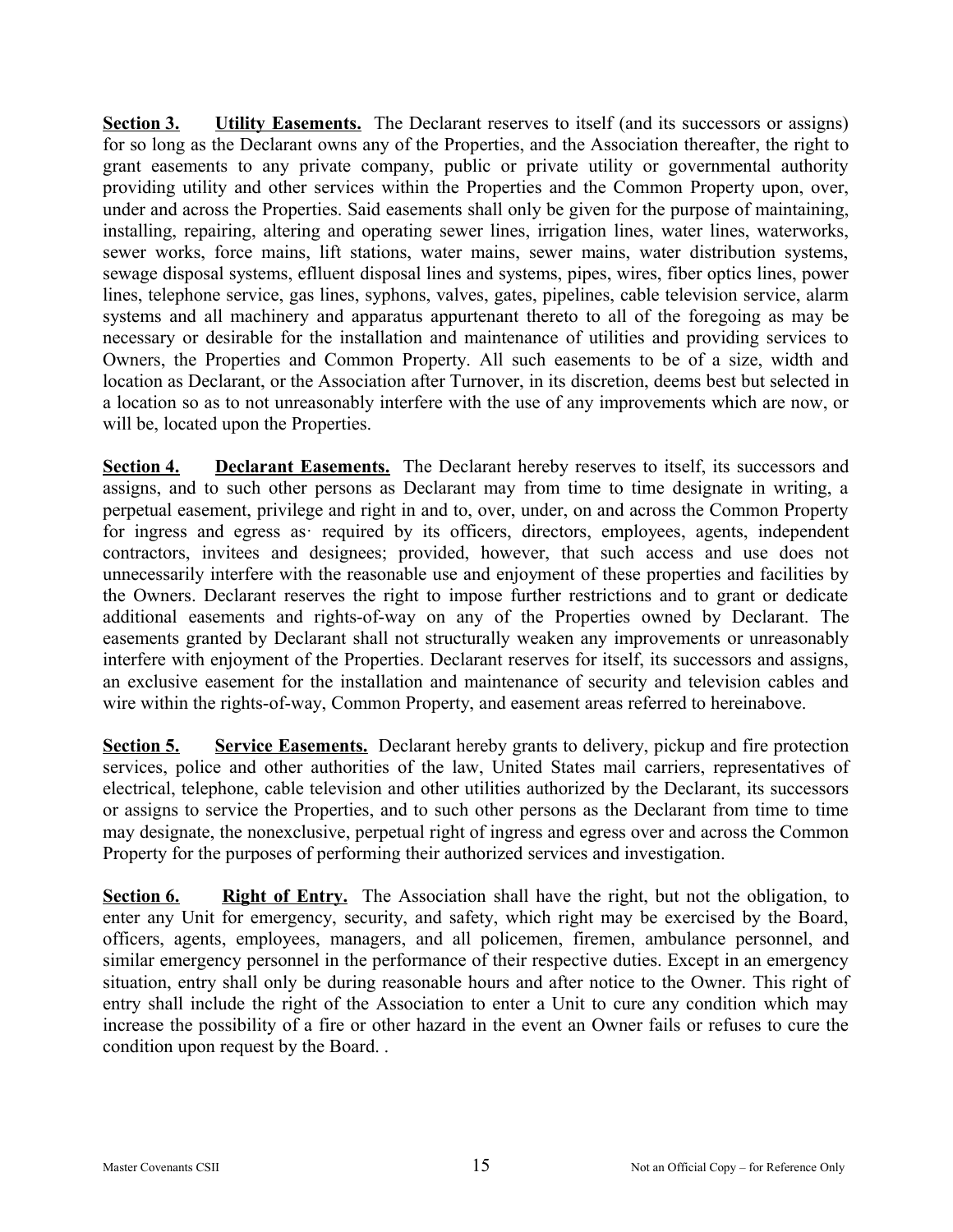**Section 7. Drainage Easements.** Drainage flow shall not be obstructed or diverted from drainage easements. The Association may, but shall not be required to, cut drainways for surface water wherever and whenever such action may appear to Association to be necessary to maintain reasonable standards of health, safety and appearance. These easements include the right to cut any trees, bushes or shrubbery, make any gradings of the soil, or to take any other action reasonably necessary to install utilities and to maintain reasonable standards of health and appearance but shall not include the right to disturb any improvements erected within the Properties which are not located within the specific easement area designated on the plat or in this Declaration. Except as provided herein, existing drainage and drainage channels (or areas reserved for such purposes) shall not be altered so as to divert the flow of water onto adjacent parcels or into sanitary sewer lines. The Association shall have the sole control over elevations and slopes within drainage easements and no Owner or Neighborhood Association may alter any such elevations except upon written consent of the Association.

**Section 8. Extent of Easements.** The rights and easements of enjoyment created in this Article shall be subject to the following:

A. The right of the Declarant or the Association, in accordance with its Bylaws, to borrow money from any lender for the purpose of improving and/or maintaining the Parks, Lakes, Recreation Parcels, Surface Management Systems and Common Property and providing services authorized herein and, in aid thereof, to mortgage said properties.

B. The right of the Association to suspend the rights and easements of enjoyment of any Member or any tenant of any Member for any period during which any assessment remains unpaid, and for any period, not to exceed sixty (60) days, for any infraction of its published rules and regulation, it being understood that any suspension for either nonpayment of any assessment or breach of any rules and regulations of the Association shall not constitute a waiver or discharge of the Member's obligation to pay the assessment.

C. The right of the Association to charge reasonable admission and other fees for the use of any recreational facility that may be situated on or in the Parks, Lakes, Recreation Parcel, and Common Property.

D. The Board shall have the power to place (and remove after notice) any reasonable restrictions upon any roadways owned by the Association including, but not limited to, the maximum and minimum speeds of vehicles using said roads, all other necessary traffic and parking regulations, and the maximum noise levels of vehicles using said roads. The fact that such restrictions on the use of such roads shall be more restrictive than the laws of any state or local government having jurisdiction over the Properties shall not make such restrictions unreasonable.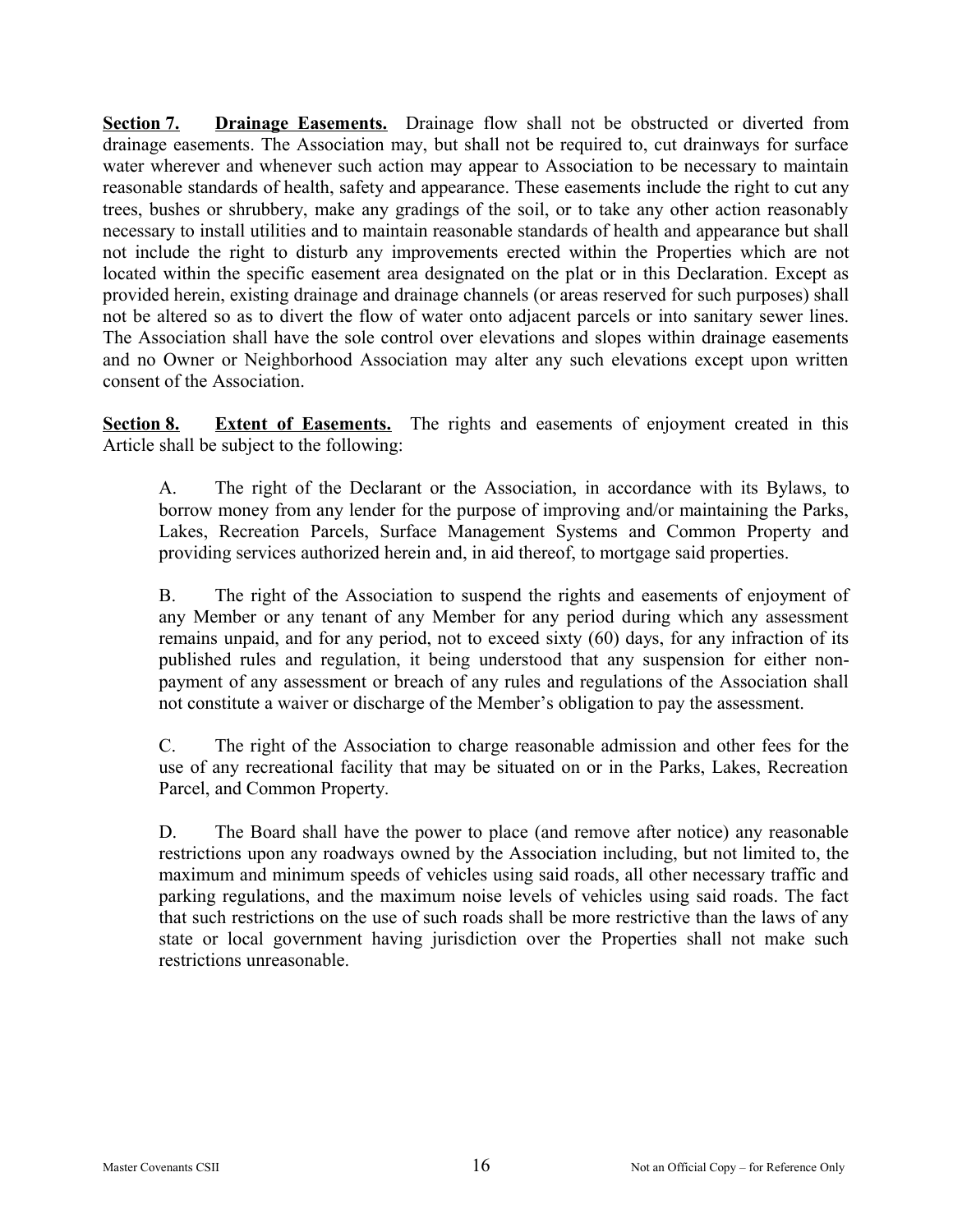E. The right of the Association to give, dedicate, mortgage or sell all or any part of the Common Property (including leasehold interests therein) to any public agency, authority, or utility or private concern for such purposes and subject to such conditions as may be determined by the Association; provided that no such gift or sale or determination of such purposes or conditions shall be effective unless the same shall be authorized by Voting Members representing two-thirds (2/3) of the votes of each class of Members at a duly called meeting of the Voting Members of the Association, and unless written notice of the meeting and of the proposed agreement and action thereunder is sent at least sixty (60) days prior to such meeting to every Voting Member. A true copy of such resolution together with a certificate of the results of the vote taken thereon shall be made and acknowledged by the President or Vice-President and Secretary or Assistant Secretary of the Association, and such certificate shall be annexed to any instrument of dedication or transfer affecting the Common Property, prior to the recording thereof. Such certificate shall be conclusive evidence of authorization by the Members.

## **ARTICLE VI**

#### **ASSESSMENTS**

**Section 1. Creation of the Lien and Personal Obligations of Assessments.** The Declarant covenants, and each Owner of any Lot or Unit shall, by acceptance of a deed therefor, regardless of whether it shall be so expressed in any such deed or other conveyance, be deemed to covenant and agree to all the terms and provisions of this Declaration and to pay the Association: (1) Annual Assessments (2) Special Assessments, and (3) Neighborhood Assessments, all fixed, established and collected from time to time as hereinafter provided. The Annual, Special, and Neighborhood Assessments, together with such interest thereon and costs of collection provided herein shall be a charge and continuing lien on the real property and improvements of the Owner against whom each such assessment is made. Each such assessment, together with interest thereon and costs of collection, shall also be the personal obligation of the person who was the Owner of such real property at the time when the assessment first became due and payable. In the case of co-ownership of a Unit or Lot, all of such co-owners shall be jointly and severally liable for the entire amount of the assessment.

The liability for assessments may not be avoided by waiver of the use or enjoyment of any Common Property or by the abandonment of the property against which the assessment was made. No diminution or abatement of assessment or set-off shall be claimed or allowed by reason of any alleged failure of the Association or Board to take some action or perform some function required to be taken or performed by the Association or Board under this Declaration or the Bylaws, or for inconvenience or discomfort arising from the making of repairs or improvements which are the responsibility of the Association, or from any action taken to comply with any law, ordinance, or with any order or directive of any municipal or other governmental authority.

### **Section 2. Purpose of Annual Assessments.** The Annual Assessments levied by the

Association may be used for the improvement, maintenance, enhancement and operation of the Area of Common Responsibility, Parks, Lakes, Surface Water Management Systems, Common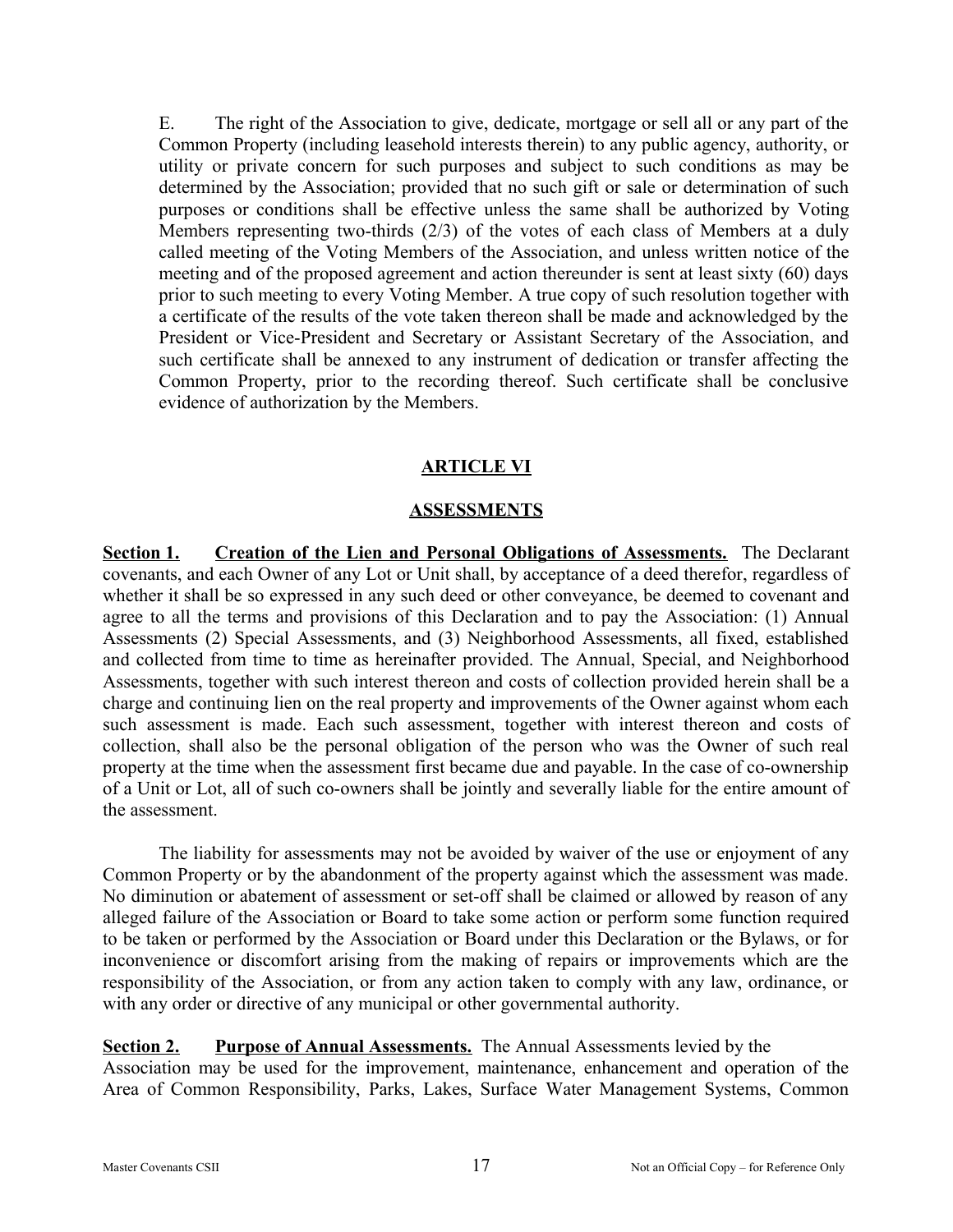Property, and Public Areas which are located within or in a reasonable proximity to the Property to the extent that deterioration of the Public Areas would adversely affect the appearance of the Property or the operation of systems appurtenant to the Property, and further to provide services which the. Association is authorized or required to provide by contract or otherwise, including, but not limited to, the payment of taxes and insurance thereon, construction, repair or replacement of improvements, payment of the costs to acquire labor, equipment, materials, management and supervision necessary to carry out its authorized functions, and for the payment of principal, interest and any other charges connected with loans made to or assumed by the Association for the purpose of enabling the Association to perform its authorized or required functions.

**Section 3. Duty of the Board.** It shall be the duty of the Board, at least thirty (30) days in advance of the fiscal year of the Association, to fix the amount of the Annual Assessment against each Lot or Unit and to prepare a roster of the Lots and Units and assessments applicable thereto which shall be kept in the office of the Association and shall be open to inspection by any Owner. Failure to fix the amount of the Annual Assessment within the time period set forth above will not preclude the Board from fixing the Annual Assessment at a later date. Written notice of the Annual Assessment shall be sent to every Owner subject thereto not later than seven (7) days after fixing the date of commencement thereof.

**Section 4. Declarant's Guaranty.** Both Annual and Special Assessments must be fixed at a uniform rate for all Units, except as set forth hi. this Article and for as long as there is Class B membership, the Declarant will have the following option for each assessment year:

Notwithstanding anything herein to the contrary, the. Declarant, or its successors or assigns, will be excused from payment of the annual and special assessments for Units owned by it. During such period as this guaranty shall be in force, the Declarant obligates itself to pay to the Association any amount for expenses incurred during that period not produced by the Association from assessments against other Unit Owners. Said guaranty does not pertain to or include such portions of assessments, annual or special, or installments thereunder, required to meet the cost of improvements or betterment to the Common Area, the funding of reserves, if any, or the payment of ad valorem taxes assessed against the Property as a whole. Notwithstanding this guaranty, Declarant shall have the right, in its sole discretion, to pay the regular amount of annual assessments for each Unit owned by it, and if there is a deficit, said deficit shall be shared and paid equally by all Units. Further, notwithstanding anything herein to the contrary, the above guaranty shall expire and be of no further force and effect upon the Declarant's electing to relinquish control of the Association through its designee-directors, as provided in the Bylaws.

**Section 5. Builder Assessments.** Each Builder, as a Class C Member shall, for each unimproved Lot or Lots with a Unit that is unoccupied and unsold which remains owned by such Builder, pay twenty-five percent (25%) of the Annual Assessment rate fixed for Class A Membership. In the event Declarant is required to fund any operating deficit, Builder shall, in addition to paying twenty five percent (25%) of the Annual Assessment, reimburse Declarant for a prorata share of said funded deficit based on the percentage of Lots then owned by Builder within the Property at the time the deficits are paid by Declarant.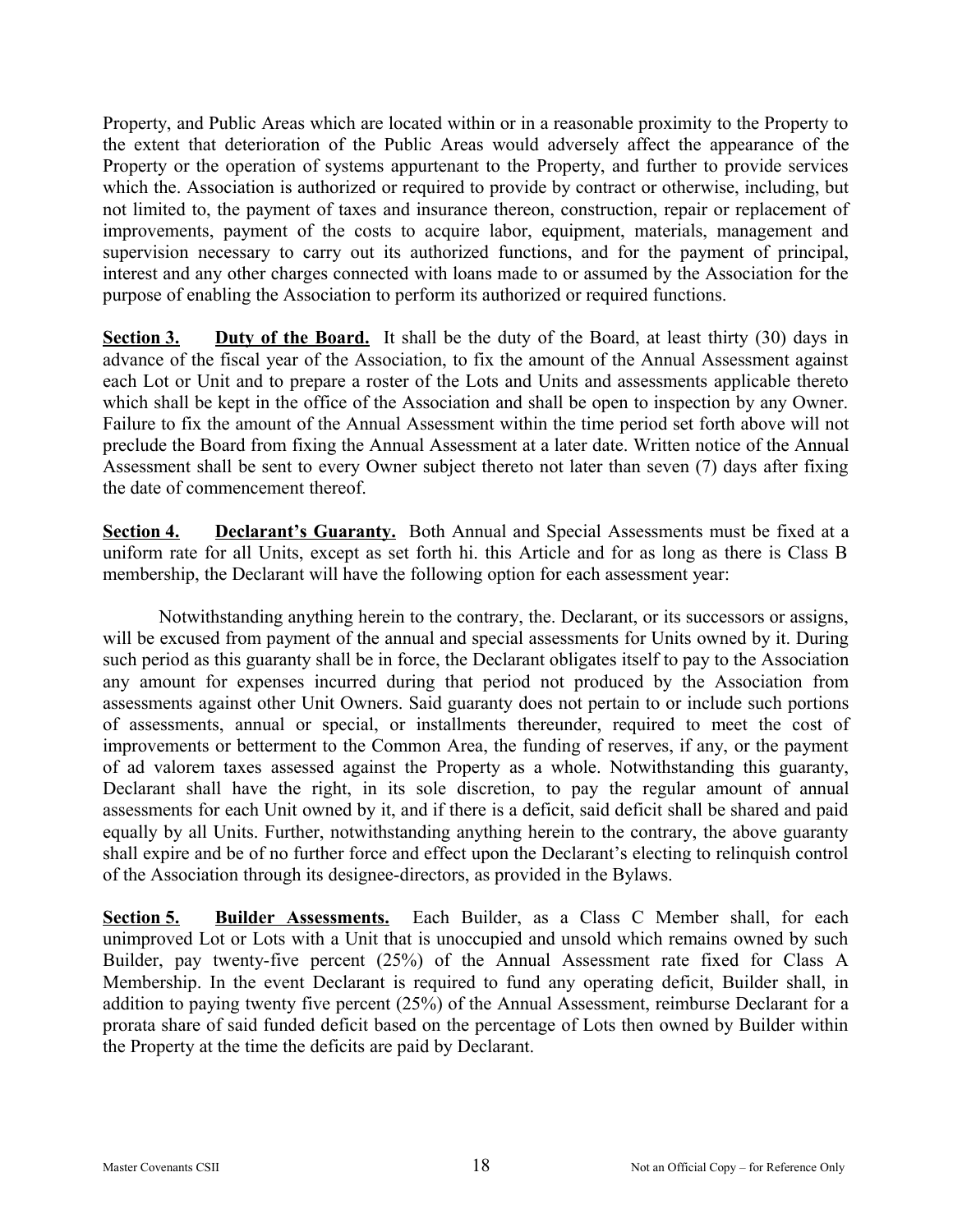**Section 6. Maximum Annual Assessment.** Until January I of the year immediately following the conveyance of the first Unit by Declarant or a Builder to an Owner other than Declarant or a Builder, the Maximum Annual Assessment per Unit shall be Two Hundred Fifty and 00/100 Dollars (\$250.00).

From and after such date, the Maximum Annual Assessment may be increased each year not more than fifteen percent (15%) above the Maximum Annual Assessment for the previous year without a vote of two-thirds (2/3) of each class of Members who are voting in person or by proxy, at a meeting duly called for this purpose.

**Section 7. Special Assessments.** In addition to the Annual Assessments authorized by this Article, the Association may levy in any fiscal year a Special Assessment applicable to that fiscal year only for the purpose of defraying, in whole or in part, the cost of any construction, reconstruction, repair or replacement of a capital improvement upon the Common Area, including fixtures and personal property related thereto, provided such assessment shall have the affirmative vote or written consent, or combination thereof, of Voting Members representing at least two-thirds (2/3) of the votes of each class of Members. The obligation to pay Special Assessments shall be computed on the same basis as Annual Assessments. Special Assessments shall be payable in such manner and at such times as determined by the Board, and may be payable in installments extending beyond the fiscal year in which the Special Assessment is approved, if the Board so determines.

The Association (by simple majority vote of the Board) may also levy a Special Assessment against any Member to reimburse the Association for costs incurred pursuant to this Declaration that may be required to bring a Member and the Unit or Lot into compliance with the provisions of the Declaration, any amendments thereto, the Articles, the Bylaws, and the Association rules and regulations, which Special Assessment may be levied upon the vote of the Board after notice to the Member and an opportunity for a hearing. The Association (by simple majority vote of the Board) may also levy a Special Assessment against the Units or Lots in any Neighborhood to reimburse the Association for costs incurred to bring the Neighborhood into compliance with the provisions of the Declaration, any amendments thereto, the Articles, the Bylaws, and the Association rules and regulations, which Special Assessment may be levied upon the vote of the Board after notice to the Neighborhood Representative of the Neighborhood Association and an opportunity for a hearing.

### **Section 8. Assessments of Reserves**

A. At the time the Association is created, the Association shall establish reserve accounts for all expected expenditures of deferred maintenance, repairs, or replacement of Common Property for which the Association will ultimately be responsible under the terms of the purchase agreement or the Association's governing documents. The reserve accounts shall be funded in amounts calculated as follows:

(1) When the Association is ultimately responsible for the upkeep, maintenance, and repair of a recreation facility, a reserve account for the expected amount of maintenance and repairs that would normally be required to be done at intervals of less than one per year shall be funded.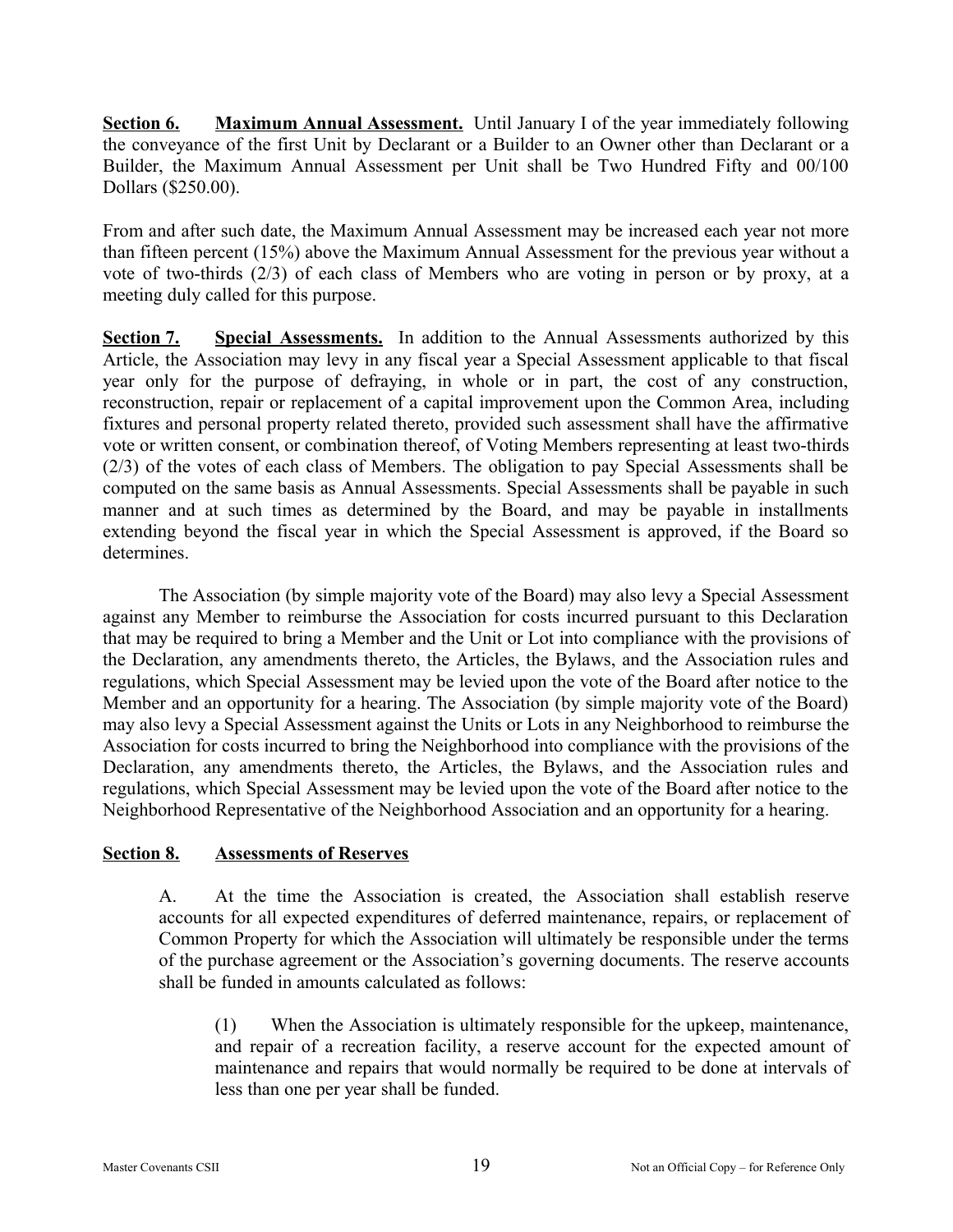(2) When the Association is ultimately responsible for the maintenance of a pool or pools, a reserve for the resurfacing of the pool annually in an amount not less than twenty percent (20%) of the estimated cost to resurface the pool shall be funded.

(3) The Association may establish and fund additional reserve accounts for the maintenance, repair or replacement of other Common Property or Common Property components for which the Association will ultimately be responsible.

B. The use of reserve funds accounts is limited as flows:

(1) Reserve account funds may be expended only for substantial maintenance, repair, or replacement of Common Property or Common Property specific components for which the funds were originally deposited, unless, after assumption of control of the Association by Owners other than the Declarant, two-thirds (2/3) of the quorum or two-thirds (2/3) of the voting members of the Association, whichever is greater, at a duly noticed meeting, vote to expend the funds for other purposes.

(2) The reserve accounts shall be established in the name of the Association at a bank, savings and loan association, or trust company located in the county in which the community is located, and the funds may not be commingled with other funds.

C. The reserve accounts specified in this section must be maintained by the Association throughout its existence unless waived by a majority of the Homeowners' Association's members.

**Section 9. Neighborhood Assessments.** The Association may impose a Neighborhood Assessment upon any Unit subject to the jurisdiction of a Neighborhood Association or a Neighborhood Committee which assessment shall be for Neighborhood Expenses benefiting only Units within a particular Neighborhood. The Board shall be entitled to set Neighborhood Assessments only to the extent that this Declaration or the Bylaws specifically authorizes the Board to assess certain costs as a Neighborhood Assessment.

In the event the Board fails for any reason so to determine the budget for any year, then and until such time as a budget shall have been determined as provided herein, the budget in effect for the immediately preceding year shall continue for the current year.

Assessments applicable to Owners that are members of a Neighborhood Association shall be billed to such Neighborhood Association. The Neighborhood Association shall have the initial responsibility for billing the Owner and collecting such assessments, which assessment will be deemed a debt of the Neighborhood Association. If the Neighborhood Association pays the assessment applicable to an Owner, but the Owner does not promptly reimburse the Neighborhood Association, such association shall be subrogated to the Association's lien rights herein provided.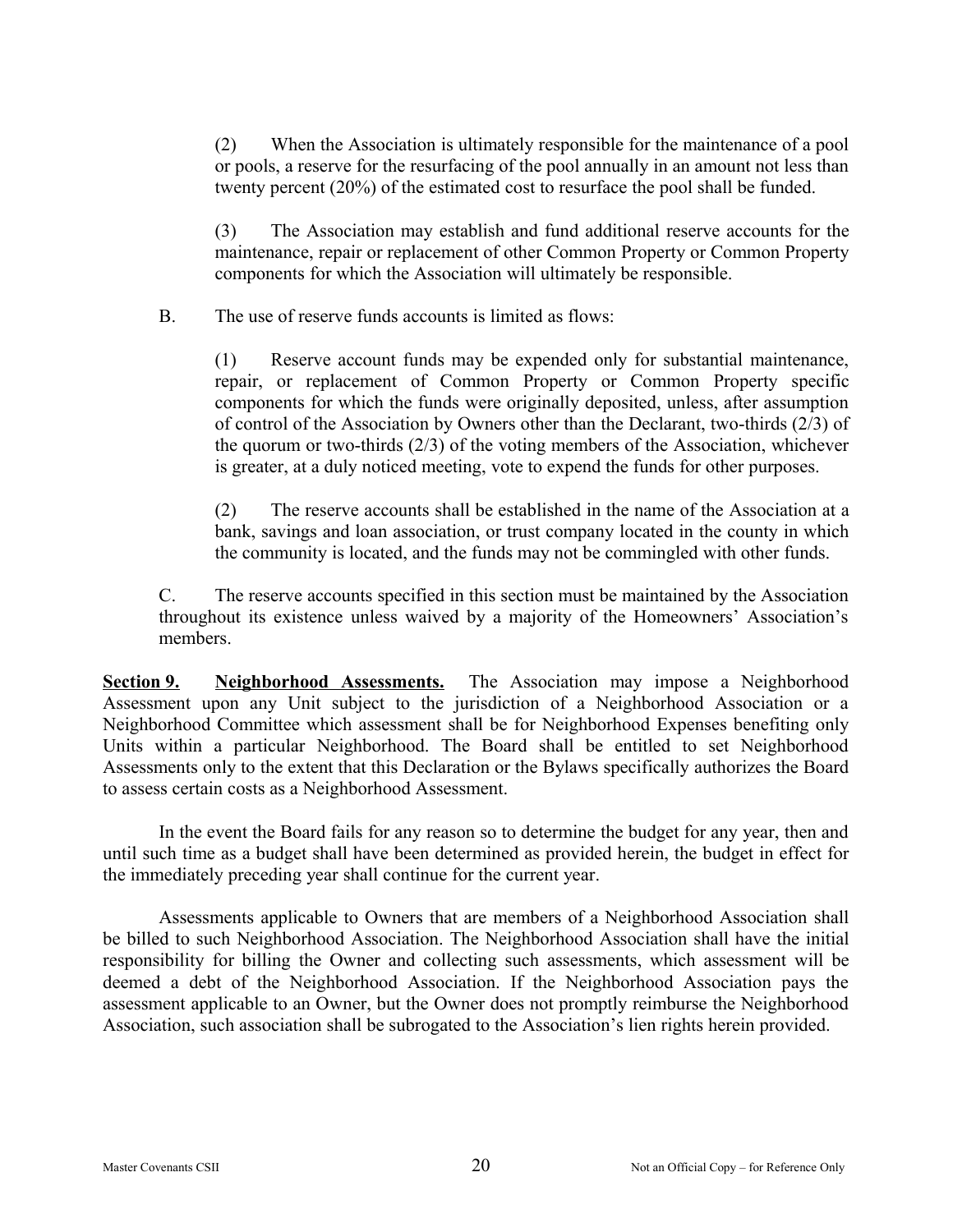**THE FOLLOWING PARAGRAPH WAS ADDED BY THE "SECOND AMENDMENT TO DECLARATIONS OF COVENANTS, CONDITIONS AND RESTRICTIONS FOR CYPRESS SPRINGS II" RECORDED ON 10/5/2007**

**Section 9.5. Resale Capital Contributions**. The Association is authorized to establish and collect a Resale Capital Contribution upon every conveyance of an ownership interest in a Unit by an Owner other than the Declarant. After a Unit has been conveyed by Declarant, the Resale Capital Contribution shall be a recurring assessment payable upon all succeeding conveyances of a Unit. The amount of the Resale Capital Contribution shall be \$500 initially; however, said amount may be revised from time to time by the Board in the exercise of its judgment pursuant to resolution duly adopted. The due date of the Resale Capital Contribution shall be the date of the closing of the conveyance. Payment of the Resale Capital Contribution assessment shall be the legal obligation of the transferee and not the transferor. For purpose of this Section 9.5, the term "conveyance" shall mean transfer of record legal title to the Unit by deed or other authorized means of conveyance, with or without valuable consideration, including a transfer of possession and beneficial ownership by means of an agreement for deed; however, it shall not apply to transfer of title directly resulting from foreclosure of a mortgage, or deed in lieu thereof, or caused by the death of the transferee, or to a transfer of title to a trustee or the transferor's spouse without changing occupancy, solely for estate planning or tax reasons

**<u>Section 10. Notice and Quorum Requirements.</u>** Written notice of any meeting called for the purpose of taking any action authorized under this Article shall be sent to all Members not less than thirty (30) days nor more than sixty (60) days in advance of the meeting. At such meeting, the presence of Members or of proxies entitled to cast a majority of all the votes of each class of membership shall constitute a quorum.

**Section 11. Date of Commencement of Annual Assessments: Due Dates.** The Annual Assessments provided for herein shall commence as to each Unit on the first day of the first month following: (i) as to each Unit owned by the Declarant, the date of subjection of the Lot or Residential Property to this Declaration; and (ii) as to each Unit owned by a Class A or Class C member, the date of conveyance to an Owner of any portion of the Property by Declarant or by a Class C member, as the case may be. The due date of Annual Assessments provided for herein shall be fixed by Board resolution. The Annual Assessment shall be adjusted according to the number of days remaining in the fiscal year at the time assessments commence on the Unit.

**Section 12. Effect of Non-Payment of Assessment: The Personal Obligation of the Neighborhood Association and Owner: The Lien: Remedies of Association.** If any assessment is not paid on the date due, then such assessment shall become delinquent and the entire assessment shall, together with interest thereon and cost of collection thereof as hereinafter provided, become due and payable and be a continuing lien on the property which shall bind such property in the hands of the then Owner, the Owner's heirs, devisees, personal representatives and assigns. The obligation of the Owner to pay such assessment, however, shall remain a personal obligation. The Association may record a notice of lien for delinquent assessments in the public records and foreclose the lien in the same manner as a mortgage. The lien shall not be valid against subsequent bona fide purchasers or mortgagees for value unless so recorded. Upon recording, the lien shall secure the amount of delinquency stated therein and all unpaid assessments thereafter until satisfied of record.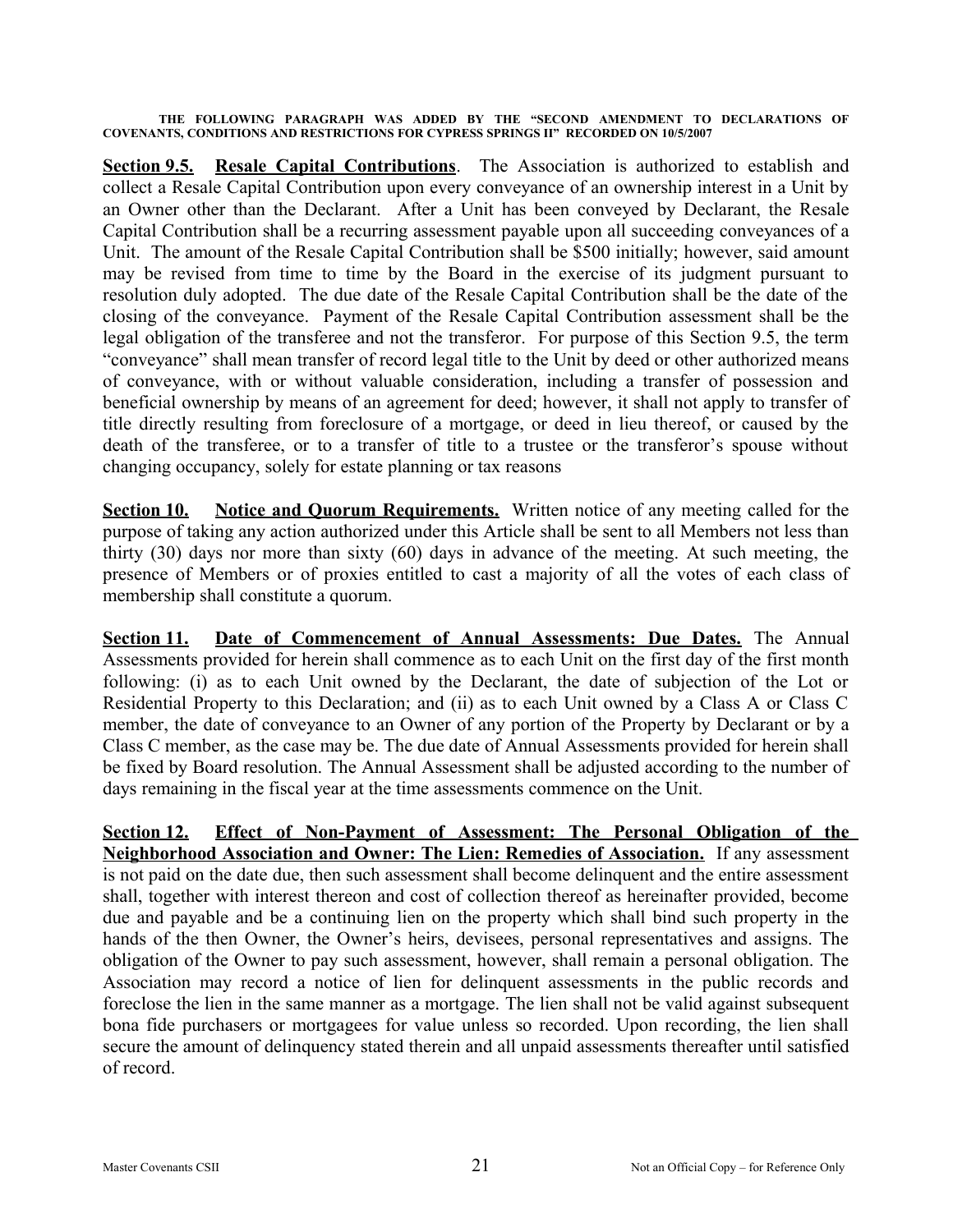If the assessment is not paid within thirty (30) days of its due date, the Association shall send written notice of the delinquency to the delinquent Member within thirty (30) days after the delinquency date. After the foregoing notice, the assessment shall bear interest from the date of delinquency at the rate of eighteen percent (18%) per annum, and the Association may bring an action at law against the Neighborhood Association or the Owner personally obligated to pay the same or foreclose the lien against the property, and there shall be added to the amount of such assessment the costs of preparing and filing the complaint in such action, and in the event a judgment is obtained, such judgment shall include interest on the assessment as above provided and a reasonable attorney's fee to be fixed by the court together with the costs of the action.

The Association, acting on behalf of the Owners' shall have the power to bid for the Unit at foreclosure sale and to acquire and hold, lease, mortgage, and convey the same. During the period in which a Unit is owned by the Association following foreclosure: (a) No right to vote shall be exercised on its behalf; (b) No assessment shall be assessed or levied on it; and (c) Each other Unit shall be charged, in addition to its usual assessment, its pro rata share of the assessment that would have been charged such Unit had it not been acquired by the Association as a result of foreclosure. Suit to recover a money judgment for unpaid Common Expenses and attorney's fees and costs shall be maintainable without foreclosing or waiving the lien securing the same.

#### **THE FOLLOWING PARAGRAPH WAS ADDED BY THE "FIRST AMENDMENT TO DECLARATIONS OF COVENANTS, CONDITIONS AND RESTRICTIONS FOR CYPRESS SPRINGS II" RECORDED ON 7/14/2003**

Notwithstanding anything to the contrary herein, if any Assessment is not paid on the due date, the Owner of the property as to which the Assessment is delinquent (the ("Delinquent Owner") shall be liable to the Association for all fees, costs, and expenses incurred by the Association to collect any such Assessment, including without limitation, all attorney's fees and costs, whether or not suit is brought. Any and all such costs shall be added to and become a part of the delinquent Assessment, shall be the personal liability of the Delinquent Owner, and a lien on the Delinquent Owner's property. The provisions of this Paragraph are in addition to, and are not intended to replace any provisions contained in the original Declaration.

#### **Section 13. Subordination of the Lien to the Mortgages: Mortgagees' Rights.** The lien

of the assessments provided for herein is subordinate to the lien of any first Mortgage given to an Institutional Lender now or hereafter placed upon a Unit or Lot; provided, however, that such subordination shall apply only to the assessments which have become due and payable prior to a sale or transfer of such property pursuant to a decree of foreclosure, or any other proceeding in lieu of foreclosure. Such sale or transfer shall not relieve such property from liability for  $\sim$ y assessments thereafter becoming due, nor from the lien of any such subsequent assessment

The Association shall, upon demand at any time, furnish to any Owner liable for any type of assessment a certificate in writing signed by an officer or management agent of the Association setting forth. whether such assessment has been paid as to any particular Unit. Such certificate shall be conclusive evidence of payment to the Association of such assessment therein stated to have been paid. The Association may require the advance payment of a processing fee not to exceed Fifty (\$50.00) Dollars for the issuance of such certificate.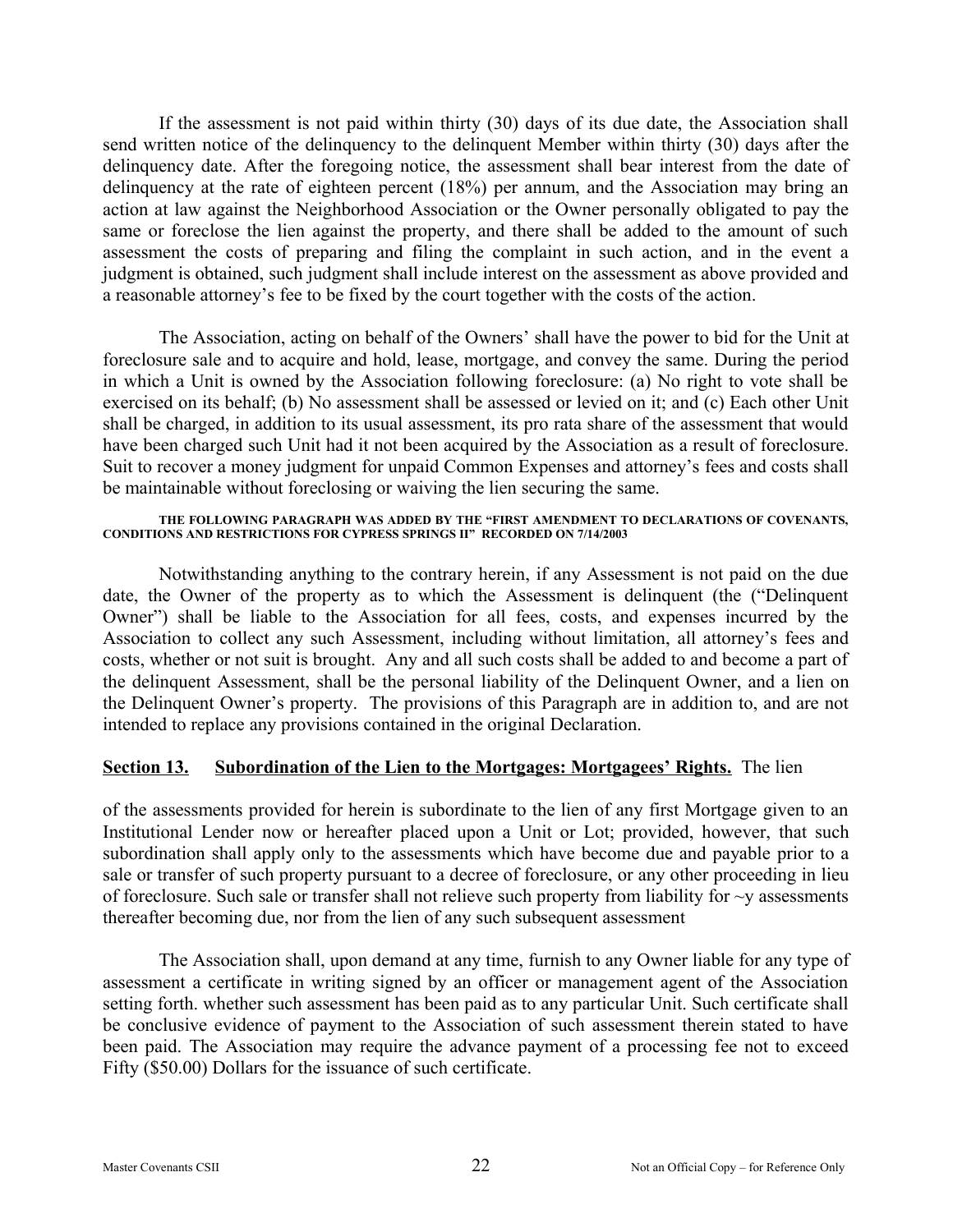**Section 14. Damage to Common Areas by Owners.** Any maintenance, repairs or replacement within the Common areas arising out of or caused by the willful or negligent act of the Owner, his family, guests or invitees shall be done at said owner's expense or a Special Assessment therefor shall be made against the Lot or Unit.

**Section 15. Exempt Property.** The following property subject to this Declaration shall be exempted from all assessments, charges and liens created herein: (a) all proportionate to the extent of any easement or other interest therein dedicated and accepted by the local public authority and devoted to public use; (b) all Common Property as defined in Article I hereof; (c) any of the Property exempted from ad valorem taxation by the laws of Florida to the extent agreed to by the Associations.

### **ARTICLE VII NEIGHBORHOODS**

**Section 1. Neighborhood Associations.** All Units shall be located within a Neighborhood. The Units within a particular Neighborhood will be subject to additional covenants and the Owners of such Units or Property will all be members of a Neighborhood Association in addition to the **Association** 

**Section 2. Neighborhood Rules and Regulations.** Each Neighborhood Association shall have the right to adopt reasonable rules designed to restrict the use of Exclusive Common Area to Owners, their guests and invitees, of Units within such Neighborhood Nothing herein shall prevent the Board from adopting such rules on its own initiative.

**Section 3. Voting Member.** Each Neighborhood shall have a Neighborhood Representative who shall be the senior elected officer (e.g., Neighborhood Association president) from each Neighborhood and who shall be the person responsible for casting all votes attributable to Units in the Neighborhood. The next senior officer of each Neighborhood Association shall be the alternate Neighborhood Representative.

# **ARTICLE VIII**

# **SPECIAL PROVISIONS**

**Section 1. Residential Use.** Cypress Springs II, subject to the restrictions contained herein and except as shown on the Master Plan, shall be used for residential living units and related recreational, facilities only and for no other purposes. Notwithstanding anything herein to the contrary, Declarant and any Builder shall be able to build and maintain sales models and offices with the written consent of Declarant until such time as the last parcel in Cypress Springs II is developed and sold by Declarant or other Residential Property Owner. Uses which do not conform to Orange County zoning ordinances will not be permitted.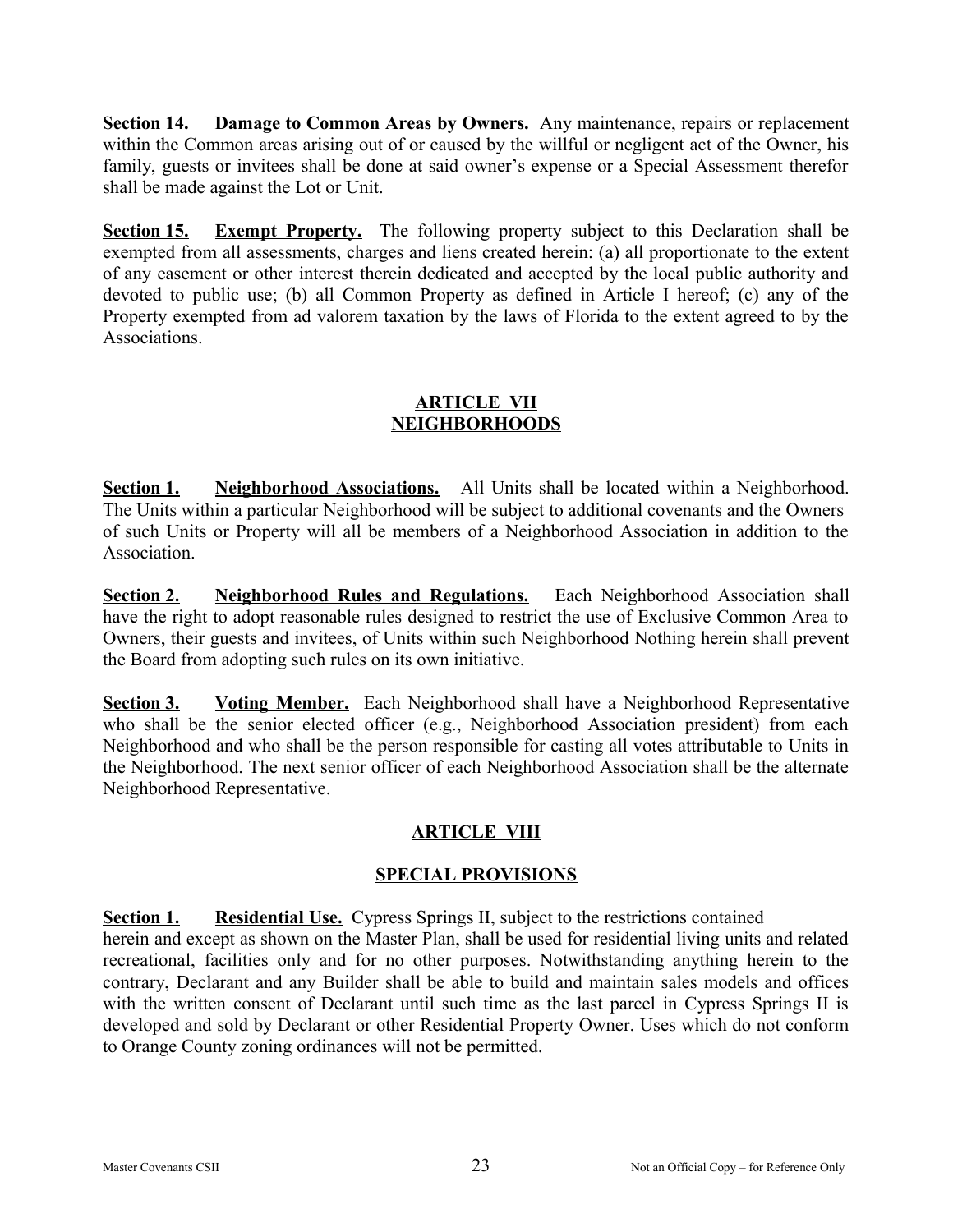**Section 2. Temporary Buildings.** No tents, trailers, vans, shacks, tanks, or temporary or accessory buildings or structures shall be erected or permitted to remain on the Properties; however, the foregoing shall not restrict or prevent the construction and maintenance of temporary sales models and such other temporary facilities as are essential to the development, construction and sale of the housing facilities created, provided that such are in compliance with appropriate governmental requirements applicable thereto.

**Section 3. Trash and Garbage.** No lumber, metals, bulk materials, refuse or trash shall be kept, stored, or allowed to accumulate on the Properties except building materials during the course of construction of any approved structure. If trash or other refuse is to be disposed of by being picked up and carried away on a regular and recurring basis, containers may be placed in the open on any day that a pick-up is to be made at such place as will be accessible to persons making such pick-up. At all other times, such containers shall be stored so that they cannot be seen from surrounding property.

**Section 4. Burial of Pipe and Tanks.** No water pipe, gas pipe, sewer pipe, drainage pipe or storage tank shall be installed or maintained on the Properties above the surface of the ground, except hoses and movable pipes used for irrigation purposes. No property shall be used for the purpose of boring, mining, quarrying, exploring for or removing oil or other hydrocarbons, minerals, gravel or earth; however, nothing contained herein shall prohibit or restrict removal by a Builder or the Declarant of fill or earth materials to construct or create approved drainage structures (including lakes) or landscaped berms.

**Section 5. Nuisance.** Nothing shall be done on the Properties which is illegal or which may be or may become an annoyance or nuisance to the neighborhood. In the event of any questions as to what may be or become a nuisance, such questions shall be submitted to the Association for a decision in writing and its decisions shall be final.

**Section 6. Weeds and Underbrush.** No weeds, underbrush, or other unsightly growths shall be permitted to grow or remain upon the Properties and no refuse pile or unsightly objects shall be allowed to be placed or suffered to remain anywhere thereon. In the event an Owner shall fail or refuse to keep his Lot or Unit free of weeds, underbrush, sight obstruction, refuse piles or other unsightly growths or objects, then the Association may enter upon said property and remove the same at the expense of the Owner, and such entry shall not be deemed a trespass; except, however, that the Owner shall be given ten (10) days prior written notice of such action.

**Section 7. Vehicle Parking.** The Board or a Neighborhood Association may from time to time promulgate rules which restrict, limit or prohibit the use of any driveway or parking area which may be in front of, adjacent to or part of any Unit as a parking place for personal passenger vehicles, commercial vehicles, trailers, recreational vehicles, self-propelled motor homes, motorcycles and boats. Such rules, if and when promulgated, shall have the same force and effect as if promulgated and initially made a part of this Declaration. Overnight parking or storage of trucks or commercial vehicles in excess of one-half ton rated capacity is prohibited. No unregistered or inoperable motor vehicle or trailer of any kind may be disassembled, serviced or repaired on the Properties in such a manner as to be visible from any point on adjacent property or the street. The following initial rules have been adopted by the Board: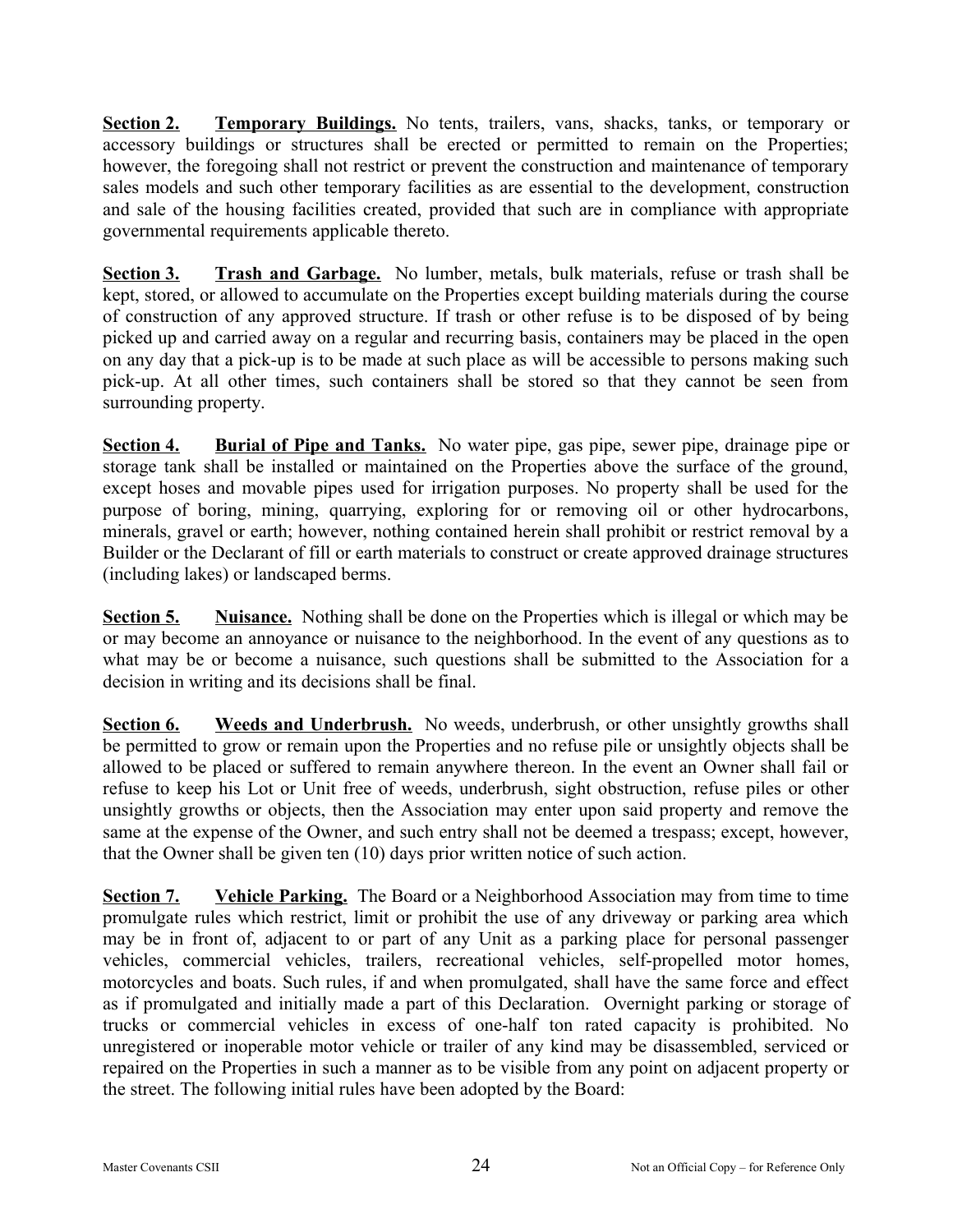A. Prohibited Vehicle - No "Prohibited Vehicle" shall be parked or stored on any of the Common Properties or Common Areas or stored on any of the Common Properties or Common Area or on any portion of a Lot which is visible from any of the Common Properties or Common Areas or from any road or other Lot within the Property. For purposes of this Section, a "Prohibited Vehicle" is:

(1) a truck (except a 1/2 ton pick-up truck which has no camper top, bed enclosure or other appendage attached to it), delivery van, service van or bus;

(2) a commercial vehicle (i.e., one not designed and used for normal personal/family transportation) and any vehicle bearing lettering, graphics or other commercial insignia, except if such lettering, graphics or insignia are completely covered with a magnetic or other type covering of the same color as the vehicle;

(3) a recreational vehicle (RV) including a camper, mobile and motor home, all terrain vehicle (ATV or ATC) or dune buggy;

(4) a trailer of any type;

(5) a boat; or

(6) a derelict vehicle, including a vehicle with no current license plate or a vehicle incapable of self propulsion.

For purposes of this Section, a "Prohibited Vehicle" shall not be deemed to be (even if generally described above) any commercial or public service vehicle present in the Properties while performing services for or on behalf of owners or residents of Cypress Springs II.

B. Non-resident/visitor parking. While parking within the Properties, non-residents and visitors shall follow all parking rules and regulations.

**Section 8. Clothes Drying Area.** No portion of any of the Properties shall be used as a drying or hanging area for laundry of any kind unless the area is fully screened by fencing or landscaping from view from adjacent property or streets.

**Section 9. Guns.** The discharge of firearms within the Properties is prohibited. The term "firearms" includes BB guns, pellet guns, and other firearms of all types, regardless of size.

**Section 10. Shuttles and Aerials.** Without the express prior written consent of the Architectural Review Committee for a determination of the location of an exterior radio, television, dish antenna or other antenna or device for sending or receiving electromagnetic signals, none may be erected or maintained in Cypress Springs II except that a master antenna system or systems may be constructed and maintained by the Declarant or the Association or their designees. No hurricane or storm shutters shall be installed unless the same be of a type approved by the Association.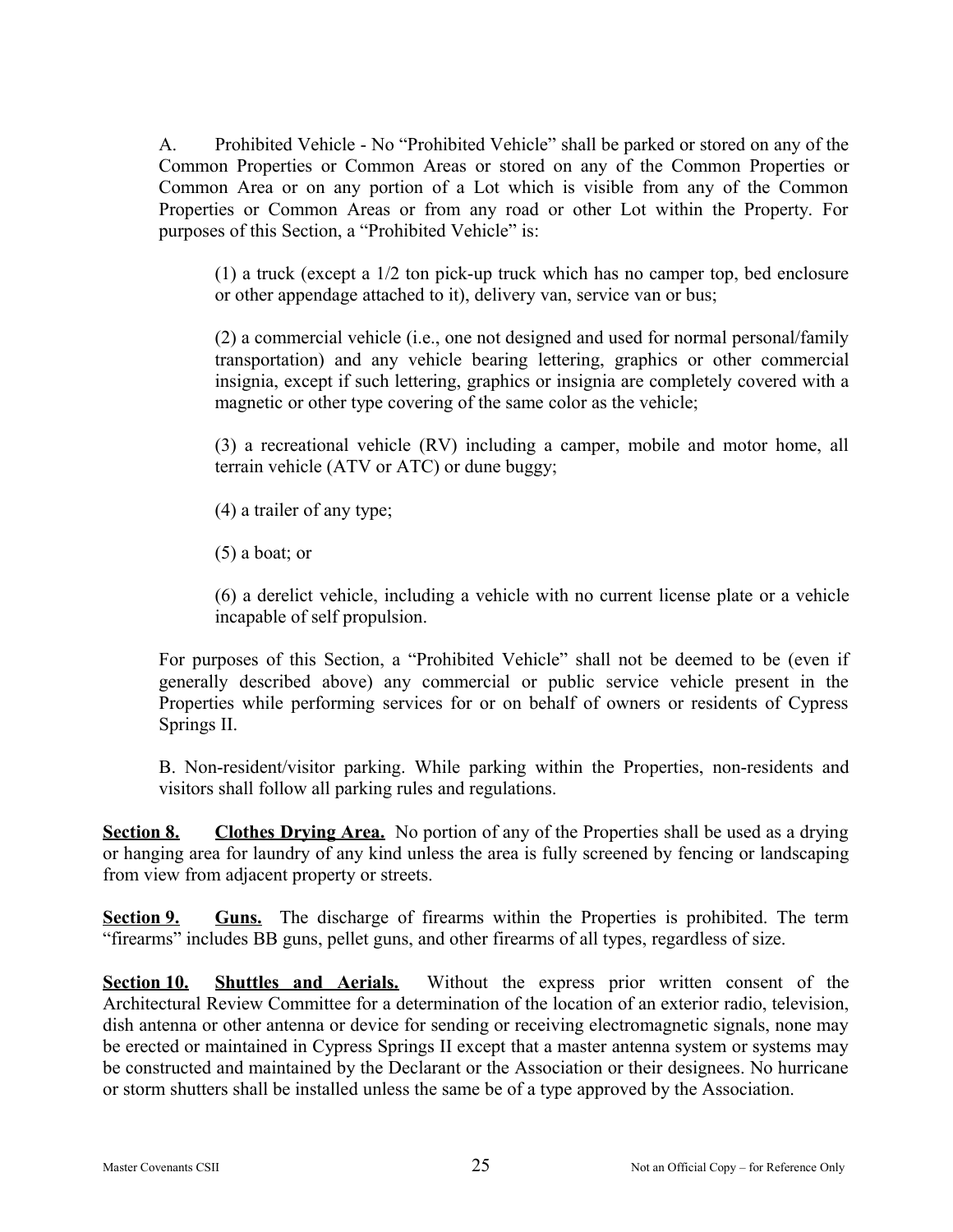**Section 11. Drainage.** No changes in elevations of property subject to these restrictions shall be made which will cause undue hardship to adjoining property or be inconsistent with the approved draining plans for Cypress Springs II or any part thereof.

**Section 12. Underground Wires.** No lines or wires for communication or the transmission of electrical current or electromagnetic pulses shall be constructed, placed, or permitted to be placed on a Lot unless the same shall be underground, or unless specifically permitted in writing by the ARC.

**Section 13. Animals.** No horses, cattle, swine, goats, poultry, fowl, or any other animals not commonly considered household pets shall be kept on the Properties. Under no circumstances shall any commercial or business enterprises involving the use, care or treatment of animals be conducted on the Properties without the express prior written consent of the Board. All pets shall be kept on a leash when not on the pet owner's lot or unit and no pet shall be allowed to roam unattended. The Association may, from time to time, publish and impose reasonable regulations setting forth the type and number of animals that may be kept on the Properties.

**Section 14. Business.** No trade or business will be conducted or carried on upon the Properties or in any building or other structure erected thereon, except that an Owner or occupant residing in a Unit may conduct business activities within the Unit so long as: (a) the existence or operation of the business activity is not apparent or detectable by sight, sound or smell from outside the Unit; (b) the business activity conforms to all zoning requirements for the Properties; (c) the business activity does not involve persons coming onto the Properties who do not reside in the Properties or door-todoor solicitation of residents of the Properties; and (d) the business activity is consistent with the residential character of the Properties and does not constitute a nuisance, or a hazardous or offensive use, or threaten the security or safety of other residents of the Properties, as may be determined in the sole discretion of the Board.

The terms "business" and "trade," as used in this provision, shall be construed to have their ordinary, generally accepted meanings, and shall include, without limitation, any occupation, work or activity undertaken on an ongoing basis which involves the provision of goods or services to persons other than the provider's family and for which the provider receives a fee, compensation, or other form of consideration, regardless of whether: (i) such activity is engaged in full or part time; (ii) such activity is intended to or does generate a profit; or (iii) a license is required therefor. Notwithstanding the above, the leasing of a Unit shall not be considered a trade or business within the meaning of this section. This section shall not apply to any activity conducted by the Declarant or a Builder with respect to its development and sale of the Properties or its use of any Units which it owns within the Properties, including the operation of a timeshare or similar program.

**Section 15. Maintenance of Parking Areas. etc.** All setback areas, yards, walkways, driveways and parking areas and drainage swales shall be maintained and kept in a neat and clean condition, free of refuse and debris.

**Section 16. Maintenance of Landscaped Areas.** All landscaped areas (to the paved public right of way) shall be maintained in live, healthy and growing condition, properly watered and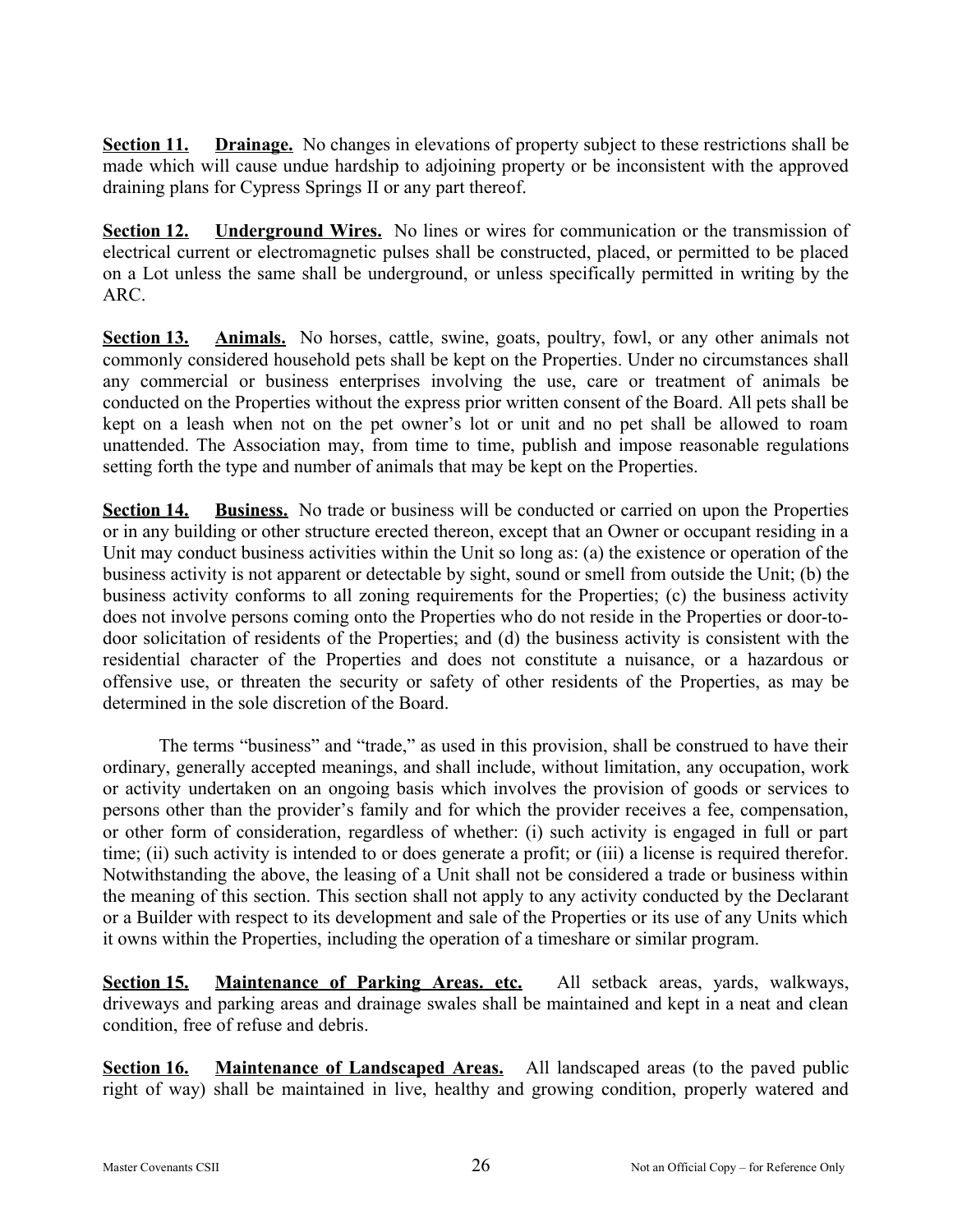trimmed. Any planting of grass, shrubs or trees which become dead or badly damaged shall be replaced with similar, sound, healthy plant materials.

**Section 17. Use and Maintenance of Waterbodies.** The use of all Lakes and waterbodies existing or created in Cypress Springs II will be in accordance with rules and regulations adopted from time to time by the Association. There will be no construction of any dock or other facility in any lake or waterbody without written approval of the ARC, procured in accordance with standards and requirements set by the ARC from time to time. Maintenance of Lakes and waterbodies is the exclusive obligation and function of the Association. No motorboats shall be allowed on any of the internal lakes without the consent of the Association.

**Section 18. Maintenance of Landscaping to Public Right of Way or Water's Edge.** Any Owner or Neighborhood Association within the Properties that owns or has the maintenance responsibility for property adjoining any public right of way or water body shall maintain the landscaping to the public right of way or water's edge regardless of the property boundaries on the plot.

**Section 19. Fences.** The composition, location and height of fences and walls must be approved by the ARC prior to installation in accordance with standards. and requirements set by the ARC from time to time. The ARC is under no obligation whatsoever to approve any fences. Any fence constructed on a Residential Unit that intersects with a Subdivision Wall may not exceed the height of the Subdivision Wall.

**Section 20. Trees.** Removal of existing trees and shrubbery from any Lot shall not be permitted (except within the foundation perimeter line for the dwelling) unless landscaping of an equivalent or higher quality is substituted therefor.

**Section 21. Air Conditioners.** No window air conditioning units shall be permitted. Permanently mounted wall air conditioning units shall not be permitted unless first approved by the ARC.

**Section 22. Signs.** No sign of any kind shall be displayed to the public view on any Lot or Unit, except those which shall be in compliance with the guidelines established by the ARC. The ARC shall have the right to establish guidelines so as to require a uniform standard for signs in the Properties.

**Section 23. Lighting.** No exterior lighting fixtures shall be installed on any Unit without adequate and proper shielding of fixtures. No lighting fixture shall be installed that may be or become an annoyance or a nuisance to the residents of adjacent Units.

**Section 24.** Stormwater. The St. Johns River Water Management District ("SJRWMD") has required Declarant to install a storm water drainage and retention system within the boundaries of the Properties. No structure, fence or landscaping that interferes with the flow or retention of stormwater shall be permitted and no refuse shall be placed upon or allowed to remain on any part of any Unit within any easement area for storm water drainage or retention, and the stormwater drainage and retention areas, including drainage swales or retention ponds, shall not be filled or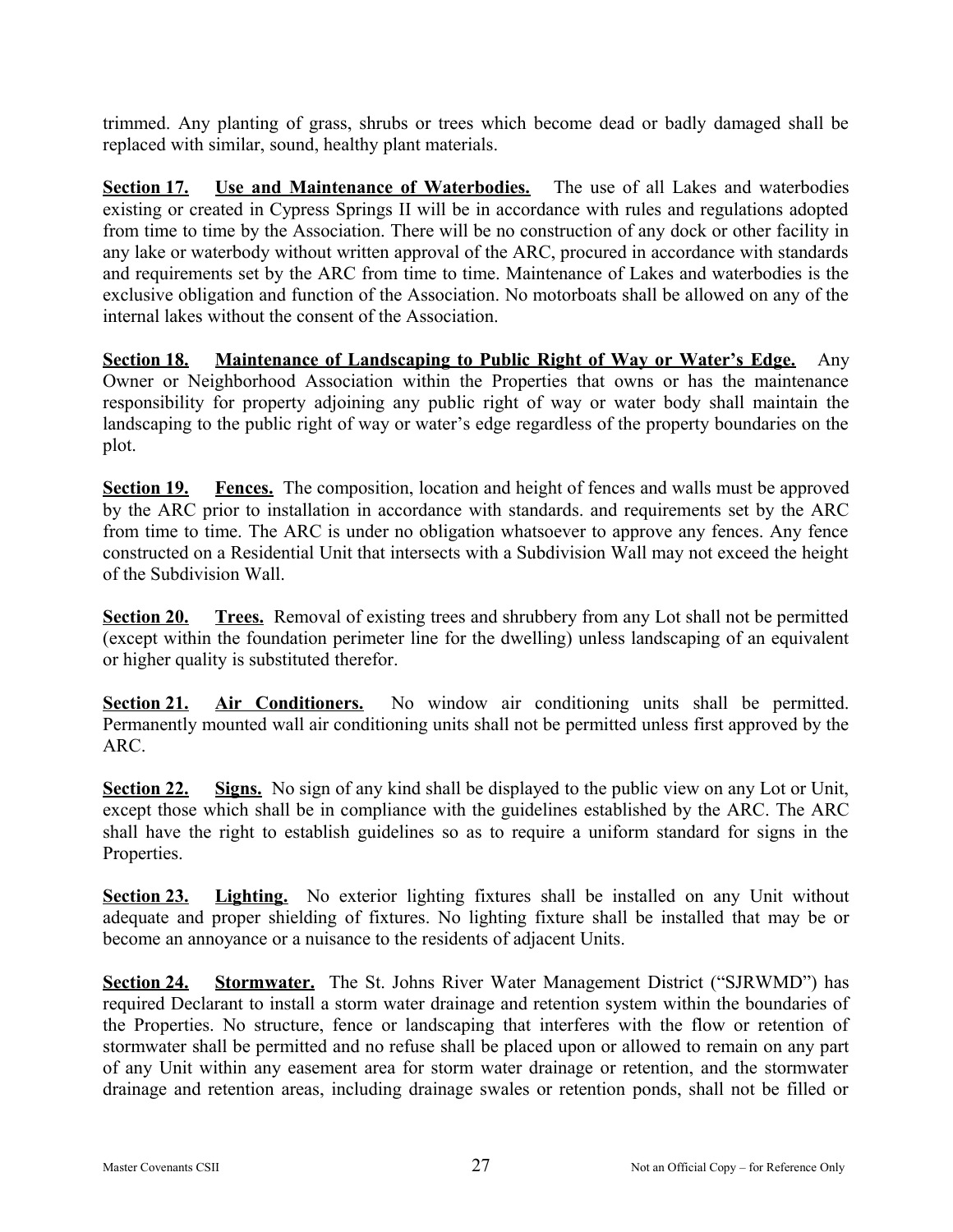otherwise changed so as to alter or block the flow or the quantity of water. Owners of Units within which any easement for stormwater drainage or retention lines are located shall be responsible for the maintenance of such areas to permit the flow and retention of water in accordance with the storm water drainage and retention system plan required and approved by SJRWMD. If any Owner shall fail to comply with any part or all of the restrictions contained in this Section, the Association shall notify the Owner in writing, shall have the right to correct such failure to comply herewith, and to assess and collect the cost thereof and shall have a lien upon the Unit upon which the work was performed.

**Section 25. Swimming Pools and Tennis Courts.** Any swimming pool, tennis court and screening or fencing of either to be constructed on any Lot shall be subject to the approval and requirements of the ARC, which shall include, but which shall not be limited to the following:

A. Above-ground swimming pools normally will not be allowed;

B. Lighted tennis courts normally will not be allowed;

C. Materials, design and construction shall meet standards generally accepted by the industry and shall comply with applicable governmental regulations; and

D. The location shall be approved by the ARC.

E. All fuel tanks for swimming pools, along with other necessary pool mechanical equipment, shall be shielded from view at ground level by appropriate landscaping or approved decorative fences.

**Section 26. Time Shares.** No Lot or Unit shall be owned or used in multiple or time share ownership requiring registration pursuant to the provisions of the Florida Statutes, as Amended from time to time, unless approved in writing by Declarant.

**Section 27. Pollutants.** No owner shall discharge or allow to be discharged any pollutant hazardous waste or toxic material, and in the event of such discharge shall be liable for all cleanup cost incurred in connection therewith.

**Section 28.** Further Restrictions. These restrictions are intended to be minimum restrictions applying to the Properties. The Declarant or a Builder will have the right to subject property to further restrictions and covenants by way of Declaration of Condominium or Declaration of Protective Covenants and Restrictions. Provided, however, that the ARC must approve such restrictions prior to recording, and such restrictions will be deemed of no force and effect and unenforceable unless the recorded instrument is executed by the chairman of said Committee indicating the required approval.

**Section 29. Non- Waiver.** No delay in enforcing these covenants and restrictions as to any breach or violation thereof shall impair, damage or waive the right of the Association to enforce the same, to obtain relief against or recovery for continuation or repetition of such breach or violation or of any similar breach or violation thereof at a later time or times.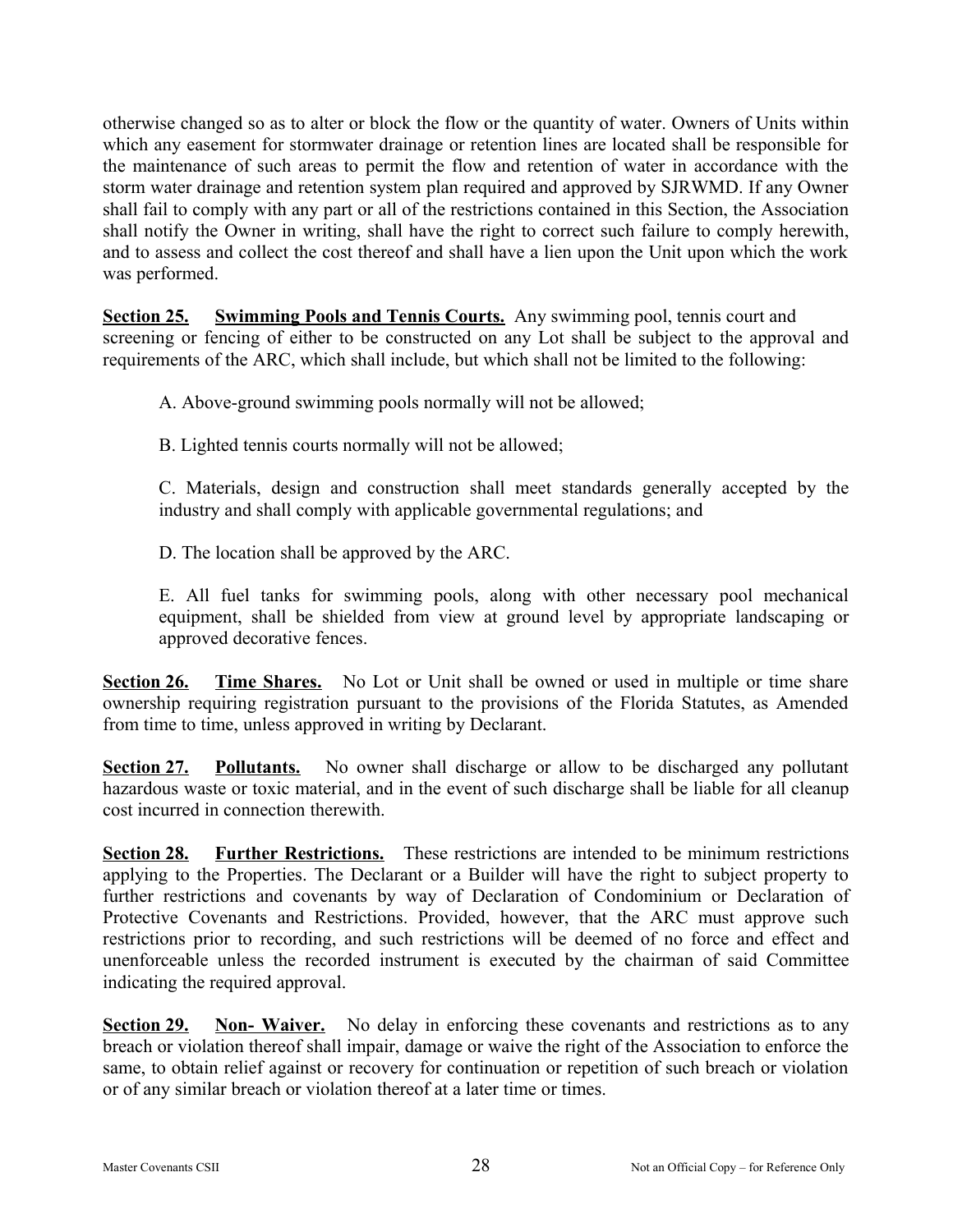**Section 30. Enforcement.** Failure of the Owner to comply with such restrictions, covenants, or rules and regulations shall be grounds for action which may include, without limitation, an action to recover sums due for damages, injunctive relief, or any combination thereof, including costs and attorneys' fees incurred in bringing such actions, and if necessary, costs and attorneys' fees for appellate review. The Association shall have the right to suspend voting rights and use of Common Areas and Lakes for any Owner violating these Covenants and Restrictions for a period of time which is the longer of sixty (60) days or the term of continued violation after thirty (30) days' written notice to the Owner. Both the Association and the Neighborhood Association (where violation has occurred with respect to a Unit within the jurisdiction of such Neighborhood Association) shall have the right to enforce the provisions of this Declaration through eviction proceedings or other self-help procedures appropriate to the violation.

Enforcement of these covenants, conditions and restrictions shall be by any proceeding at law or in equity and may be instituted by the Declarant, its successors or assigns, the Association, its successors or assigns, or any Owner against any person or persons violating or attempting to violate or circumvent any covenant, condition or restriction, either to restrain violation or to recover damages, and against the land and to enforce any lien created by these covenants; and failure by the Association or any Owner or the Declarant to enforce any covenant, condition or restriction herein contained for any period of time shall in no event be deemed a waiver or estoppel of the right to enforce same thereafter. Further, the Association shall have the right of self help to cure any violations that remain uncured after any required notice is given.

**Section 31. Fines.** In addition to all other remedies, in the sole discretion of the Board of the Association, a fine or fines may be imposed upon an Owner for failure of an Owner, his family, guests, invitees, tenants, or employees to comply with any covenant, restriction, rule or regulation, contained herein or promulgated pursuant to these Declarations provided the following procedures are adhered to:

A. Notice. Association shall notify the Owner of the infraction or infractions and the proposed fine(s) and the proposed date on which such fine(s) shall become final, which date shall not be earlier than the next regularly scheduled Board meeting. Included in the notice shall be date and time of the next Board meeting.

B. Hearing. The noncompliance shall be presented to a Committee of at least three (3) members appointed by the Board of Directors who are not officers, directors, or employees of the Association, or the spouse, parent, child, brother, or sister of an officer, director, or employee. If the Committee, by majority vote, does not approve a proposed fine or suspension, it may not be imposed. A written decision of the Committee shall be submitted to the Owner not later than twenty-one (21) days after the Committee's meeting.

C. Fines. The Board may impose fines against any Unit as follows: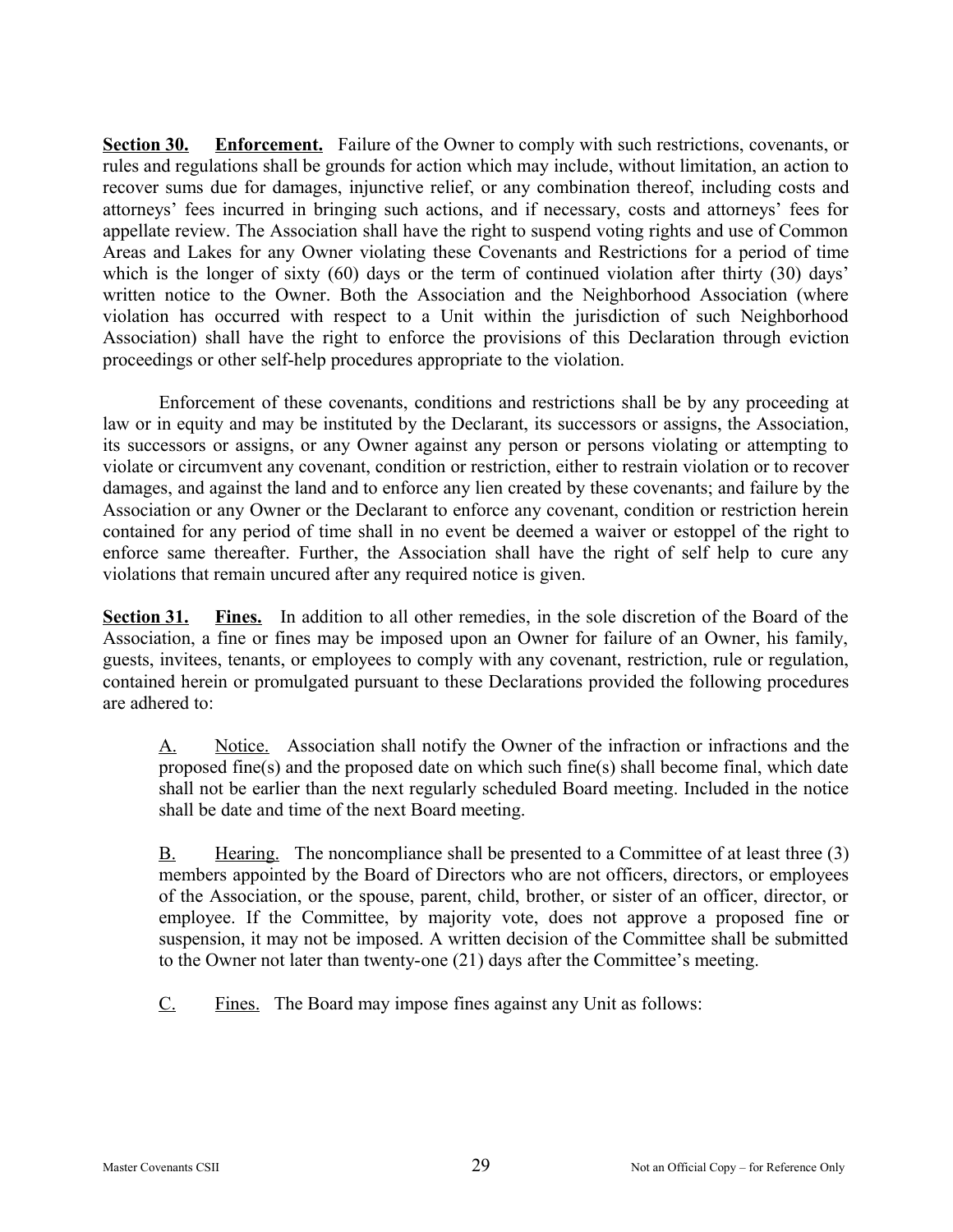(1) First noncompliance or violation: a fine not in excess of One Hundred Dollars (\$100.00). A fine may be levied on the basis of each day of a continuing violation, with a single notice and opportunity for hearing.

D. Payment of Fines. Fines shall be paid not later than thirty (30) days after notice of the imposition or assessment of the fines.

E. Collection of Fines. Fines shall be treated as a Special Assessment otherwise due to the Association, and as such will be a lien against the Owner's Unit Of Lot.

F. Application of Fines. All monies received from fines shall be allocated as directed by the Board.

G. Nonexclusive Remedy. These fines shall not be construed to be exclusive, and shall exist in addition to all other rights and remedies to which the Association or the Neighborhood Association may be otherwise legally entitled; however, any fine paid by the offending Owner shall be deducted from or offset against any damages that the Association or Neighborhood Association may otherwise be entitled to recover by law from such **Owner** 

# **ARTICLE IX**

# **TURNOVER**

**Section 1. Time of Turnover.** The Turnover of the Association by the Declarant shall occur at the Turnover meeting described herein which shall take place within sixty (60) days of the occurrence of the following events, whichever occurs earliest:

A. December 31, 2005.

B. Upon voluntary conversion to Class A membership by the Declarant.

C. When the total votes outstanding in the Class A membership for all Units approved in the Master Plan equal the total votes outstanding in the Class B membership.

The Declarant, or its successors or assigns, shall remain a member so long as it owns a Lot or Unit subject to this Declaration.

**<u>Section 2.</u> Procedure of Calling Turnover Meeting.** The purpose of the Turnover meeting shall be to elect directors to the Association. No more than sixty (60) days and no less than thirty (30) days prior to the Turnover meeting, the Association shall notify all Members in writing of the date, location, and purpose of the Turnover meeting.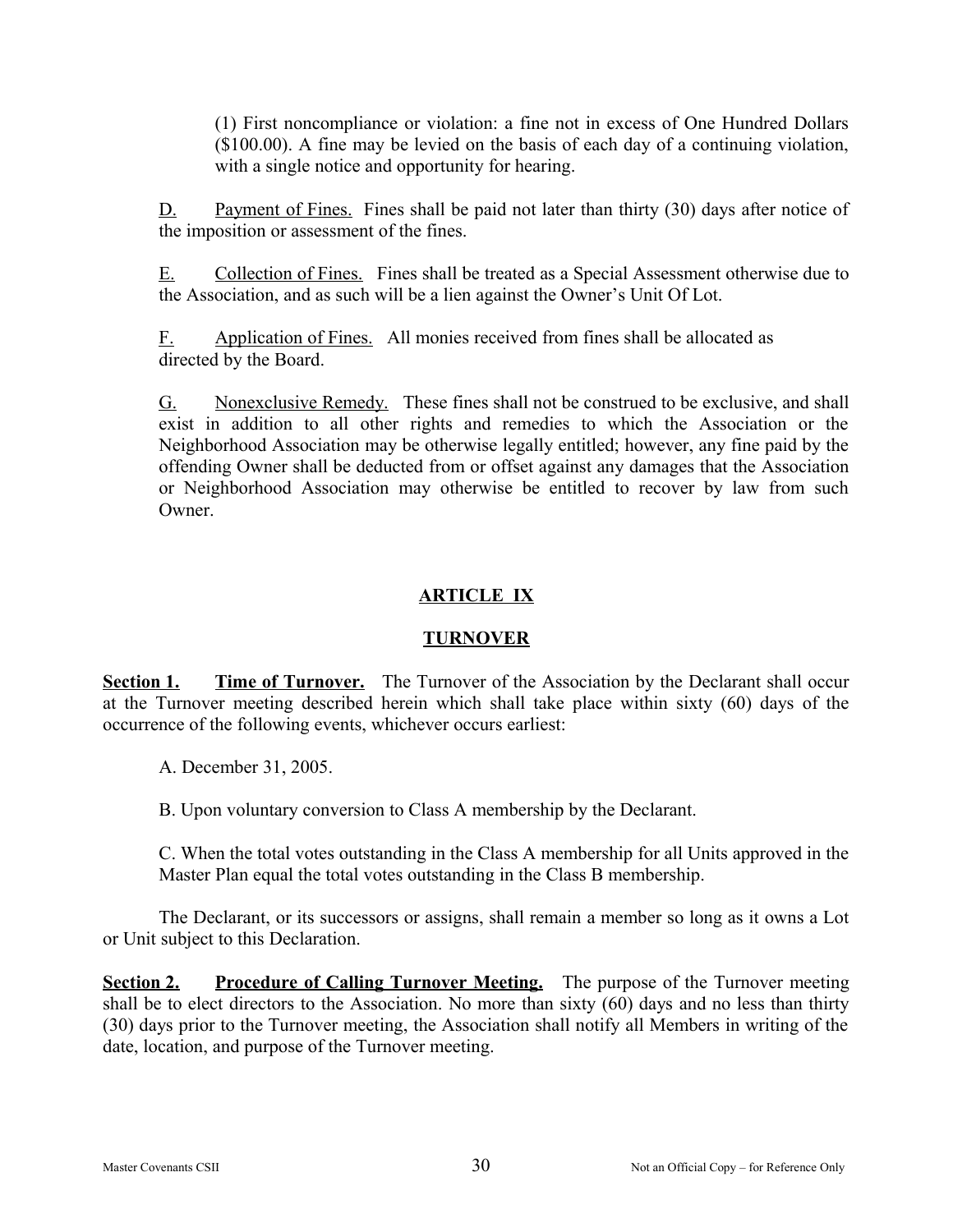**Section 3. Procedure for Meeting.** The Turnover meeting shall be conducted in accordance with the most recent revision of Robert's Rules of Order.

**Section 4. Delivery of Documents to Association at Turnover.** At the time of Turnover, Declarant shall deliver the following documents to the Association:

A. All deeds to Common Property.

B. The Association's original Declaration of Covenants and Restrictions.

C. A certified copy of the Articles of Incorporation of the Association.

D. A copy of the Bylaws.

E. The minute books including all minutes.

F. The books and records of the Association

G. All policies, rules, and regulations that have been adopted.

H. Evidence of resignations of directors who are required to resign because the Declarant is required to relinquish control of the Association.

I. The financial records of the Association from the date of incorporation through the date of turnover.

J. An accounting of Association funds and the control thereof.

K. A description of all tangible property of the Association.

L. A copy of all contracts that are in force with the Association as one of the parties.

M. A list of the names, addresses, and telephone numbers of all contractors, subcontractors, or others in the employ of the Association.

N. All insurance policies.

O. Any permits issued to the Association by governmental bodies.

P. All warranties in effect.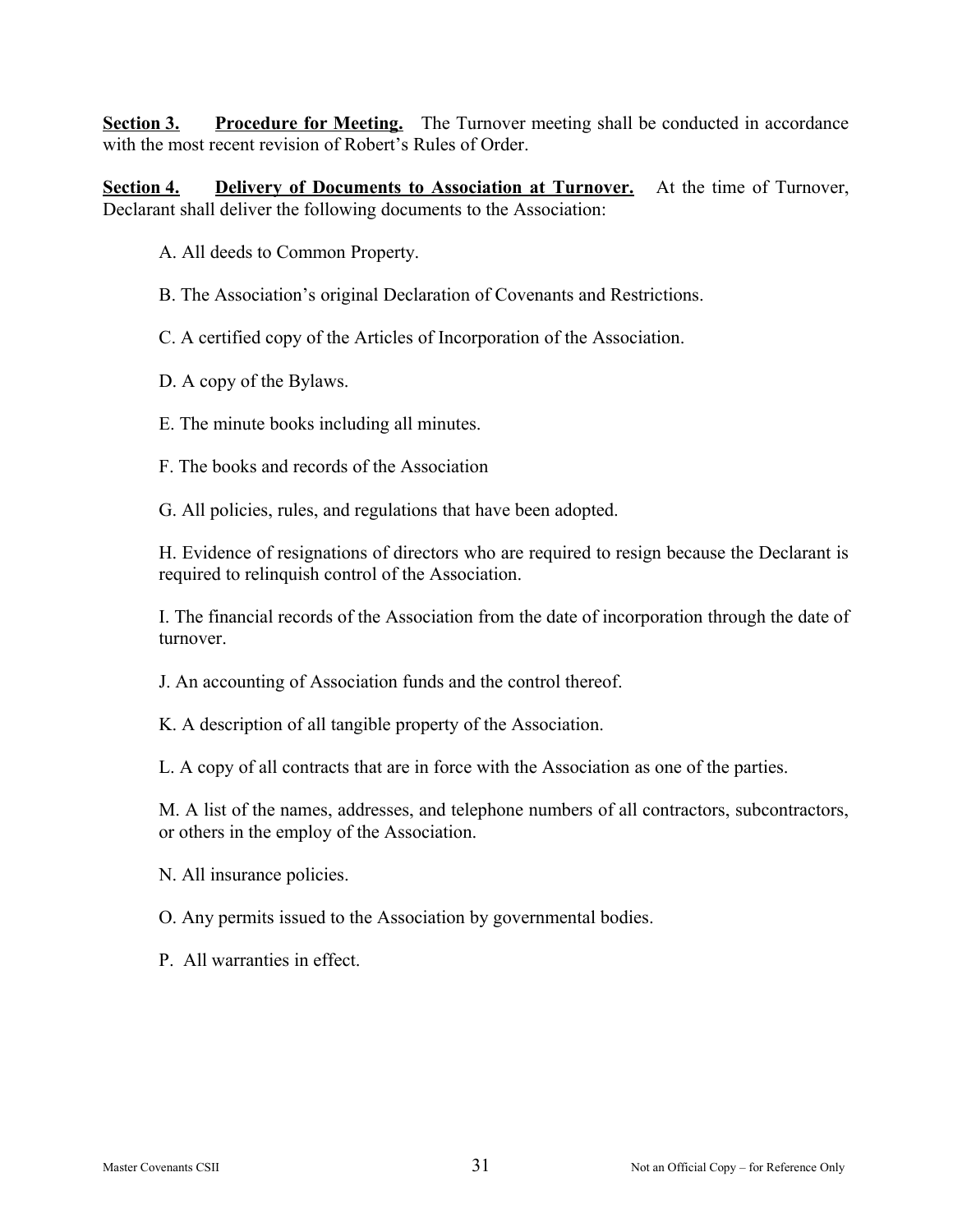Q. A complete roster of the homeowners and their mailing addresses, telephone numbers, and section and lot numbers.

R. A plat map or survey showing all common property owned by the Association.

- S. Employment and service contract in effect.
- T. All other contracts to which the Association is a party.

**Section 5. Financial Statements.** Within twelve (12) months after Turnover, financial statements from the date of incorporation through the date of Turnover must be given to the Board of Directors. The financial statements must be:

A. Compiled if the annual budget of the Homeowners' Association is under \$400,000.00; or

B. Reviewed if the annual budget is \$400,000 or greater.

**Section 6. After Turnover.** After Turnover, the Association must compile, at least once every three (3) years, all governing documents, including copies of standards from sale contracts, Articles of Incorporation, Bylaws, rules, restrictive covenants, and any other document then in effect which governs the rights or duties of homeowners. If there have been no changes made to the governing documents during the three (3) year period, the Association shall provide a statement on Homeowners' Association stationary that no changes have been made and attach the statement to the governing documents.

### **ARTICLE X**

### **INSURANCE AND CASUALTY LOSSES**

**Section 1. Insurance.** The Association's Board or its duly authorized agent, shall have the authority to and shall obtain blanket all-risk casualty insurance, if reasonably available, for all insurable improvements on the Common Area. If blanket all-risk coverage is not reasonably available, then at a minimum an insurance policy providing fire and extended coverage shall be obtained. This insurance shall be in an amount sufficient to cover one hundred percent (100%) of the replacement cost of any repair or reconstruction in the event of damage or destruction from any insured hazard.

In addition to casualty insurance on the Common Area, the Association may, upon request of a Neighborhood, but shall not under any circumstances be obligated to, obtain and continue in effect adequate blanket all-risk casualty insurance, if reasonable available, and if not reasonably available, then at a minimum, fire and extended coverage, in such form as the Board deems appropriate for one hundred (100%) percent of the replacement cost of all structures located on Units within the Neighborhood and/or common property of the Neighborhood Association, and charge the coats thereof to the Owners of Units within the benefitted Neighborhood as a Neighborhood Assessment.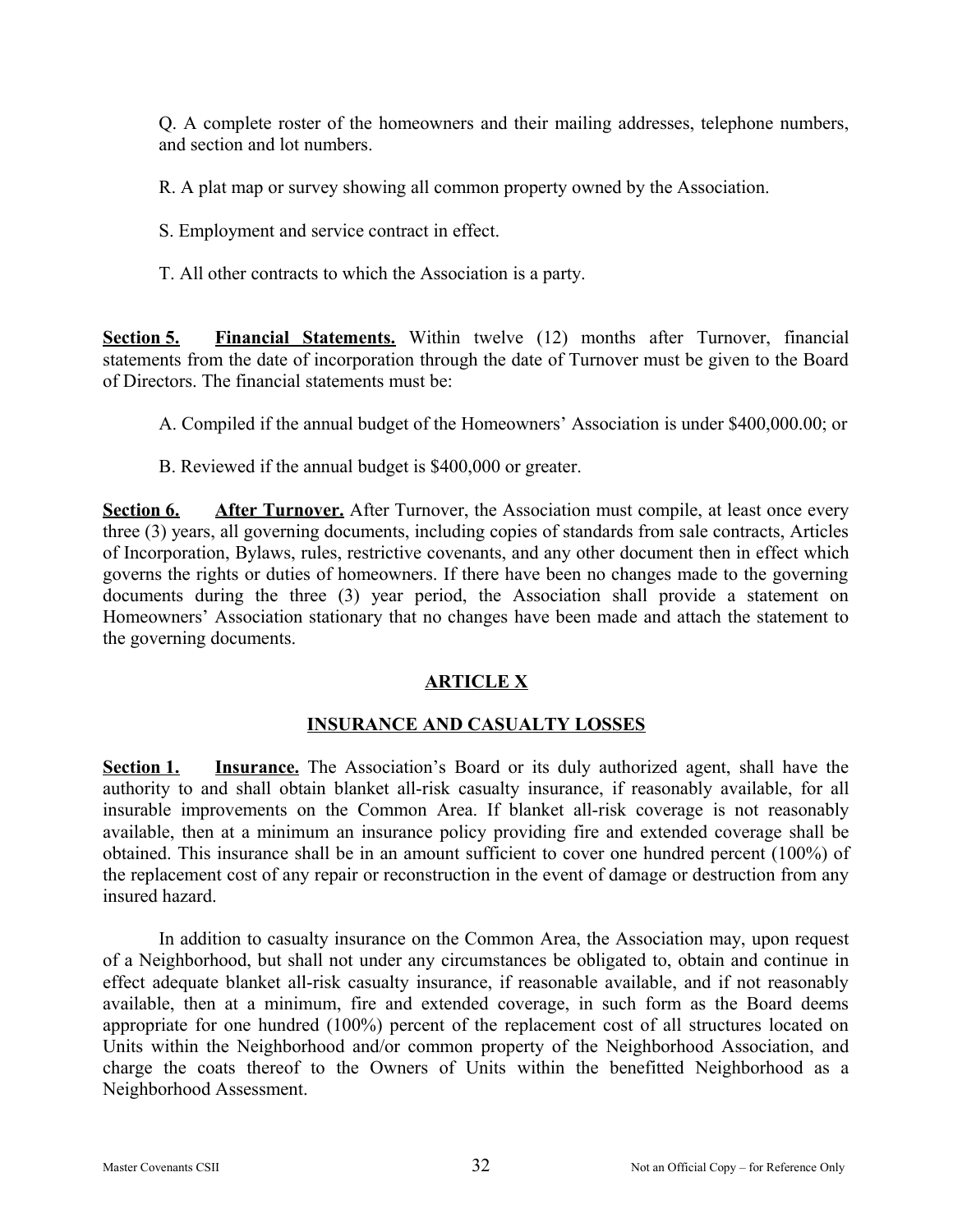The Association shall have no insurance responsibility for any part of Commercial Property.

Insurance obtained on the properties within any Neighborhood, whether obtained by such Neighborhood or the Association, shall at a minimum comply with the applicable provisions of this Section 1, including the provisions of this Article applicable to policy provisions, loss adjustment, and all other subjects to which this Article applies with regard to insurance on the Common Area. All such insurance shall be for the full replacement cost. All such policies shall provide for a certificate of insurance to be furnished to each Member insured, to the Association, and to the Neighborhood Association, if any.

To the extent available on commercially reasonable terms and conditions, the Board may also obtain a public liability policy covering the Common Area, the Association and its Members for all damage or injury caused by the negligence of the Association or any of its Members or agents. The public liability shall have at least a One Million Dollar (\$1,000,000.00) limit for bodily injury, personal injury, and property damage from a single occurrence, and, if reasonably available, a Five Million Dollar (\$5,000,000.0000) umbrella liability policy.

Premiums for all insurance on the Common Area shall be Common Expenses of the Association and shall be included in the Annual Assessment, as described herein; provided, in the discretion of the Board, premiums for insurance on Exclusive Common Areas may be included in the Neighborhood Assessment of the Neighborhood benefitted thereby. The policy may contain a reasonable deductible, and, in the ease of casualty insurance, the amount thereof shall be added to the face amount of the policy in determining whether the insurance at least equals the full replacement cost. The deductible shall be paid by the party who would be liable for the loss or repair in the absence of insurance and in the event of multiple parties shall be allocated in relation to the amount each party 'e lose bears to the total.

All insurance coverage obtained by the Board shall be written in the name of the Association as trustee for the respective benefitted parties, as further identified in (b) below. Such insurance shall be governed by the provisions hereinafter set forth:

A. All policies shall be written with a company licensed to do business in Florida which holds a Best's rating of A or better and is assigned a financial size category of XI or larger as established by A. M. Best Company, Inn., if reasonably available, or if not available. the most nearly equivalent rating.

B. All policies on the Common Area shall be for the benefit of the Association, its Members, and Mortgagees providing construction financing on the Common Area; all policies secured at the request of a Neighborhood shall be for the benefit of the Neighborhood Association, if any, the Owners of Units within the Neighborhood and their Mortgagees, as their interests may appear.

C. Exclusive authority to adjust losses under policies obtained by the Association on the Properties shall be vested in the Association's Board; provided, however, no Mortgagee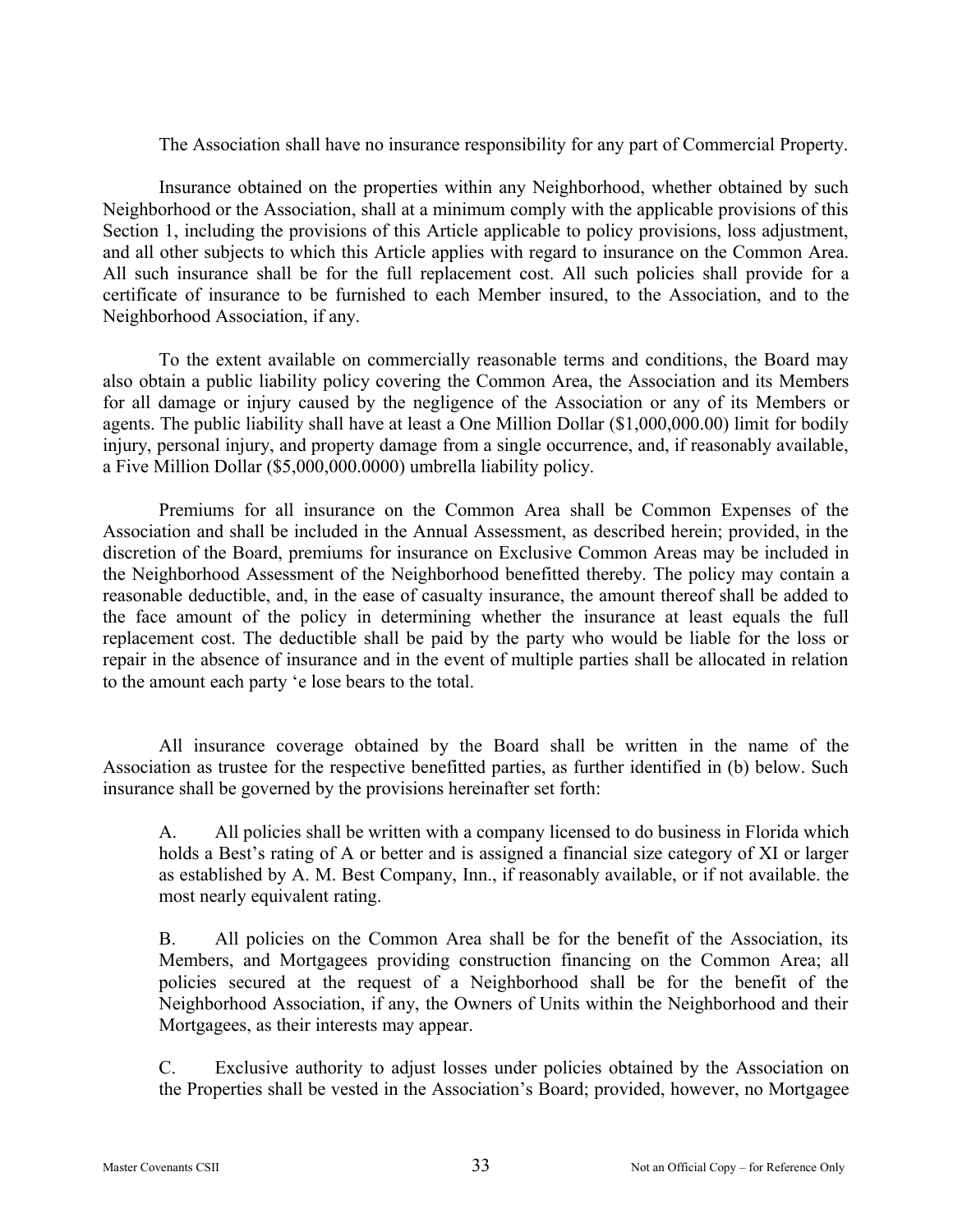having an interest in such losses may be prohibited from participating in the settlement negotiations, if any, related thereto.

D. In no event shall the insurance coverage obtained and maintained by the Association's Board hereunder be brought into contribution with insurance purchased by individual Owners, occupants, or their Mortgagees.

E. All casualty insurance policies shall have an inflation guard endorsement, if reasonable available, and an agreed amount endorsement with an annual review by one or more qualified persons, at least one of whom must be in the real estate industry and familiar with construction in the Orlando, Florida, area.

F. The Association's Board shall be required to make every reasonable effort to secure insurance policies that will provide for the following:

(1) a waiver of subrogation by the insurer as to any claims against the Association's Board, its manager, the Owners, and their respective tenants, servants, agents, and guests;

(2) a waiver by the insurer of its rights to repair and construct, instead of paying each;

(3) a statement that no policy may be canceled, invalidated, suspended, or subject to nonrenewal on account of anyone or more individual Owners;

(4) a statement that no policy may be canceled, invalidated, suspended, or subject to nonrenewal on account of the conduct of any director, officer, or employee of the Association or its duly authorized manager without prior demand in writing delivered to the Association to cure the defect and the allowance of a reasonable time thereafter within which the defect may be cured by the Association, its manager, any Owner, or Mortgagee;

(5) that any "other insurance" clause in any policy exclude individual Owners' policies from consideration; and

(6) that the Association will be given at least thirty (30) days' prior written notice of any cancellation, substantial modification, or non-renewal.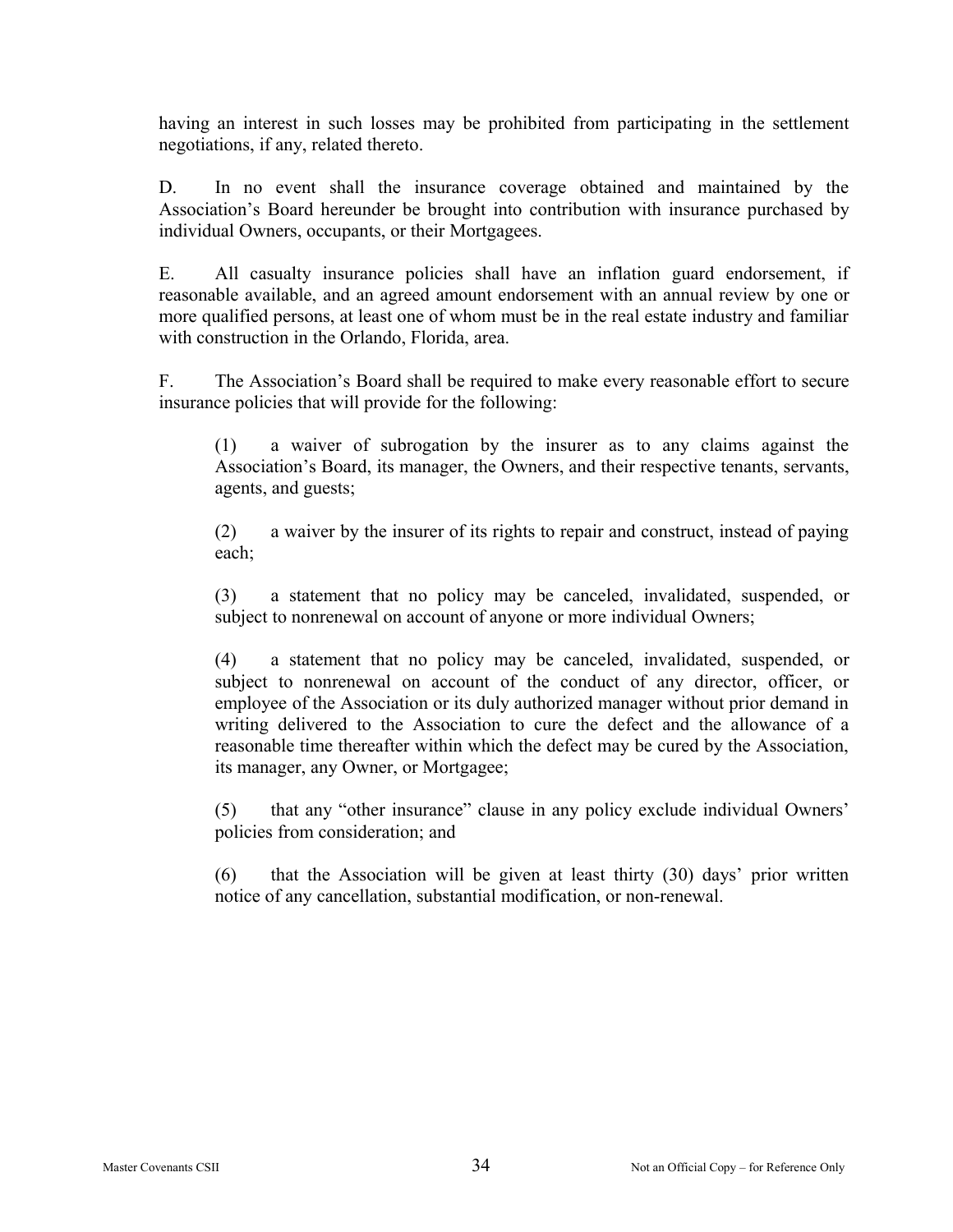In addition to the other insurance required by this Section, the Board shall obtain, as a Common Expense, worker's compensation insurance, if and to the extent required by law, directors' and officers' liability coverage, if reasonably available, a fidelity bond or bonds on directors, officers, employees, and other Persons handling or responsible for the Association's funds, if reasonably available, and flood insurance if required. The amount of fidelity converge shall be determined in the directors' best business judgment but, if reasonably available, may not be less than three (3) months' assessments on all Units, plus reserves on hand. Bonds shall contain a waiver of all defenses based upon the exclusion of persons serving without compensation and shall require at least thirty (30) days' prior written notice to the Association of any cancellation, substantial modification, or non-renewal.

**Section 2. Individual Insurance.** By virtue of taking title to a Unit which is subject to the terms of this Declaration, each Owner covenants and agrees with all other Owners and with the association that each Owner shall carry blanket all-risk casualty insurance on the Unites) and structures constructed thereon meeting the same requirements as set forth in Section 1 of this Article XIII for insurance on the Common Area, unless the Association at the request of the Neighborhood Association for the Neighborhood in which the Unit is located carries such insurance (which they are not obligated to do hereunder). Each Owner further covenants and agrees that in the event of a partial loss or damage resulting in less than total destruction of structures comprising a Unit, the Owner shall proceed promptly to repair or to reconstruct the damaged structure in a manner consistent with the original construction or such other plans and specifications as are approved in accordance with this Declaration. The Owner shall pay any costs of repair or reconstruction which is not covered by insurance proceeds. In the event that the structure is totally destroyed, the Owner may decide not to rebuild or to reconstruct, in which case the Owner shall clear the Unit of all debris and return it to substantially the natural state in which it existed prior to the beginning of construction and thereafter the Owner shall continue to maintain the Unit in a neat and attractive condition consistent with the Community-Wide Standard. .

A Neighborhood Association may impose more stringent requirements regarding the standards for rebuilding or reconstructing structures on the Unite subject to its jurisdiction and the standard for returning the Units to their natural state in the event the structures are not rebuilt or reconstructed.

### **Section 3. Damage and Destruction**

A. Immediately after damage or destruction by fire or other casualty to all or any part of the Properties covered by insurance written in the name of the Association, the Board or its duly authorized agent shall proceed with the filing and adjustment of all claims arising under such insurance and obtain reliable and detailed estimates of the cost of repair or reconstruction of the damaged or destroyed Properties. Repair or reconstruction, as used in this paragraph, means repairing or restoring the Properties to substantially the same condition in which they existed prior to the fire or other casualty, allowing for any changes or improvements necessitated by changes in applicable building codes.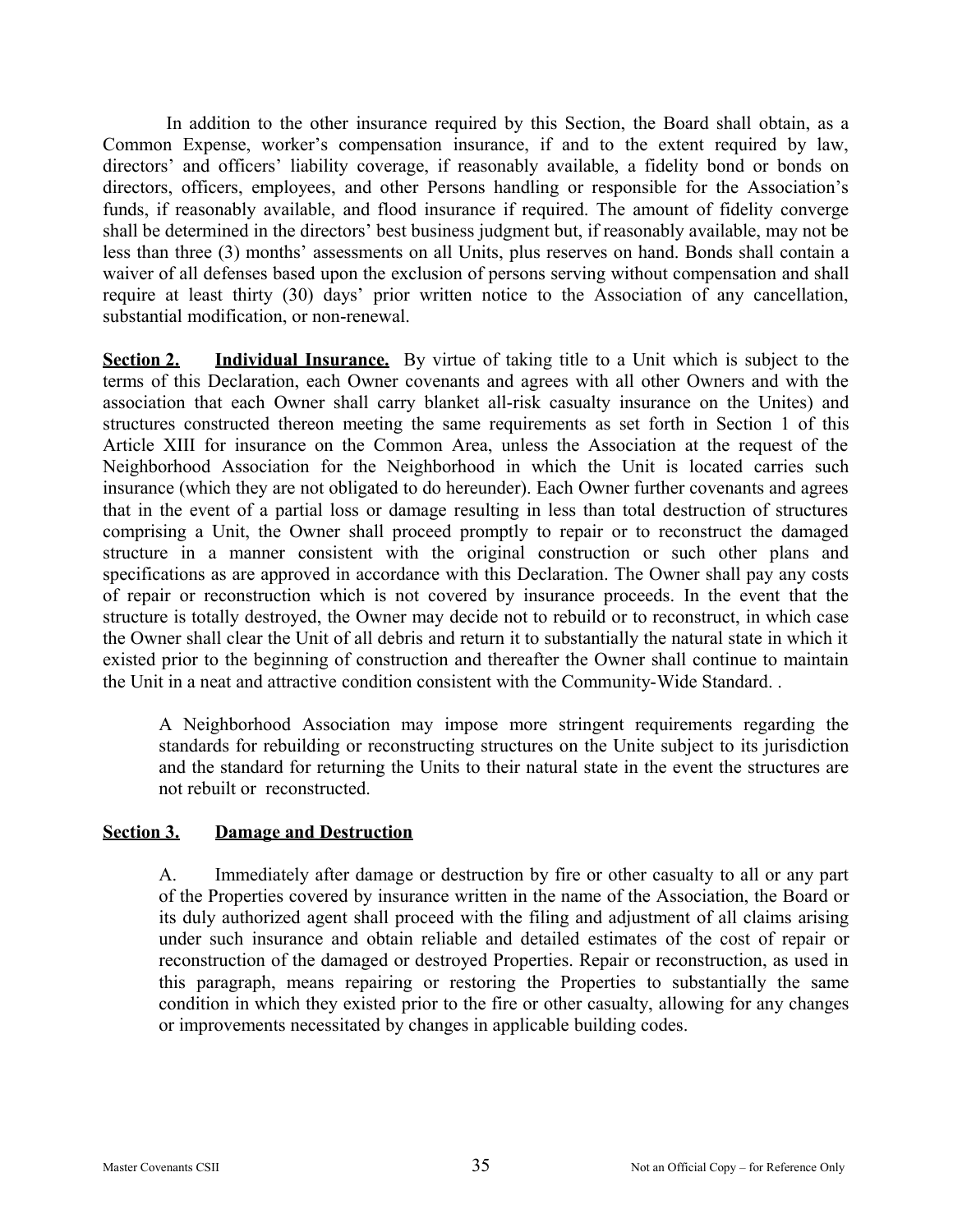B. Any damage or destruction to the Common Area or to the common property of any Neighborhood Association shall be repaired or reconstructed unless the Voting Members representing at least seventy-five (75%) percent of the total vote of the Association, if Common Area, or the Unit Owners representing at least seventy five (75%) percent of the total vote of the Neighborhood whose common property is damaged, if common property of a Neighborhood Association, shall decide within sixty (60) days after the casualty not to repair or reconstruct If for any reason either the amount of the insurance proceeds to be paid as a result of such damage or destruction, or reliable and detailed estimates of the cost of repair or reconstruction, or both, are not made available to the Association within said period, then the period shall be extended until such information shall be made available; provided, however, such extension shall not exceed sixty (60) additional days. No Mortgagee shall have the right to participate in the determination of whether the damage or destruction to Common Area or common property of a Neighborhood shall be repaired or reconstructed; provided, however, this provision shall not apply to construction Mortgagees providing construction financing for such damaged property.

C. In the event that it should be determined in the manner described above that the damage or destruction to the Common Area or to the common property of any Neighborhood shall not be repaired or reconstructed and no alternative improvements are authorized, then and in that event the affected portion of the Properties shall be restored to their natural state and maintained by the Association, or the Neighborhood Association, as applicable, in a neat and attractive condition consistent with the Community-Wide Standard.

**Section 4. Disbursement of Proceeds.** If the damage or destruction for which the proceeds of insurance policies are paid is to be repaired or reconstructed, the proceeds, or such portion thereof as may be required for such purpose, shall be disbursed in payment of such repairs or reconstruction as hereinafter provided. Any proceeds remaining after defraying such costs of repair or reconstruction to the Common Area shall be retained by and for the benefit of the Association and placed in a capital improvements account. In the event no repair or reconstruction is. made, any proceeds remaining after making such settlement as is necessary and appropriate with the affected Owner or Owners and their Mortgagee(s) as their interests may appear, shall be retained and for the benefit of the Association and placed in a capital improvements account. This is a covenant for the benefit of any Mortgagee of a Unit and may be enforced by such Mortgagee.

**Section 5. Repair and Reconstruction.** If the damage or destruction to the Common Area or to the common property of a Neighborhood Association for which insurance proceeds are paid is to be repaired or reconstructed, and such proceeds are not sufficient to defray the cost thereof, the Board shall, without the necessity of a vote of the Voting Members, levy a Special Assessment against all Owners on the same basis as provided for Annual Assessments, provided, if the damage or destruction involves the common property of a Neighborhood, only the Owners of Units in the affected Neighborhood shall be subject to assessment therefor. Additional assessments may be made in like manner at any time during or following the completion of any repair or reconstruction.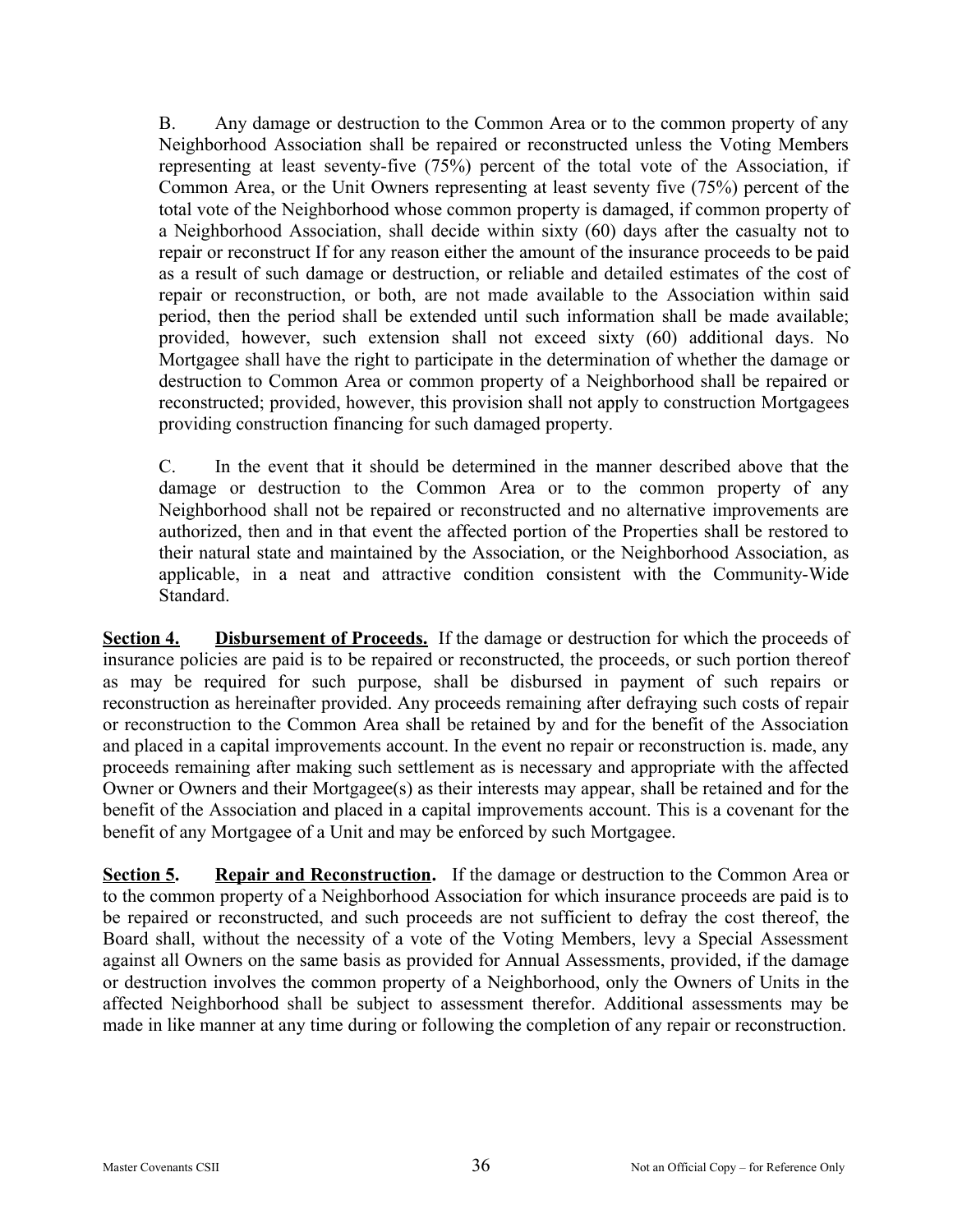#### **ARTICLE XI**

#### **NO PARTITION**

Except as is permitted in the Declaration or amendments thereto, there shall be no physical partition of the Common Area or any part thereof, nor shall any person or entity acquiring any interest in the Properties or any part thereof seek any judicial partition unless the Properties have been removed from the provisions of this Declaration. This Article shall not be construed to prohibit the Board from acquiring and disposing of tangible personal property from acquiring title to real property which mayor may not be subject to this Declaration.

#### **ARTICLE XII**

#### **CONDEMNATION**

Whenever all or any part of the Common Area shall be taken (or conveyed in lieu of and under threat' of condemnation by the Board acting on the written direction of Voting Members representing at least two-thirds (2/3) of the total Association vote and the Declarant, as long as the Declarant owns any Property which may become subject to this Declaration) by any authority having the power of condemnation or eminent domain, each Owner shall be entitled to notice thereof. The award made for such taking shall be payable to the Association as trustee for all Owners to be disbursed as follows:

If the taking involves a portion of the Common Area on which improvements have been constructed, then, unless within sixty (60) days after such taking, the Declarant, so long as the Declarant owns any property which may become subject to this Declaration, and Voting Members representing at least seventy five percent (75%) of the total vote of the Association shall otherwise Agree, the Association shall restore or replace such improvements so taken on the remaining land included in the Common Area to the extent lands are available therefor, in accordance with plans approved by the Board. If such improvements are to be repaired or restored, the above provisions ·in Article XIII hereof regarding the disbursement of funds in respect to casualty damage or destruction which is to be repaired shall apply. If the taking does not involve any improvements on the Common Area, or if there is a decision made not to repair or restore, or if there are net funds remaining after any such restoration or replacement is completed, then such award or net funds shall disbursed to the Association and used for such purposes as the Board shall determine.

#### **ARTICLE XIII**

#### **GENERAL PROVISIONS**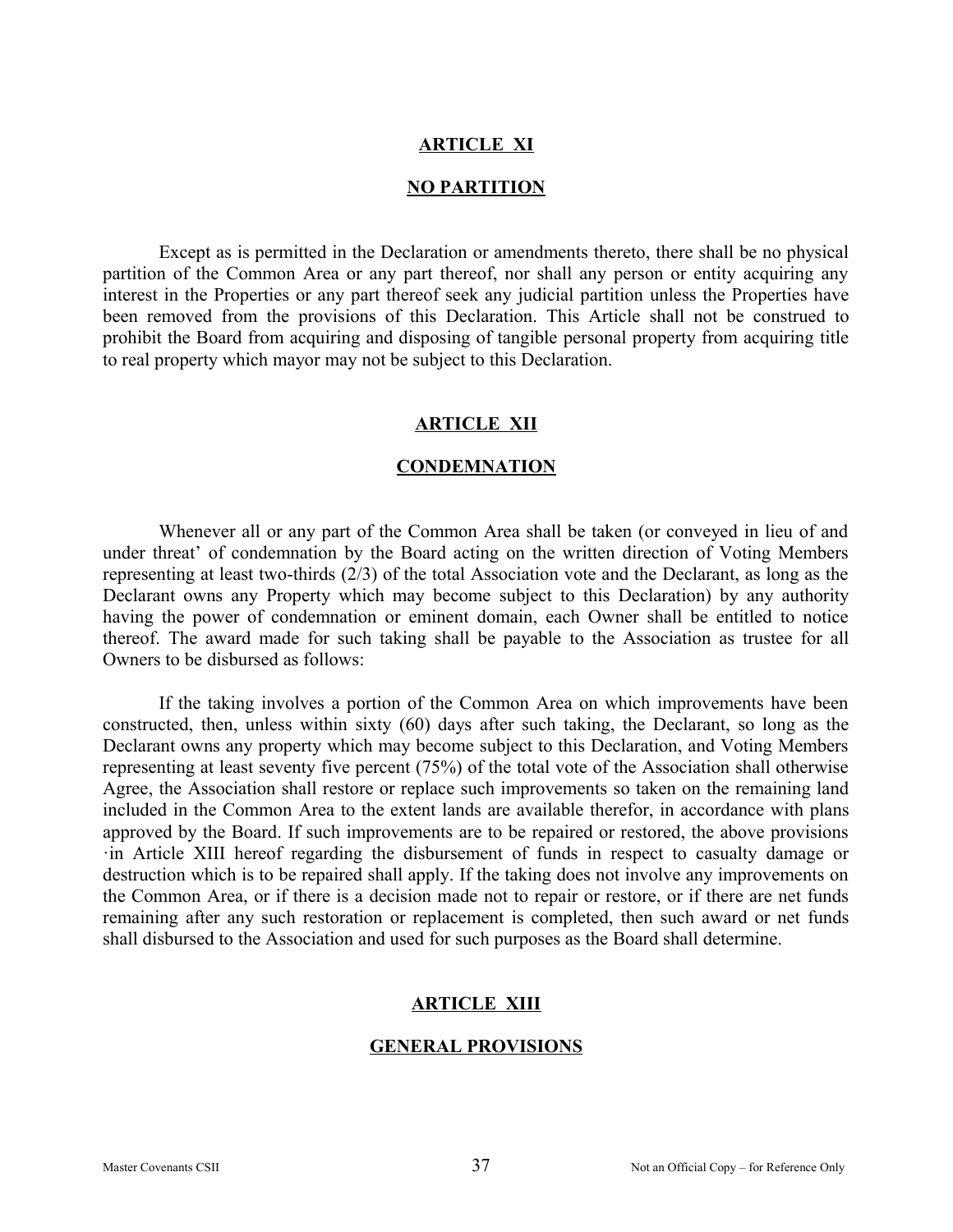**Section 1. Duration.** The covenants, conditions and restrictions of this Declaration shall run with and bind the Properties, and shall inure to the benefit of and be enforceable by the Association, the Declarant and any Owner, their respective legal representatives, heirs, successors, and assigns, for a period of thirty (30) years from the date this Declaration is recorded. Upon the expiration of said thirty (30) year period, this Declaration shall be automatically renewed and extended for successive ten (10) year periods. The number of ten (10) year renewal periods hereunder shall be unlimited with this Declaration being automatically renewed and extended upon the expiration of each ten (10) year renewal period for an additional ten (10) year period; provided, however, that there shall be no renewal or extension of this Declaration if during the last year of the initial thirty (30) year period, or during the last year of any subsequent ten (10) year renewal period, Voting Members representing three-fourths (3/4) of the votes of the Association vote in favor of terminating this Declaration at the end of its then current term.

Written notice of any meeting at which such proposal to terminate this Declaration is to be considered, setting forth the fact that such a proposal will be considered, shall be given at least sixty (60) days advance of said meeting. In the event that the Association votes to terminate this Declaration, the President and Secretary of the Association shall execute certificate which shall set forth the resolution of termination adopted by the Association, the date of the meeting of the Association at which such resolution was adopted, the date that notice of such meeting was given, the total number of votes of Members of the Association, the total number of votes required to constitute a quorum at a meeting of the Association, the total number of votes necessary to adopt a resolution terminating this Declaration, the total number of votes cast In favor of such resolution, and the total number of votes cast against such resolution. .

Said certificate shall be recorded in the Public Records of Orange County, Florida, and may be relied upon for the correctness of the facts contained therein as they relate to the termination of this Declaration. Termination of the Association shall riot have the effect of terminating easements herein provided or granted prior to such termination, or terminating contractual rights created prior to termination which from the context of the contract were meant to survive termination.

**Section 2.** Termination of Declaration. Should the Members of the Association vote not to renew and extend this Declaration as provided for herein, all Common Property owned by the Association at such time shall be transferred to another association or appropriate public agency having similar purposes. If no other association or agency will accept such property then it will be conveyed to a Trustee appointed by the Circuit Court of Orange County, Florida, which Trustee shall sell the Common Property free and clear of the limitations imposed hereby upon terms established by the Circuit Court of Orange County, Florida. That portion of the Open Space or Common Property consisting of the Surface Water Management System cannot be altered, changed or sold separate from the lands it serves. The proceeds of such a sale shall first be used for the payment of any debts or obligations constituting a lien on the Common Property, then for the payment of any obligations incurred by the Trustee in the operation, maintenance, repair and upkeep of the Common Property. The excess of proceeds, if any, from Common Property shall be distributed among Owners in a proportion which is equal to the proportionate share of such Owners in Common Expenses.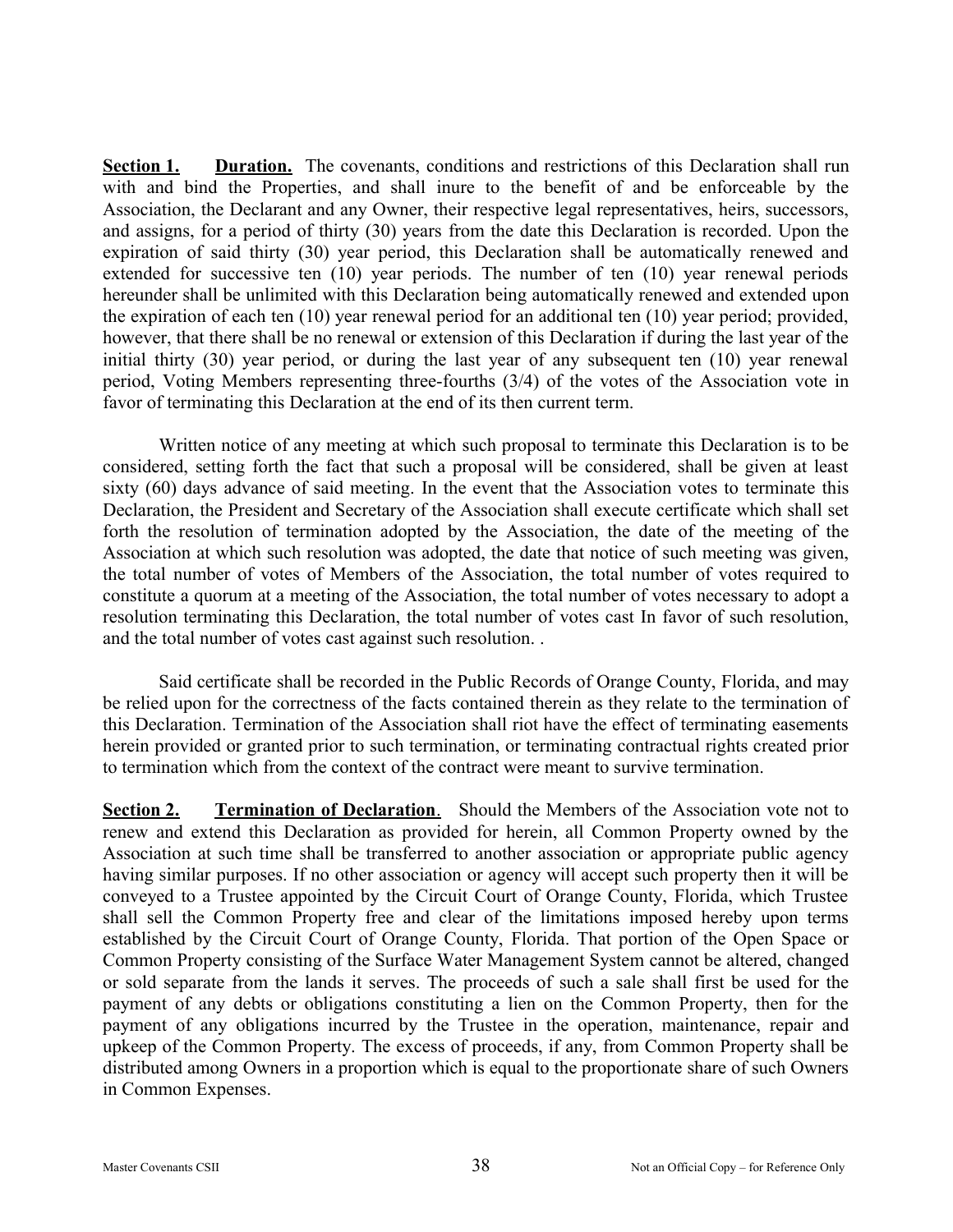**Section 3. Amendments by Members.** This Declaration may be amended at any time by the affirmative vote or written consent, or any combination thereof, of Voting Members representing three-quarters (3/4) of each class of Members of the Association; provided, however, that if the affirmative vote required for approval of action under the specific provision to be amended is a higher or lower percentage, then such higher or lower percentage shall be required to approve amendment of that provision and further provided that so long as Declarant is the Owner of any Unit, or any property affected by this Declaration, as amended from time to time, or appoints a Director of the Board, no amendment shall be effective without Declarant's express joinder and consent. If any proposed amendment to this Declaration is approved by the Members as set forth above, the President and Secretary of the Association shall execute an Amendment to this Declaration which shall set forth the amendment, the effective date of the amendment, the date of the meeting of the Association at which such amendment was adopted, the date that notice of such meeting was given, the total number of votes of Members of the Association, the number of votes necessary to adopt the amendment, the total number of votes cast for the amendment; and the total number of votes cast against the amendment. Such amendment shall be recorded in the Public Records of Orange County, Florida.

Notwithstanding anything above contained to the contrary, no amendment may impair the validity or priority of the lien of any Mortgage held by a Mortgagee or impair the rights granted to Mortgagees herein without the prior written consent of such Mortgagees.

**Section 4. Amendments by Declarant.** Notwithstanding the above, Declarant shall have the right, until Turnover, to amend this Declaration, without the necessity of joinder by Owners or any other persons or entities, to clarify any ambiguities or conflicts, subject, however, to the requirements, if appropriate, of Section 5 below.

**Section 5. Assignment of Rights and Duties.** Any and all of the rights, powers and reservations of the Association and Declarant may be assigned to any person, corporation or association (including the Neighborhood Associations) which will assume the duties of the Association or Declarant pertaining to the particular rights, powers and reservations assigned. Upon such assignee evidencing its consent in writing to accept such assignment and assume such duties, he or it shall to the extent of such assignment have the same rights and powers and be subject to the same obligations and duties as are herein given to and assumed by the Association or the Declarant. Further, the Association or the Declarant may from time to time delegate any and all of its rights, powers, discretion and duties hereunder to such agent or agents as it may nominate.

**Section 6. HUD/VA Approval.** As long as there is a Class B membership, and so long as the Declarant wishes to maintain its HUD/VA A approved status, the following actions will require the prior approval of the Department of Housing and Urban Development or the Veterans Administration: Annexation of additional properties, dedication of Common Area, and amendment of this Declaration. Furthermore, to the extent and if required as a condition of obtaining approval by FHA/VA, that Declarant must make modifications to this Declaration, then Declarant shall have the right to so modify this Declaration without the necessity of joinder of any Owner or any other party who may be affected.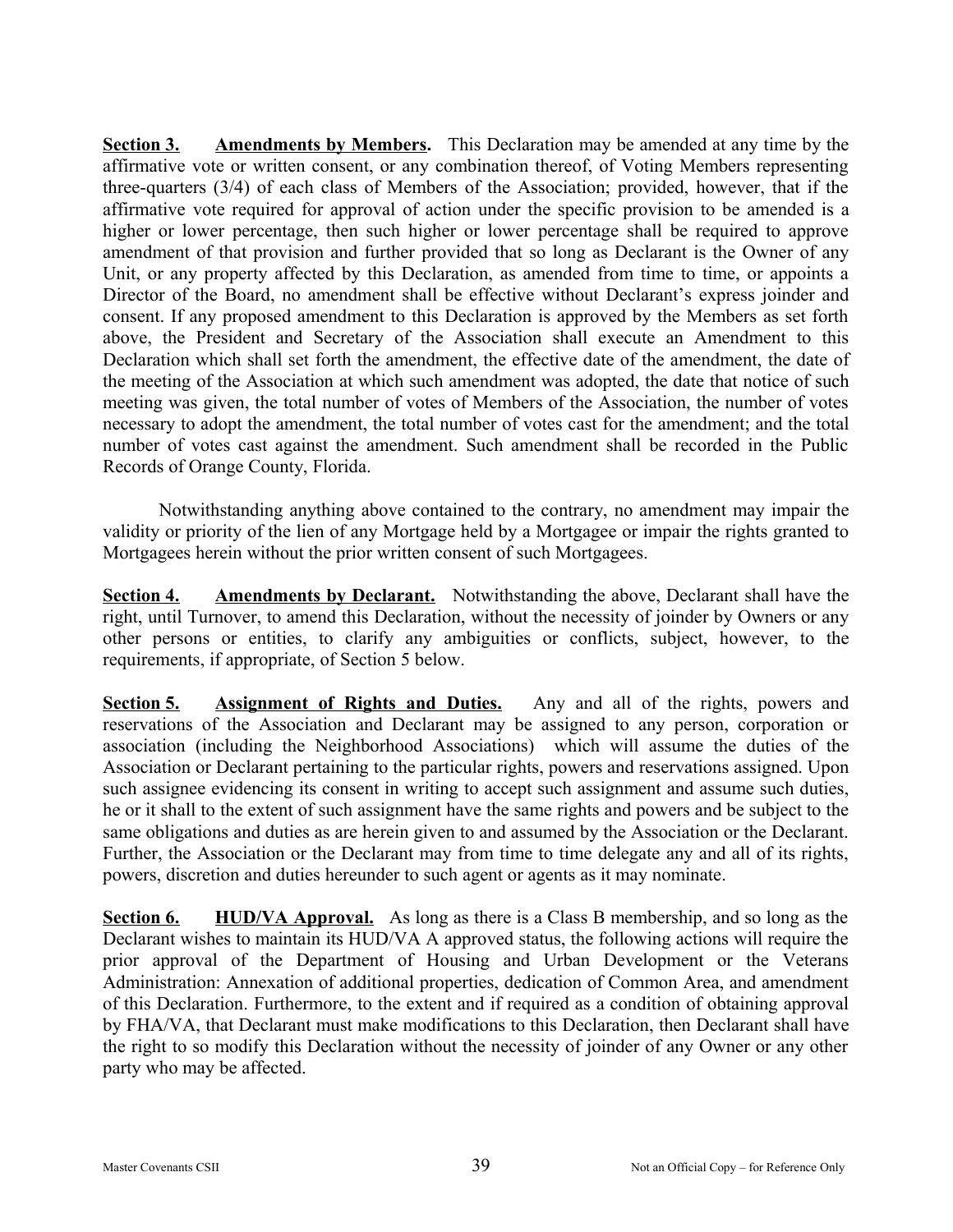**Section 7. Density Transfers.** If an Owner of a Lot shall develop such property so that the number of Units contained therein is less than the allowable number of Units allocated by the Master Plan to that particular Lot, the excess allowable Units not used by the Owner (with respect to that Lot) shall inure to the benefit of Declarant's remaining properties.

**Section 8. Special Exceptions and Variations.** Unless the written consent of the Association is first obtained, no Owner shall file a request for zoning variations, special exceptions or zoning changes affecting or relating to land within the Properties.

**<u>Section 9.</u> Municipal Service Taxing Units.** In order to perform the services contemplated by this Declaration of Covenants and Restrictions, the Association or Declarant, in conjunction with Orange County, Florida, may seek the formation of special purpose municipal service taxing units ("MSTUs"). The MSTUs will have responsibilities defined in their enabling resolutions which may include, but are not limited to, maintaining roadway informational signs, traffic control signs, benches, trash receptacles and other street furniture, keeping all public roadways and roadside pedestrian easements clean of windblown trash and debris, mowing, payment of electrical charges, maintenance of drainage canals, ponds and structures, maintenance of designated landscape areas, payment of energy charges for street and pedestrian lighting, and other services benefiting the Properties. In the event such MSTUs are formed, the Properties will be subject to assessment for the cost of services performed within the MSTU and personnel working or under contract with Orange County shall have the right to enter upon lands within the Properties to affect the services contemplated. Each Owner by acquiring lands with the Properties agrees to pay each and every MSTU assessment imposed upon the Owner ta land in a timely manner, failing which such assessments and special charges shall be a lien upon those lands. The Association retains the. right to contract with Orange County to provide the services funded by the MSTU's.

**Section 10. Severability.** Should and covenant, condition or restriction herin contained, or any Article, Section, subsection, sentence, clause, phrase or term of this Declaration be declared to be void, invalid, illegal, or unenforceable, for any reason, by the adjudication of any court or other tribunal having jurisdiction over the parties hereto and the subject matter hereof, such judgment shall in no way affect the other provisions hereof which are hereby declared to be severable and which shall remain in full force and effect.

**Section 11. Interpretation.** The Board shall have the right except as limited by any other provisions of this Declaration or the Bylaws to determine all questions arising in connection with this Declaration and to construe and interpret its provisions, and its good faith, determination, construction or interpretation shall be final and binding. In all cases, the provisions of this Declaration shall be liberally construed to effectuate its purpose of creating a uniform plan for the maintenance of Common Areas and the facilities located thereon.